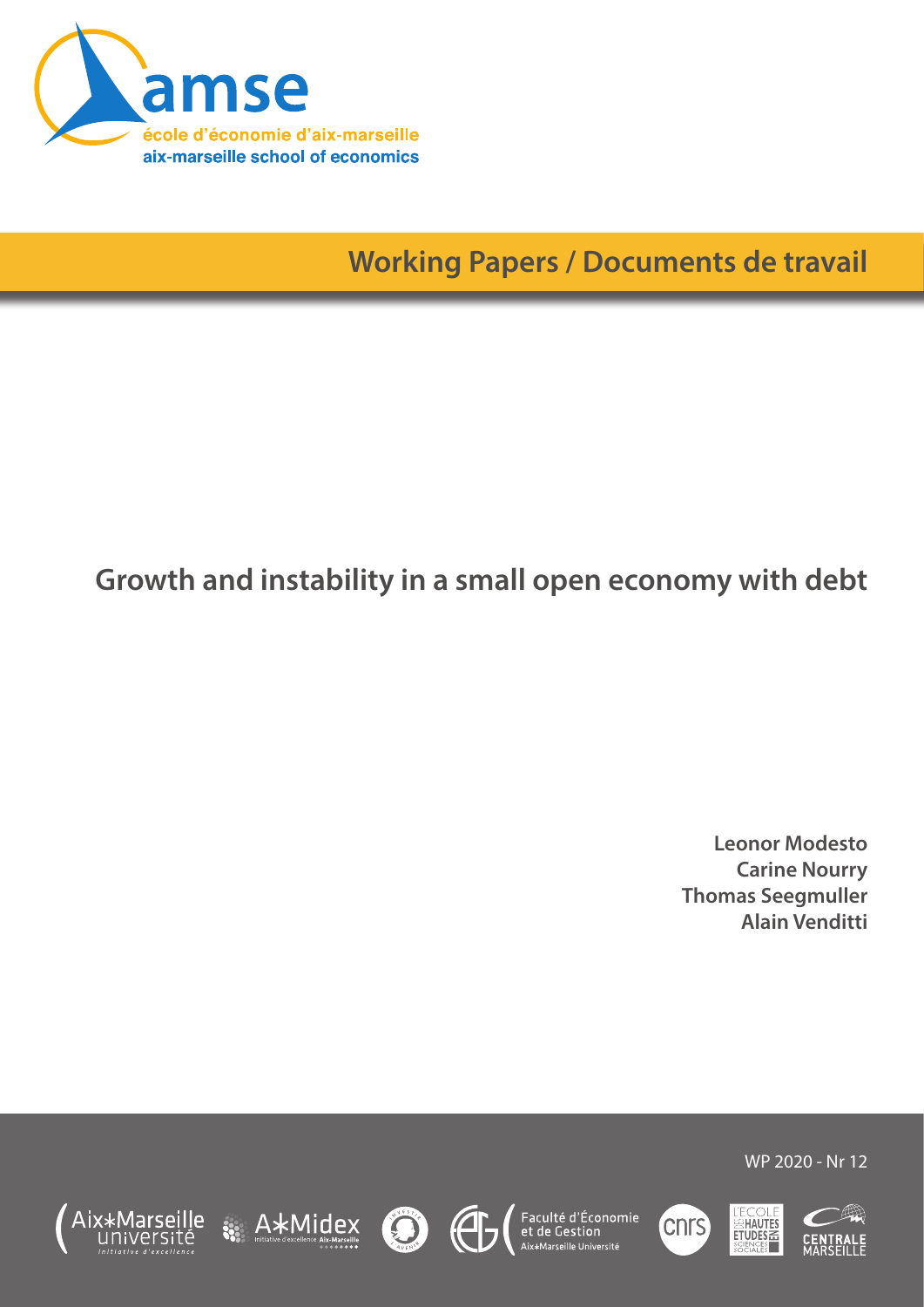# Growth and instability in a small open economy with debt<sup>∗</sup>

Leonor MODESTO†

UCP, Catolica Lisbon School of Business and Economics & IZA

Carine NOURRY‡

Aix-Marseille Univ., CNRS, EHESS, Centrale Marseille, AMSE

### Thomas SEEGMULLER $^{\S}$

Aix-Marseille Univ., CNRS, EHESS, Centrale Marseille, AMSE

#### and

### Alain VENDITTI¶

#### Aix-Marseille Univ., CNRS, EHESS, Centrale Marseille, AMSE & EDHEC Business School

Abstract: The relationship between public debt, growth and volatility is investigated in a Barro-type (1990) endogenous growth model, with three main features: we consider a small open economy, international borrowing is constrained and households have taste for domestic public debt. Therefore, capital, public debt and the international asset are not perfect substitutes and the economy is characterized by an investment multiplier. Whatever the level of the debt-output

<sup>∗</sup>This work was supported by French National Research Agency Grants ANR-08-BLAN-0245-01 and ANR-17-EURE-0020. We thank T. Lloyd-Braga, X. Raurich and G. Sorger for useful comments and suggestions. We also thank C. Lis Castiblanco for her help concerning the numerical simulations. This paper also benefited from presentations at the "19th Annual SAET Conference", Ischia, June 30-July 6, 2019, and at the Workshop Tribute to Carine Nourry", AMSE, November 8, 2019.

<sup>†</sup>Email: lrm@ucp.pt.

<sup>‡</sup>This work has been carried out while our dear friend and colleague Carine Nourry was fighting against cancer. She passed away on June 7, 2019. We are forever indebted to her. This paper is in her memory.

Email: thomas.seegmuller@univ-amu.fr.

<sup>¶</sup>Corresponding author: AMSE - 5 Boulevard Bourdet - CS 50498 - 13205 Marseille Cedex 01. Email: alain.venditti@univ-amu.fr.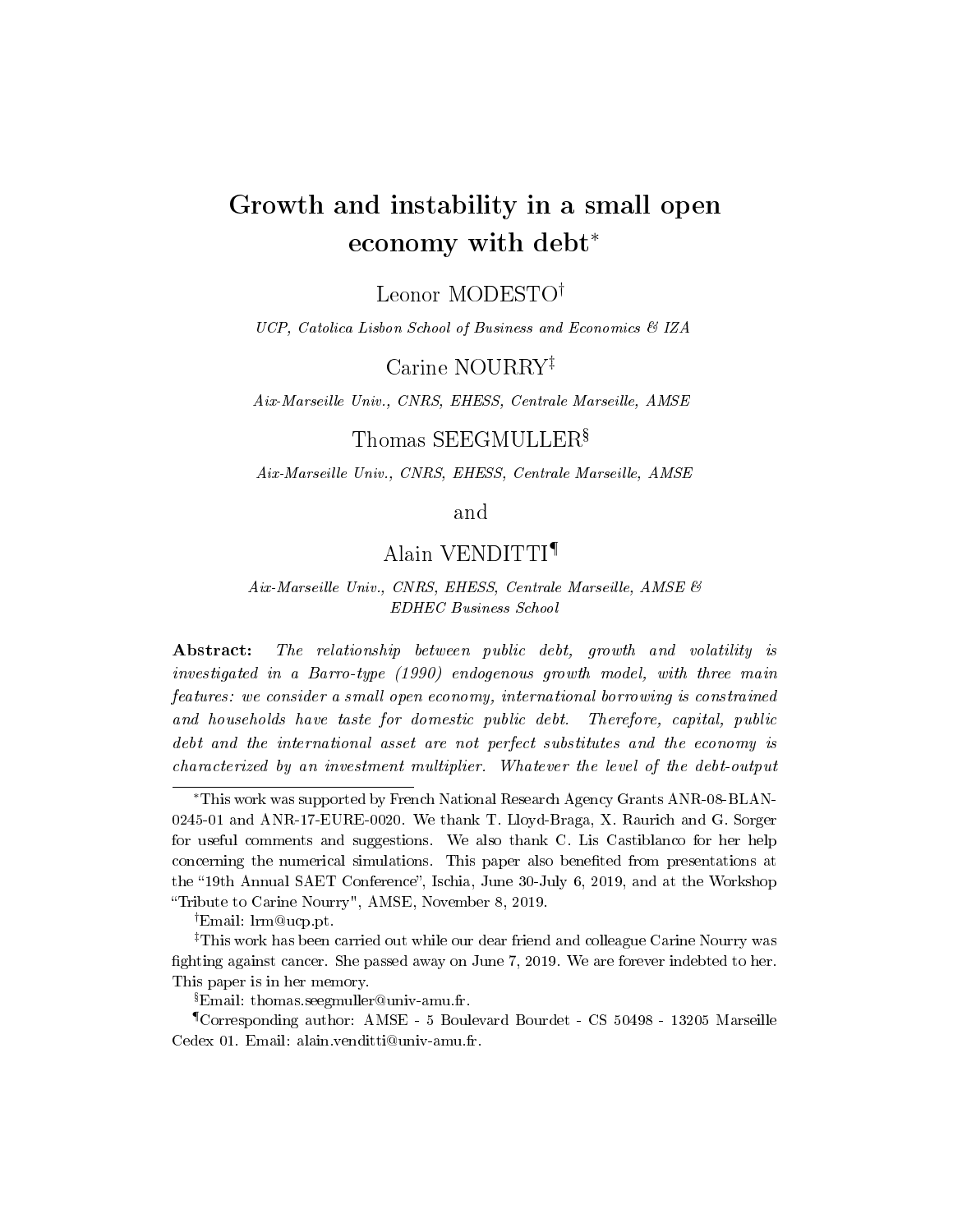ratio, the existing  $BGP$  features expectation-driven fluctuations. If the debt-output ratio is low enough, there is also a second BGP with a lower growth rate. Hence, a lower debt does not stabilize the economy with credit market imperfections. However, a high enough taste for domestic public debt may rule out the BGP with lower growth. This means that if the share of public debt hold by domestic households is high enough, global indeterminacy does not occur.

Keywords: Small open economy, public debt, credit constraint, indeterminacy.

Journal of Economic Literature Classification Numbers: E32, F43, H63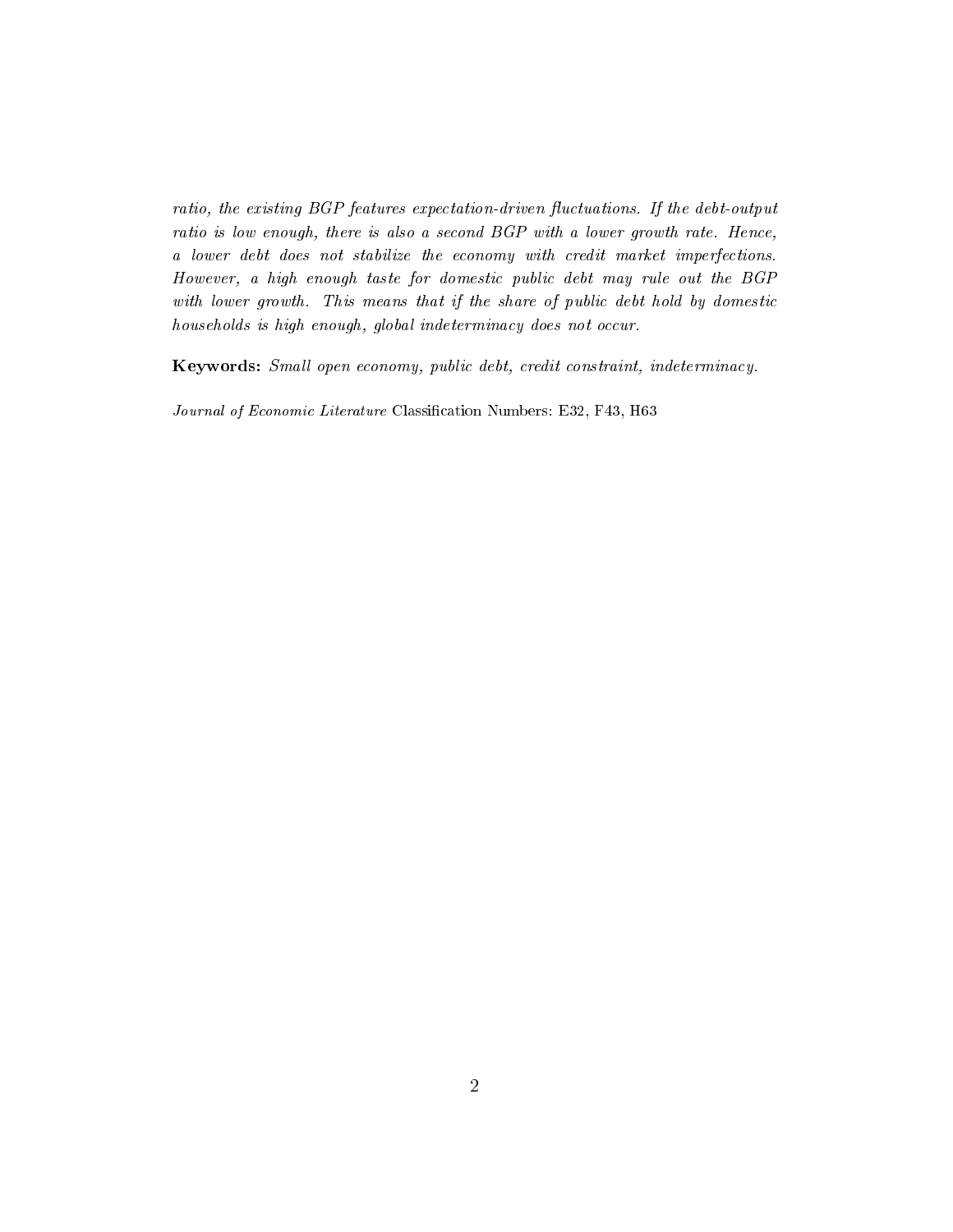# 1 Introduction

Following the last financial crisis, debt levels have increased dramatically in many advanced countries raising the problem of debt sustainability and of possible bankruptcy. The control of the growth rate of public spending has then become a major concern for economists and policy-makers, while the average debt-to-GDP ratio has increased in one decade since the 2008 crisis by more than 20 percentage points. Yet, the situation is quite heterogeneous across countries. While Greece has faced huge solvency problems after its debt-to-GDP ratio exceeded 150% in 2010, Japan does not seem to face similar difficulties with a debt-to-GDP ratio that has recently reached  $250\%$ . These various experiences illustrate the idea that debt sustainability is a complex question.<sup>1</sup>

In this paper we address this complexity of public debt financing, reexamining two main questions. On the one hand we study the relationship between the level of debt and growth, and on the other hand we highlight the link between macroeconomic stability and debt. In comparison to the recent literature, we introduce three additional dimensions. First, while most existing papers are concerned with closed economies (Chéron *et al.* (2019), Futagami et al. (2008), Maebayashi et al. (2017), Minea and Villieu (2013)), in this paper we consider instead a small open economy. Like us, Morimoto et al. (2017) also addressed the case of a small open economy. However, these authors assume that the different assets, productive capital and domestic and external debt, are perfect substitutes. Therefore, in their work there is no portfolio choice for the households and only the level of total asset holdings plays a role.

Second, following empirical evidence (Chung and Turnovsky (2010), Manova (2008)), we assume that borrowing on the international market is

<sup>&</sup>lt;sup>1</sup>This is highlighted in the paper by Collard *et al.* (2015), which provides a model where the amount investors are willing to lend to a country's government depends on its expected primary surplus, the country level and volatility of growth, and the level of debt they expect the government will be able to raise in the future with the purpose of servicing the debt it seeks to raise today. Based on that, they propose a measure of maximum sustainable government debt for advanced economies that strongly varies across countries.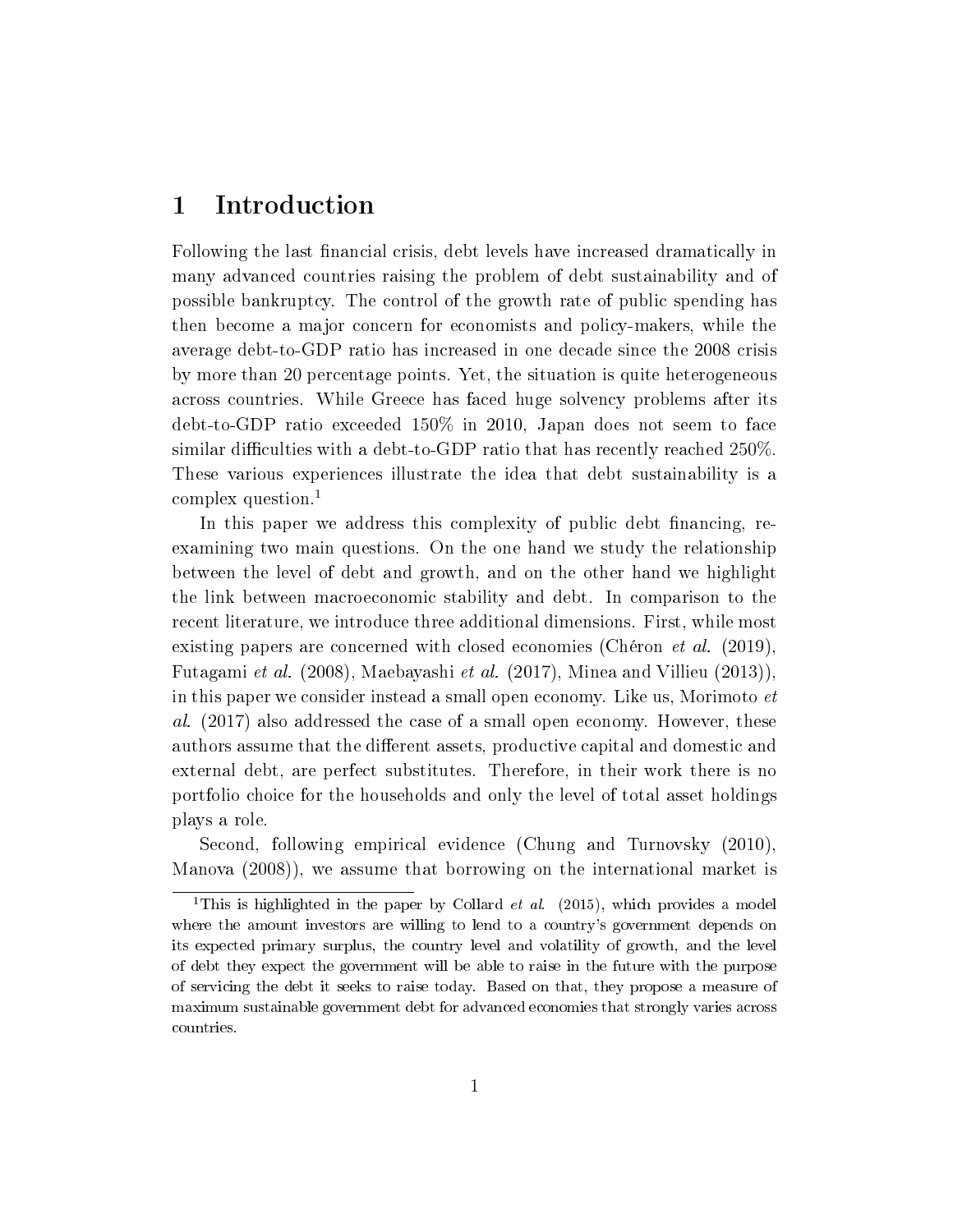limited. The loans provided by the rest of the world are constrained and collateralized by the capital invested in the home country.<sup>2</sup> As in Fahri and Tirole (2012), Kiyotaki and Moore (1997) or Hirano and Yanagawa (2017), such a credit constraint generates an investment multiplier, which will play a key role inducing expectation-driven fluctuations.

Finally, empirical evidence also highlights that in the Euro area and in the US around 50% of public debt is held by non-residents, while in Japan and in the UK only 4% and 31% respectively of the national public debt is held by non-residents. This means that almost the totality of Japanese debt and the majority of the UK debt are held by domestic institutions. Note that, such a characteristic could provide an explanation for the strong sustainability of the Japanese debt. In order to take into account this variety of configurations, we introduce domestic public bonds in the utility function in order to be able to measure the degree of the taste for domestic public bonds, and quantify its effects.

The aim of this paper is to introduce these three features into a dynamic model with infinitely-lived households where, following Barro (1990), endogenous growth is obtained through public expenditures that improve production and are financed both by taxes on income and public debt. Considering a small open economy, loans can be contracted from the rest of the world. However, because of a credit constraint, where capital plays the role of collateral, and of taste for domestic public debt, there is non-substitutability between the different assets: productive capital, public debt and an international asset. Finally, in accordance with Minea and Villieu (2013) or Morimoto *et al.* (2017), we assume that public debt follows a stability constraint.

We discuss the effect of public debt on growth and whether a lower debtoutput ratio may be stabilizing, by ruling out equilibria multiplicity. Our results are quite different from those provided by the previous literature. When the debt-output ratio is high enough, we show that there is a unique BGP which is locally indeterminate. This striking conclusion is explained by the possibility to borrow on the international market and the existence

<sup>2</sup>Such a borrowing constraint is especially relevant in a small open economy since it allows to keep the economy sufficiently small with respect to the rest of the world.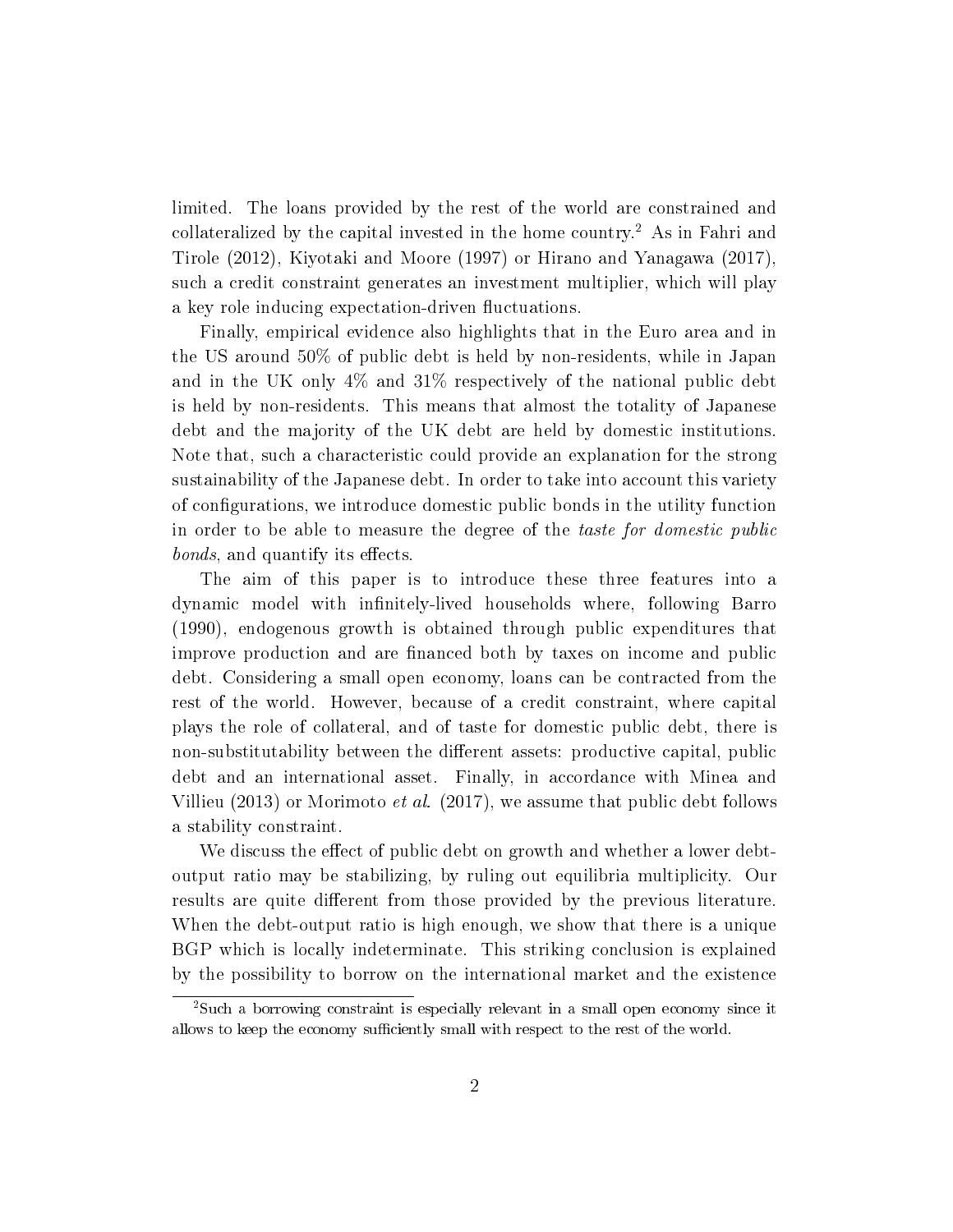of an investment multiplier. On the contrary, when the debt-output ratio is low enough, two BGPs may coexist: there is also a BGP with a lower growth rate which is saddle-point stable, implying global indeterminacy and coordination problems. These BGPs can be both characterized by a primary deficit, or the lower one can be characterized by a primary surplus. In this last configuration, where the interest rate is above the growth rate, household taste for domestic public debt plays a key role. When it is high enough, the proportion of domestic public debt is too big to satisfy the household budget constraint when growth is low, which rules out the existence of the BGP with the lowest growth rate. However, taste for domestic public debt does not modify the stability properties of the BGPs. This means that, while a high share of public debt held by domestic households does not affect the local indeterminacy of the BGP with the highest growth rate, it may eliminate the multiplicity of BGPs, i.e. it rules out global indeterminacy.

Our results have also clear policy implications. A lower debt-output ratio does not stabilize endogenous fluctuations. Indeed, the BGP with the highest growth rate is locally indeterminate whatever the level of the debt-output ratio, while a sufficiently low debt-output ratio may promote the multiplicity of BGPs, i.e. may be a source of global indeterminacy. This conclusion is completely different from the one obtained in a small open economy with perfectly substitutable assets in which a sufficiently low public debt stabilizes expectation-driven fluctuations (Morimoto *et al.* (2017)). In a closed economy with perfectly substitutable assets, and a log-linear utility in consumption as in our paper, multiplicity of equilibria is also ruled out for any level of the debt-output ratio (Minea and Villieu (2013)).<sup>3</sup>

The source of multiplicity of equilibria in our model is related to two key features of our framework: (i) the inflow of international assets and (ii) the existence of non substitutable assets due to a credit constraint with collateral. Indeed, in a closed economy with perfectly substitutable assets, expectations of higher public expenditures cannot be self-fulfilling. To finance higher public expenditures, a larger debt emission is indeed required, which crowds

 ${}^{3}\text{In}$  Chéron et al. (2019), it is however shown that, in a closed economy, local and global indeterminacies may occur if the elasticity of intertemporal substitution is sufficiently larger than 1.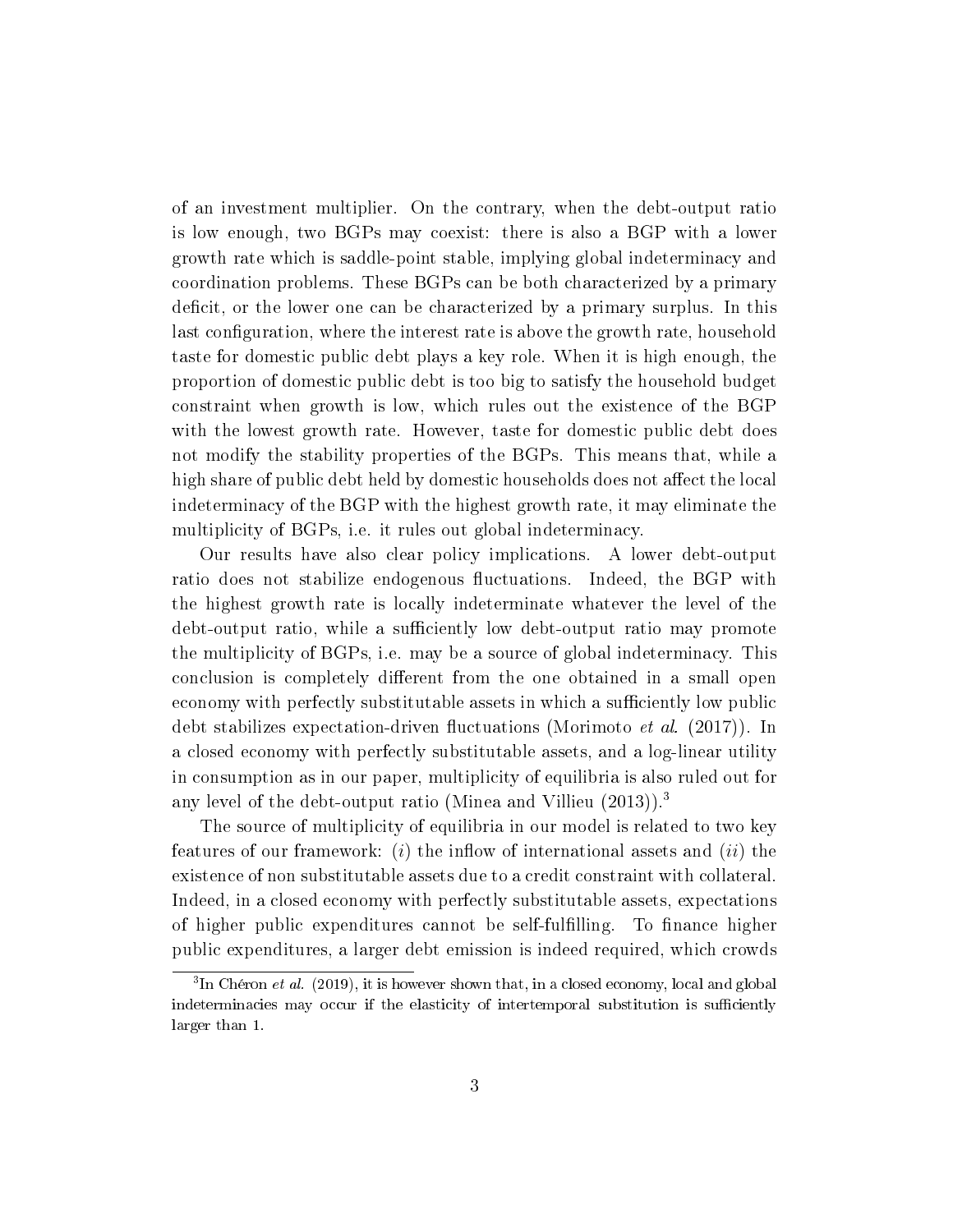out private investment having a negative impact on future income. It then prevents the existence of expectation-driven fluctuations. In contrast, in our framework, as a small open economy can import international funds, such a crowding-out effect is no longer relevant. Therefore, a higher public spending is now compatible with an increase of productive investment. The resulting effect on growth is magnified by the collateral role of capital which generates an investment multiplier. Higher investment and growth sustain an expected increase of public spending, which is not possible when assets are perfectly substitutable (Morimoto et al. (2017)).

Given our results on local and global indeterminacy, we finally provide a simple numerical illustration in order to check whether the preference of households for domestic bonds can explain the heterogeneity of experiences across some OECD countries using specific calibrations based on empirical evidence. We especially illustrate that while both Greece and Japan are characterized by high debt-output ratios, they do not feature the same dynamics. Indeed, Greece appears to be characterized by a preference for domestic bonds which allows the multiplicity of BGPs, whereas it is not the case for Japan. This may explain why Japanese debt is more stable than the Greek one.

This paper is organized as follows. In Section 2, we present the model. In Section 3, we analyze the existence and the multiplicity of BGPs. We also discuss the features of these BGPs and analyze comparative statics. In Section 4, we analyze the stability of BGPs. We provide a numerical illustration of our results in Section 5. We conclude in Section 6, while most technical details are relegated to an Appendix.

### 2 The model

We consider a continuous time small open economy with three types of agents, a large number of identical competitive firms, a constant population of identical infinitely lived households, and a government.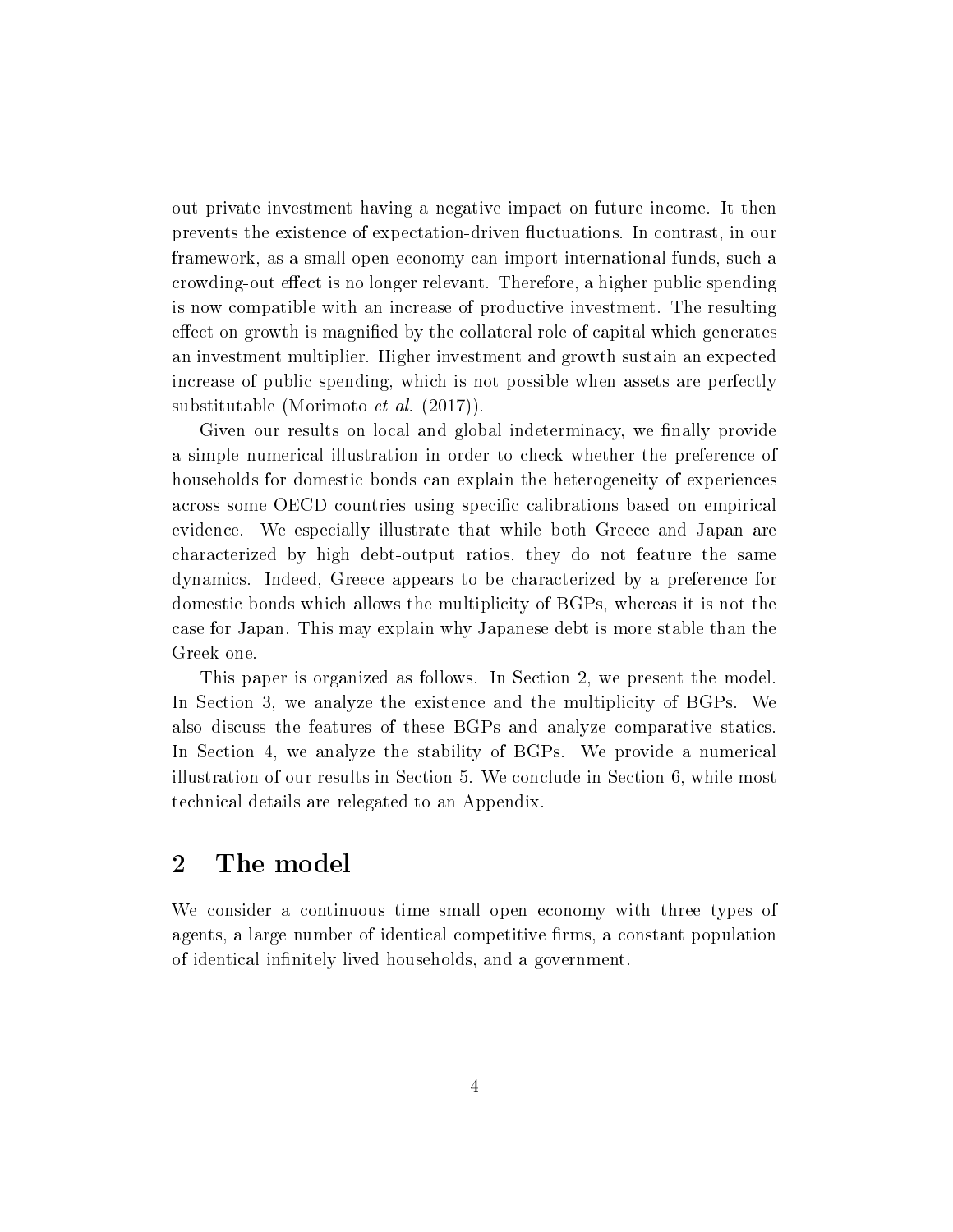### 2.1 Production

We consider a perfectly competitive economy where the final output  $y$  is produced using capital k and labor supplied in one unit. As in Barro  $(1990)$ , the production also benefits from an externality due to public spending  $G$ , and is given by  $y = k^s G^{1-s}$ .

The rental rate of capital  $r_k(t)$  and the wage rate  $w(t)$  then satisfy:

$$
r_k(t) = sx(t)^{1-s} \tag{1}
$$

$$
w(t) = (1 - s)x(t)^{1 - s}k(t)
$$
\n(2)

where  $x \equiv G/k$ .

#### 2.2 Households' behavior

The infinitely-lived household derives utility from consumption  $c(t)$  and from holding domestic public debt  $B_h(t)$ . Households can also save through capital  $k(t)$  and can buy or sell the international asset  $d(t)$  from/to foreigners. The two financial assets are freely traded on international markets, whereas capital used in production is not mobile.

The intertemporal maximization program of a representative agent is given by:

$$
\max_{\substack{c(t), B_h(t), k(t), d(t) \\ \text{s.t. } c(t) + \dot{k}(t) + \dot{d}(t) + \dot{B}_h(t)}} \int_{t=0}^{+\infty} e^{-\rho t} \left[ \ln c(t) + \beta \ln B_h(t) \right] dt
$$
  
\n
$$
\text{s.t. } c(t) + \dot{k}(t) + \dot{d}(t) + \dot{B}_h(t) = (1 - \tau)(r_k(t)k(t) + w(t)) + rd(t) + rB_h(t) \tag{3}
$$
  
\n
$$
rd(t) \ge -\theta(1 - \tau)r_k(t)k(t) \tag{4}
$$

where  $\rho > 0$  is the discount rate and  $\beta \geqslant 0$  is a parameter that measures the preference for domestic bonds of domestic residents. The tax rate on income  $\tau \in [0, 1)$  and the international interest rate  $r > 0$  are assumed to be constant. As in Fahri and Tirole (2012) or Hirano and Yanagawa (2017), the parameter  $\theta \in (0, 1)$  is a measure of credit market imperfection when the borrowing constraint (4) is binding. The larger  $\theta$  is, the less significant the degree of this imperfection.

Our aim in this paper is to study portfolio decisions based on three assets, i.e. domestic public debt, physical capital and foreign assets, that are not perfectly substitutable. However, since there is only one dynamical equation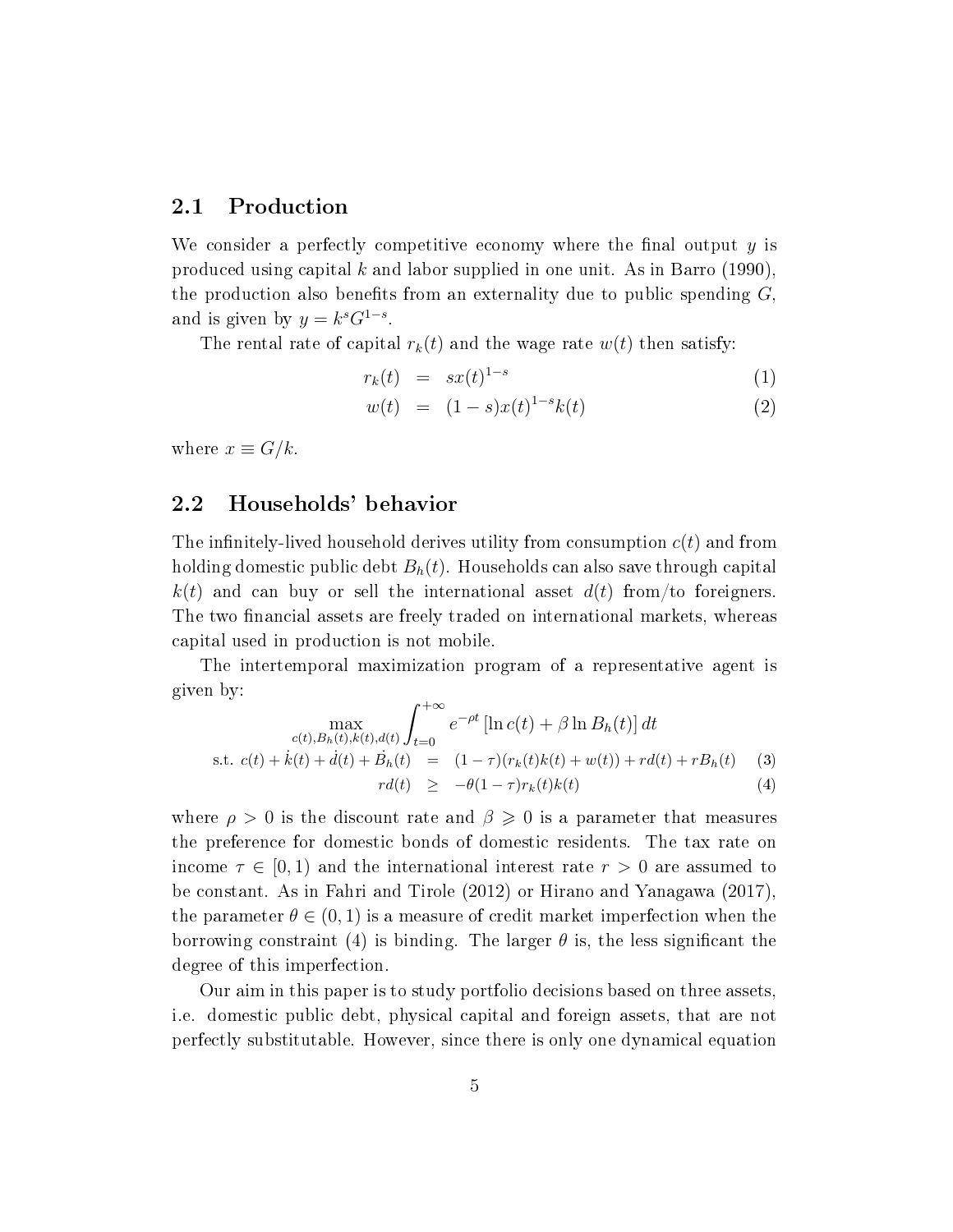corresponding to the budget constraint of the representative household, there are not enough equations to solve the intertemporal optimization problem using Hamiltonian techniques. We need to use instead the standard method of calculus of variations based on the consideration of the Euler equation. Let us then introduce the following Lagrangian:

$$
\mathcal{L} = e^{-\rho t} \Big[ \ln \Big( (1 - \tau)(r_k(t)k(t) + w(t)) + r d(t) + r B_h(t) - \dot{k}(t) - \dot{d}(t) - \dot{B}_h(t) \Big) + \beta \ln B_h(t) \Big] + \lambda(t)(r d(t) + \theta (1 - \tau)r_k(t)k(t))
$$

with  $\lambda(t) \geq 0$  the Lagrange multiplier associated to the borrowing constraint. The first order conditions are derived from the Euler equation  $\frac{\partial \mathcal{L}}{\partial \omega} = \frac{d}{dt}$ dt ∂L  $\frac{\partial \mathcal{L}}{\partial \dot{\omega}},$ with  $\omega = \{k, d, B_h\}$ :

$$
\frac{e^{-\rho t}(1-\tau)r_k(t)}{c(t)} + \lambda(t)(1-\tau)\theta r_k(t) = \frac{e^{-\rho t}}{c(t)}\left(\rho + \frac{\dot{c}(t)}{c(t)}\right)
$$
(5)

$$
\left(\frac{e^{-\rho t}}{c(t)} + \lambda(t)\right) r = \frac{e^{-\rho t}}{c(t)} \left(\rho + \frac{\dot{c}(t)}{c(t)}\right) \tag{6}
$$

$$
e^{-\rho t}\left(\frac{r}{c(t)} + \frac{\beta}{B_h(t)}\right) = \frac{e^{-\rho t}}{c(t)}\left(\rho + \frac{\dot{c}(t)}{c(t)}\right) \tag{7}
$$

Any solution needs also to satisfy the transversality conditions:

$$
\lim_{t \to +\infty} e^{-\rho t} \omega(t) / c(t) = 0, \quad \text{with } \omega(t) = \{k(t), d(t), B_h(t)\}
$$
 (8)

Using (5) and (6), the Lagrange multiplier is given by:

$$
\lambda(t) = \frac{e^{-\rho t}}{c(t)} \left( \frac{(1-\tau)r_k(t)-r}{r-\theta(1-\tau)r_k(t)} \right)
$$
\n(9)

and we obviously get  $\lambda(t) > 0$  if and only if:

$$
(1 - \tau)r_k(t) > r > \theta(1 - \tau)r_k(t) \tag{10}
$$

In the following, we focus on configurations where the credit constraint  $(4)$ is binding, i.e. condition  $(10)$  is satisfied. Substituting  $(9)$  in  $(5)$ , we obtain the consumption growth rate:

$$
\frac{\dot{c}(t)}{c(t)} = \frac{(1-\tau)r_k(t)(1-\theta)}{1-\theta(1-\tau)r_k(t)/r} - \rho \tag{11}
$$

If the different assets were perfect substitutes, the growth rate of consumption would be  $r-\rho$ . In our model, as borrowing on the international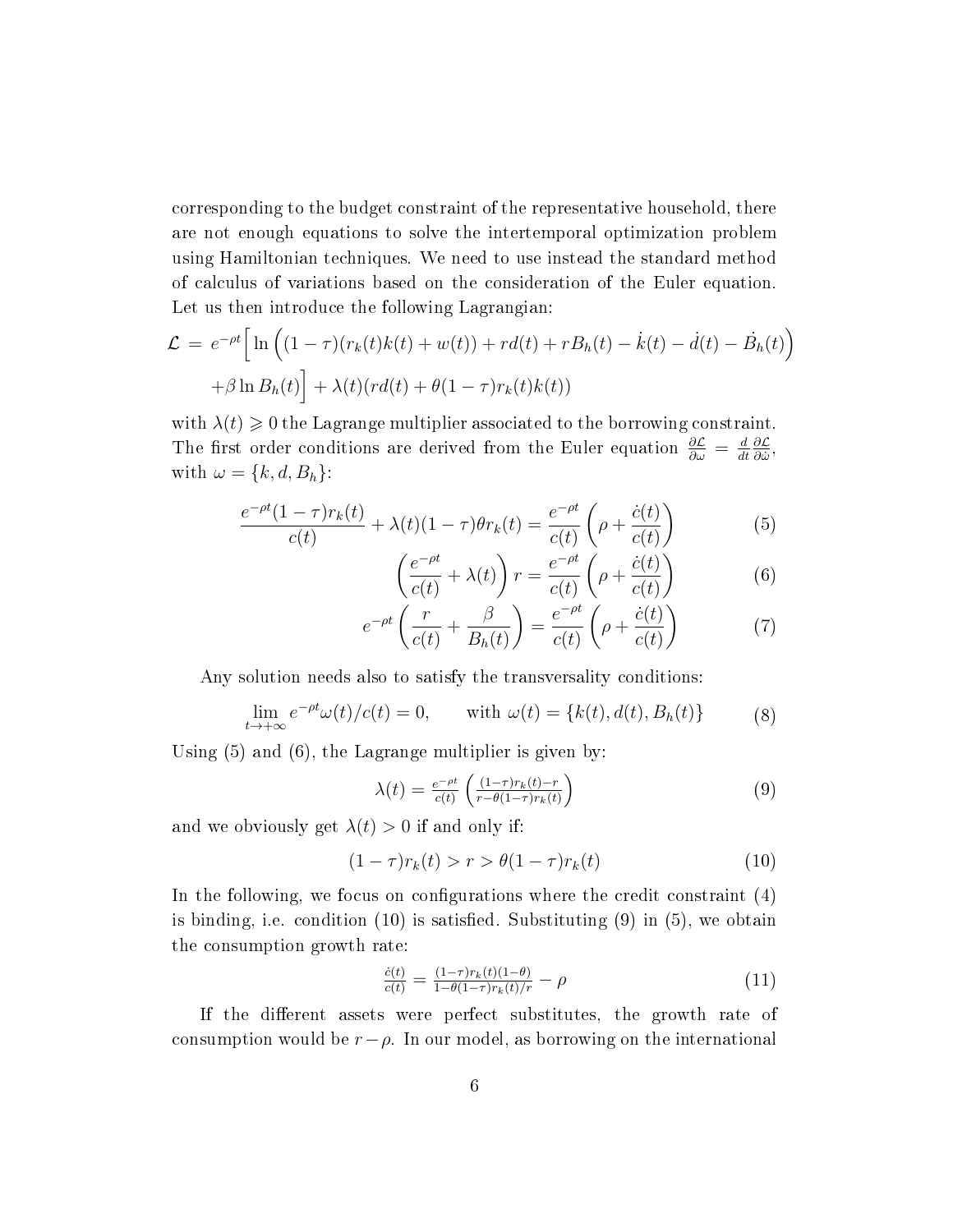market requires collateral and should be reimbursed, the expected return of capital is

$$
\frac{(1-\tau)r_k(t)(1-\theta)}{1-\theta(1-\tau)r_k(t)/r}
$$
\n(12)

Indeed, the marginal benefit of investing one unit of capital becomes  $(1 \tau$ ) $r_k(t)(1 - \theta)$ , whereas the expected cost of investing one unit of capital is reduced to  $1 - \theta(1 - \tau)r_k(t)/r$ .

Using  $(5)$ ,  $(7)$  and  $(9)$ , we define the arbitrage between capital and the public asset that allows to determine the level of public debt held by residents:

$$
r + \frac{\beta c(t)}{B_h(t)} = \frac{(1-\tau)r_k(t)(1-\theta)}{1-\theta(1-\tau)r_k(t)/r}
$$
(13)

One of the key ingredients of our model is the coexistence of three assets that, a priori, are not perfect substitutes. For eigners are indifferent between holding the international asset and domestic public debt because they have the same international return  $r$ . However, for residents, this is not the case. since borrowing on the international market requires collateral and residents enjoy holding domestic public debt. Both mechanisms increase the marginal utility of holding these assets.

#### 2.3 Government

The government finances public spending G by income taxation  $\tau(r_k k + w)$ and debt emission B. Debt is explicitly composed by public bonds held by foreigners  $B_f$  and by residents  $B_h$ , i.e.  $B = B_f + B_h$ . The government budget constraint writes:

$$
\dot{B}(t) = G(t) + rB(t) - \tau(w(t) + r_k(t)k(t))
$$
\n(14)

Public debt also follows a stability constraint. Let  $b \equiv B/y$  the ratio of debt over GDP. According to Minea and Villieu (2013) or Morimoto at al. (2017), the government aims to converge to a certain level of the ratio of debt over GDP, namely  $\overline{b}$ , which may be seen as a policy parameter. This means that:

$$
\frac{\dot{b}(t)}{b(t)} = -\phi \left( 1 - \frac{\bar{b}}{b(t)} \right), \text{ with } \phi > 0 \tag{15}
$$

The parameter  $\phi$  is obviously the adjustment coefficient of debt with respect to the target. It is a policy parameter.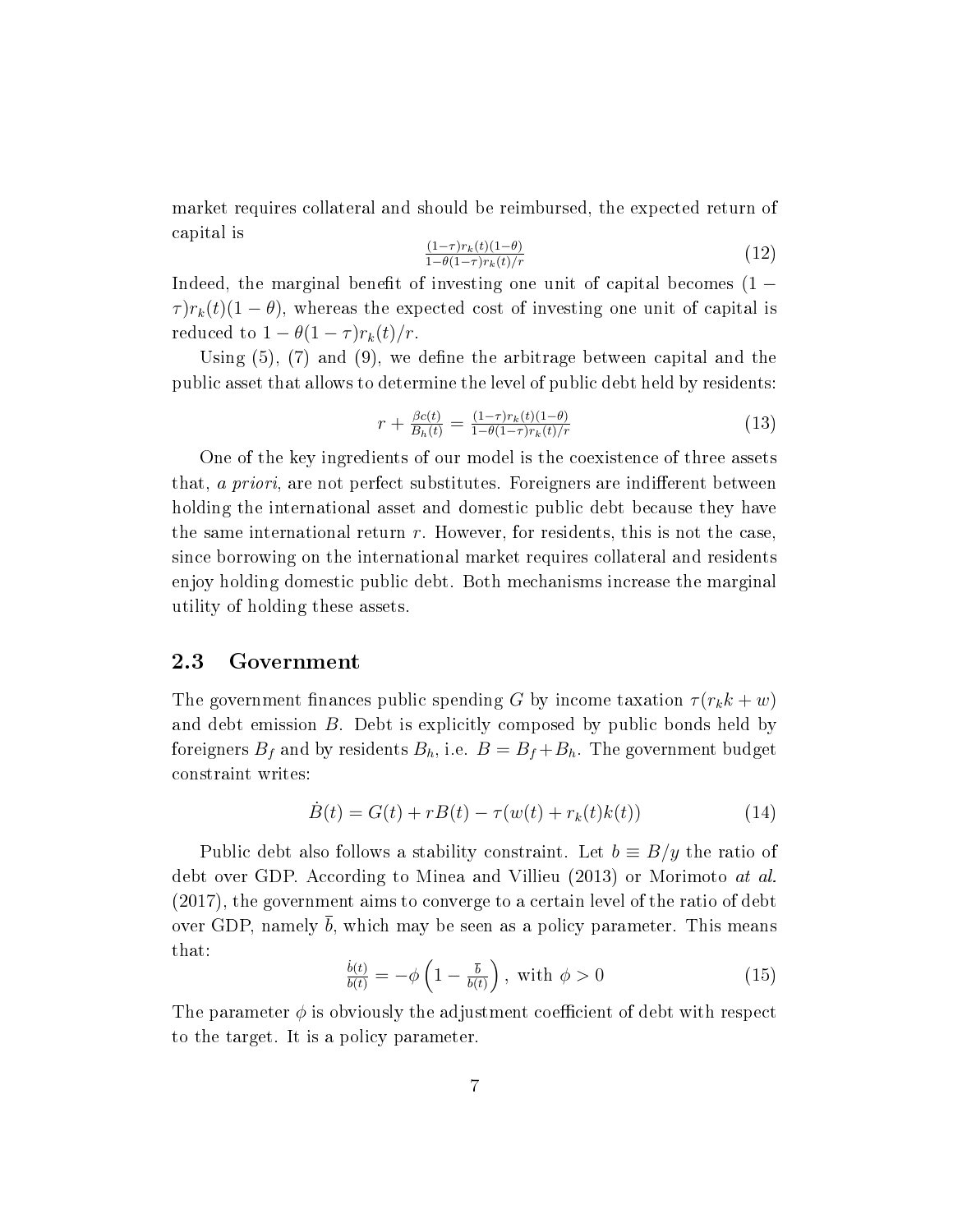### 2.4 Intertemporal equilibrium

Using the equilibrium prices  $(1)$  and  $(2)$ , the constraint on public debt  $(15)$ and  $G/y = x^s$ , equation (14) gives the growth rate of production:

$$
\frac{\dot{y}(t)}{y(t)} = \frac{x(t)^s}{b(t)} + r - \frac{\tau}{b(t)} + \phi \left( 1 - \frac{\bar{b}}{b(t)} \right) \tag{16}
$$

and the growth rate of consumption (11) can be rewritten:

$$
\Gamma(x(t)) \equiv \frac{\dot{c}(t)}{c(t)} = \frac{(1-\tau)sx(t)^{1-s}(1-\theta)}{1-\theta(1-\tau)sx(t)^{1-s}/r} - \rho \tag{17}
$$

This equation shows that the growth rate strongly increases with  $x$ . Because of the binding credit constraint (4), capital also plays the role of collateral, introducing a leverage effect that increases productive investment. This creates an investment multiplier, which explains that the growth rate strongly reacts to public spending over GDP, a measure of the productivity of capital. It is also interesting to note that an increase of  $\theta$  which relaxes the credit constraint, increases the net return of capital, which as expected, fosters growth. Of course, a lower r has the same effect since it facilitates borrowing on the international market.

A binding credit constraint (4) means that  $d = -\theta(1-\tau) s y/r$ . This also implies that  $d/d = \dot{y}/y$ . Using the arbitrage condition (13), we obtain an expression for the public debt held by residents:

$$
B_h(t) = \frac{\beta c(t)}{r} \left( \frac{r - \theta(1-\tau)sx(t)^{1-s}}{(1-\tau)sx(t)^{1-s}-r} \right) \tag{18}
$$

Obviously, if  $\beta = 0$ , we observe that there is no domestic holding of the public debt.<sup>4</sup> The assumption of preferences for domestic debt is therefore crucial to consider a portfolio containing the three imperfectly substitutable assets and to be in line with the fact that in most OECD countries a signicant but variable part of public debt is hold by residents. Note indeed that everything else equal,  $B_h(t)$  is increasing with the parameter  $\beta$  measuring the preference for domestic bonds. We get from (18):

$$
\frac{\dot{B}_h(t)}{B_h(t)} = \frac{\dot{c}(t)}{c(t)} - \left( \frac{r(1-\theta)(1-\tau)sx(t)^{1-s}}{[r-\theta(1-\tau)sx(t)^{1-s}][(1-\tau)sx(t)^{1-s}-r]} \right) \frac{\dot{x}(t)}{x(t)}
$$
(19)

<sup>&</sup>lt;sup>4</sup>Actually, to prove such a result when  $\beta = 0$ , we need to introduce in the Lagrangian an additional multiplier  $\mu(t)$  associated to the positivity constraint  $B_h(t) \geq 0$ . Then we easily show that when the credit constraint (4) is binding, we have  $\lambda(t)r = \mu(t) > 0$  and thus  $B_h(t) = 0$ . In such a case indeed domestic public bonds are always dominated by the international asset  $d(t)$  through the credit constraint.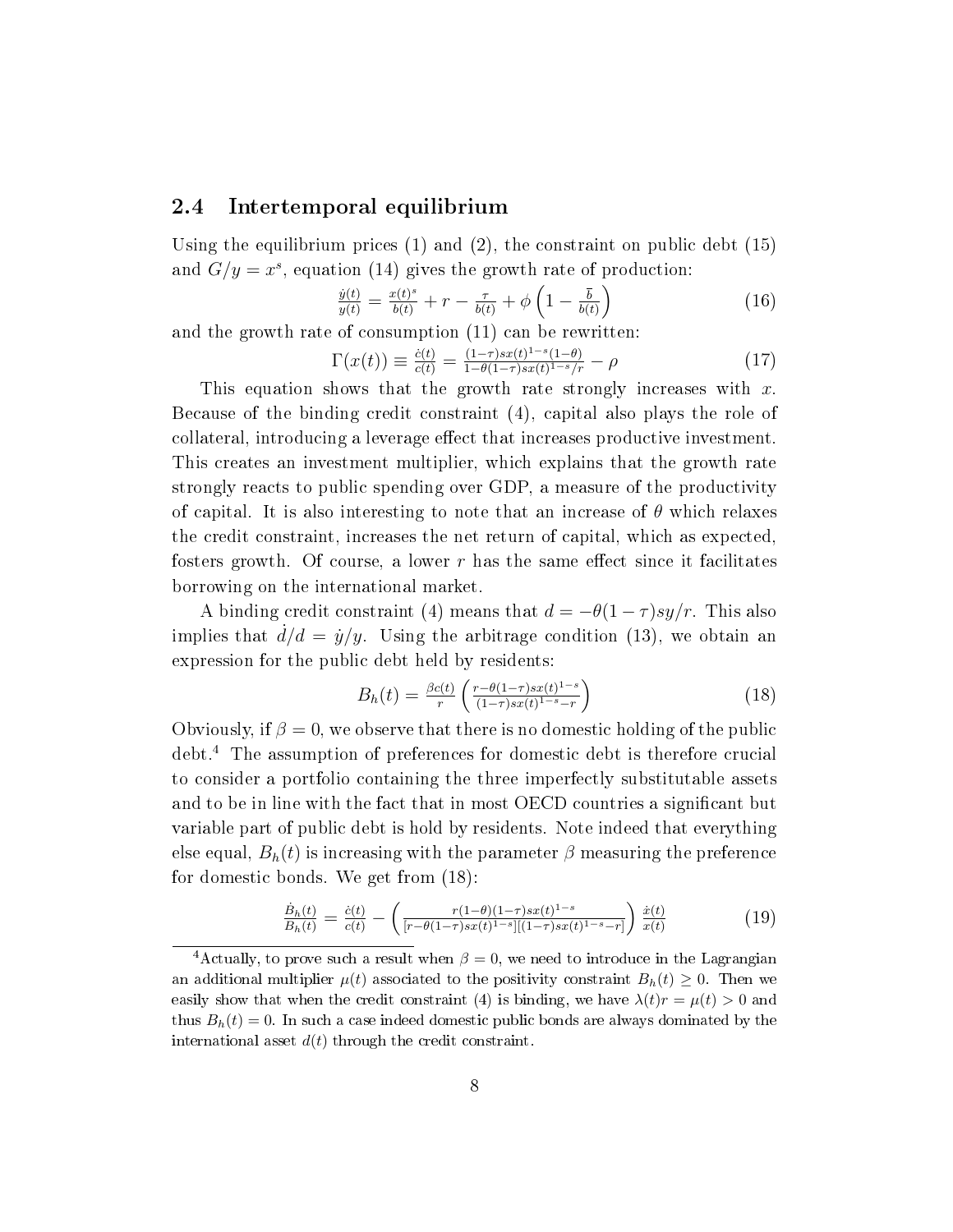Using (3), we also derive the growth rate of capital:

$$
\frac{\dot{k}(t)}{k(t)} = (1 - \tau)(1 - \theta s)x(t)^{1-s} + \frac{c(t)}{k(t)} \left[ \beta \frac{\theta(1-\tau)sx(t)^{1-s}-r}{r-(1-\tau)sx(t)^{1-s}} - 1 \right] \n- \frac{B_h(t)}{k(t)} \frac{\dot{B}_h(t)}{B_h(t)} + \frac{\theta(1-\tau)s}{r}x(t)^{1-s}\frac{\dot{y}(t)}{y(t)}
$$
\n(20)

Let us introduce the variable  $v \equiv c/y$ . Using (16) and (17), we easily get:

$$
\frac{\dot{v}(t)}{v(t)} = \frac{r(1-\tau)sx(t)^{1-s}(1-\theta)}{r-\theta(1-\tau)sx(t)^{1-s}} - \rho - \frac{x(t)^s}{b(t)} - r + \frac{\tau}{b(t)} - \phi\left(1 - \frac{\bar{b}}{b(t)}\right)
$$
\n
$$
\equiv V(b(t), x(t)) \tag{21}
$$

Note that  $x = G/k = (y/k)^{\frac{1}{1-s}}$ . Using now (16), (17), (19) and (20), we determine  $\dot{x}/x$  as follows:

$$
\frac{\dot{x}(t)}{x(t)} = \frac{\left(\frac{r-\theta(1-\tau)sx(t)^{1-s}}{r}\right)\left[\frac{x(t)^{s}}{b(t)} + r - \frac{\tau}{b(t)} + \phi\left(1 - \frac{\overline{b}}{b(t)}\right)\right] - (1-\tau)(1-\theta s)x(t)^{1-s}}{(1-s)\left[1+\beta v(t)x(t)^{1-s}\frac{(1-\theta)(1-\tau)sx(t)^{1-s}}{[(1-\tau)sx(t)^{1-s}-r]^2}\right]}
$$
\n
$$
-\frac{rv(t)x(t)^{1-s}\left\{\left(\frac{\beta}{r}\frac{r-\theta(1-\tau)sx(t)^{1-s}}{(1-\tau)sx(t)^{1-s}-r}\right)\left[1 - \frac{1}{r}\left(\frac{r(1-\theta)(1-\tau)sx(t)^{1-s}}{r-\theta(1-\tau)sx(t)^{1-s}} - \rho\right)\right] - \frac{1}{r}\right\}}{(1-s)\left[1+\beta v(t)x(t)^{1-s}\frac{(1-\theta)(1-\tau)sx(t)^{1-s}}{[(1-\tau)sx(t)^{1-s}-r]^2}\right]}
$$
\n
$$
\equiv X(b(t), v(t), x(t)) \tag{22}
$$

Equations (15), (21) and (22) determine a three-dimensional dynamic system involving the variables  $(b(t), v(t), x(t))$  that governs the dynamics of our model. We further note that only one variable, namely  $b(t)$ , is predetermined while  $v(t)$  and  $x(t)$  are forward variables. Of course, any equilibrium needs also to satisfy the transversality conditions (8).

# 3 Analysis of the balanced growth path (BGP)

A BGP is a steady state of the dynamic system (15), (21) and (22), i.e. is a stationary solution  $(b, v, x)$  solving  $\dot{b}(t) = 0$ ,  $\dot{v}(t) = 0$  and  $\dot{x}(t) = 0$ . Such a solution satisfies

$$
\frac{\dot{c}(t)}{c(t)} = \frac{\dot{k}(t)}{k(t)} = \frac{\dot{y}(t)}{y(t)} = \frac{\dot{B}_h(t)}{B_h(t)} \equiv \Gamma(x)
$$

By direct inspection of (8), the transversality conditions are always satised along a BGP.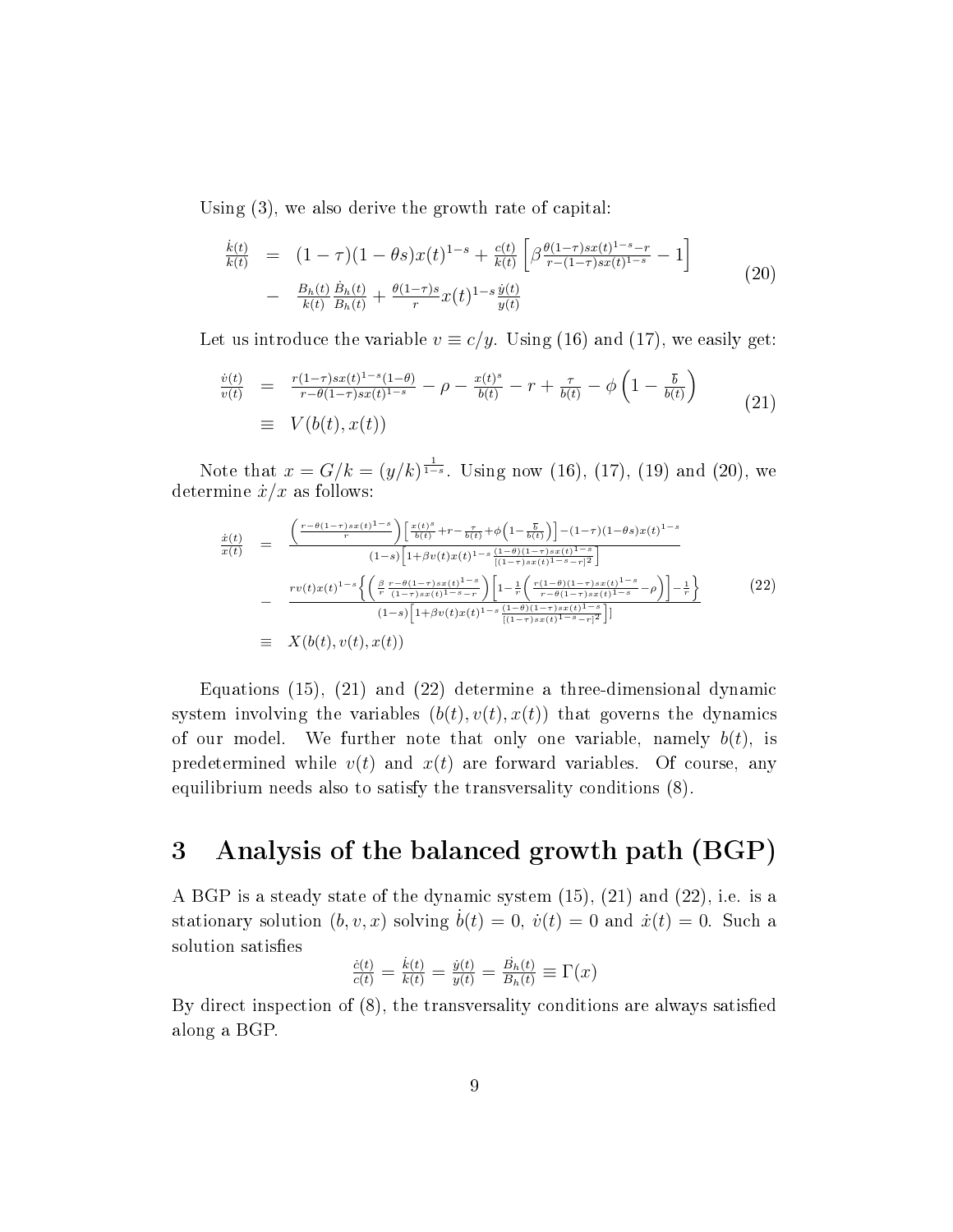Using (15), we see that, along a BGP, we always have  $b = \bar{b}$ . Then,  $\dot{v}(t) = 0$  is satisfied for a value of x solving:

$$
\Gamma(x) = H(x) \tag{23}
$$

with:

$$
\Gamma(x) \equiv \frac{(1-\tau)sx^{1-s}(1-\theta)}{1-\theta(1-\tau)sx^{1-s}/r} - \rho \tag{24}
$$

$$
H(x) \equiv \frac{x^s}{\overline{b}} + r - \frac{\tau}{\overline{b}} \tag{25}
$$

It is worth noticing that any solution x of equation  $(23)$  does not depend on  $\beta$ . In fact, the only variables that react to  $\beta$  are  $v = c/y$  and  $b_h = B_h/y$ .

Given the solution x, equation (22) with  $\dot{x}(t) = 0$  gives a unique solution  $v$  such that:

$$
v = \frac{(1-\tau)(1-s)x^{1-s}+[r-\theta(1-\tau)sx^{1-s}]\rho/r}{x^{1-s}\left[\left(\frac{\beta}{r}\frac{r-\theta(1-\tau)sx^{1-s}}{(1-\tau)sx^{1-s}-r}\right)\frac{x^s-\tau}{\bar{b}}+1\right]}
$$
(26)

which depends on  $\beta$ . An important property is that  $v > 0$  for any  $\beta \geq 0$ only if the solution x is such that  $x^s - \tau \geq 0$ , while there exists a  $\bar{\beta} > 0$ such that when the solution x is characterized by  $x^s - \tau < 0$ ,  $v > 0$  if and only if  $\beta \in (0, \bar{\beta})$ . As we will discuss below, the sign of  $x^s - \tau$  depends on whether  $x$  is characterized by a primary surplus or a primary deficit. This will have some important consequences on the existence and multiplicity of steady states.

### 3.1 Uniqueness versus multiplicity of BGP

Let us study the existence and uniqueness versus multiplicity of BGP. Recall that the credit constraint (4) is binding. Using (1) and (10), this means that  $x_b < x < x_a$ , with:

$$
x_a \equiv \left(\frac{r}{(1-\tau)s\theta}\right)^{\frac{1}{1-s}} \text{ and } x_b \equiv \left(\frac{r}{(1-\tau)s}\right)^{\frac{1}{1-s}}
$$
(27)

We assume:

Assumption 1.  $r > \rho$  and  $\theta \ge s/(2 - s)$ .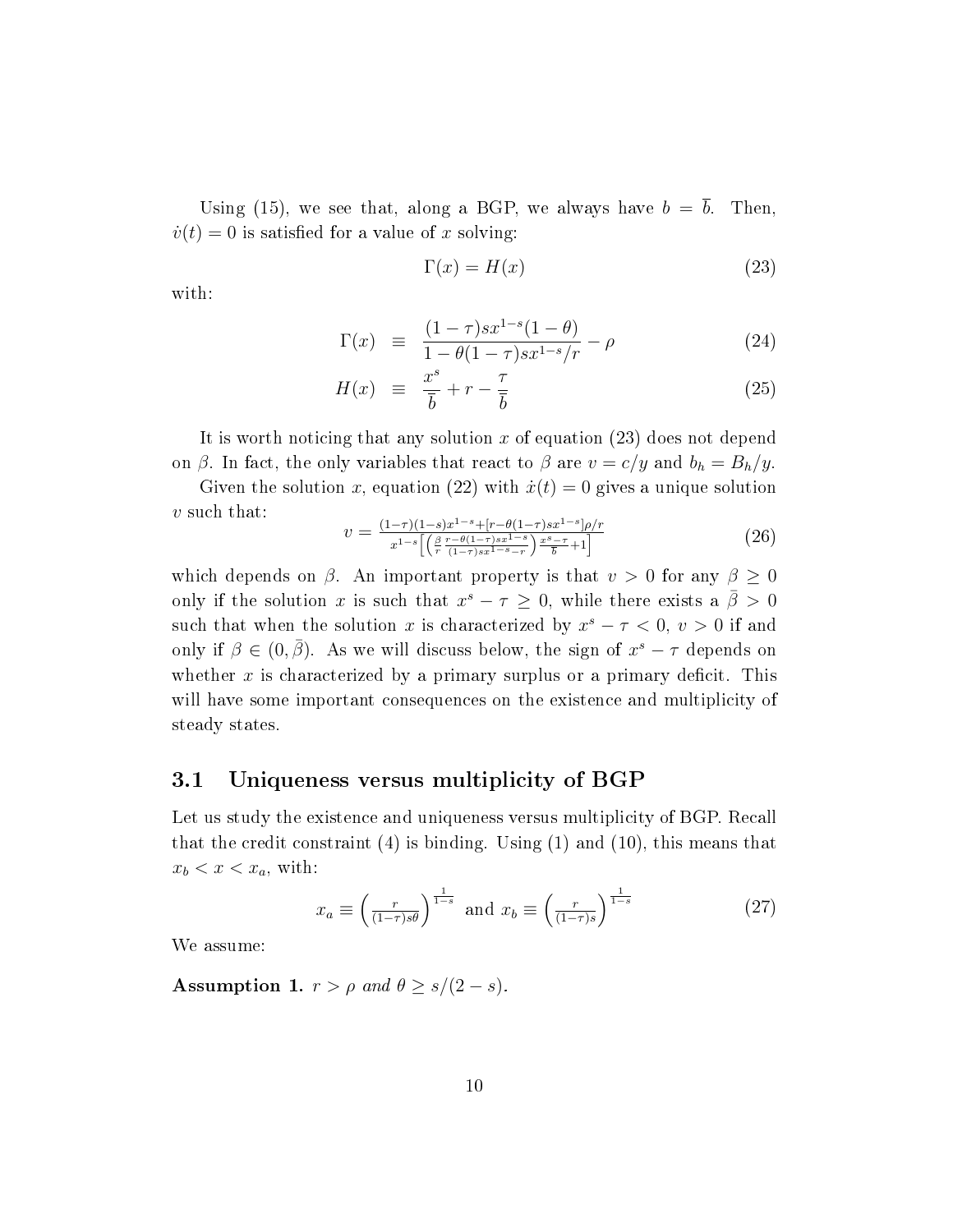The first part of Assumption 1 ensures that the growth rate is positive whatever the value of  $\theta$  (see equation (17)) while the second part allows to simplify the analysis, ensuring that  $\Gamma(x)$  is a convex function.<sup>5</sup>

Beside the analysis of existence and uniqueness of the steady state, we need also to determine whether the steady state is characterized by a primary surplus or rather a primary deficit. A primary surplus (deficit) is obtained if and only if  $\tau y - G > \langle \langle \rangle 0$ . It is therefore immediate to derive that a stationary solution x features a primary surplus if  $x^{s} - \tau < 0$ , i.e.  $x < \tau^{1/s} \equiv$  $x_0$ , and a primary deficit if  $x^s - \tau > 0$ , i.e.  $x > x_0$ . For further references,  $x_b$ satisfies a primary deficit if and only if  $r > r_b$ , with:

$$
r_b \equiv \tau^{\frac{1-s}{s}} (1-\tau)s \tag{28}
$$

while  $x_a$  satisfies a primary deficit if and only if  $r > r_a$ , with

$$
r_a \equiv \tau^{\frac{1-s}{s}} (1-\tau)s\theta = \theta r_b \tag{29}
$$

In the following Proposition, we show that there is a unique BGP if the debt-output ratio is sufficiently high, as illustrated in Figure 1, and that, depending on the value of the interest rate  $r$ , it is characterized by a primary deficit or surplus:

**Proposition 1.** Under Assumption 1, there exist  $\bar{\beta} \in (0, +\infty)$  and  $r_0 \in$  $(r_a, r_b)$  such that if  $\bar{b} > \hat{b}$ , with

$$
\hat{b} \equiv \frac{\tau - \left(\frac{r}{(1-\tau)s}\right)^{\frac{s}{1-s}}}{\rho} \tag{30}
$$

there is a unique stationary solution  $x \in (x_b, x_a)$  of (23) in the following cases:

i) when  $r > r_0$  and for any  $\beta \geq 0$ , with x characterized by a primary deficit, i.e. such that  $x^s - \tau > 0$ ,

ii) when  $r < r_0$  and  $\beta \in [0, \bar{\beta})$ , with x characterized by a primary surplus, *i.e.* such that  $x^s - \tau < 0$ .

Proof. See Appendix 7.1.

 $\Box$ 

<sup>&</sup>lt;sup>5</sup>All our results on existence, uniqueness and multiplicity of steady states could be obtained even under  $\theta < s/(2 - s)$  but at the cost of cumbersome technical details.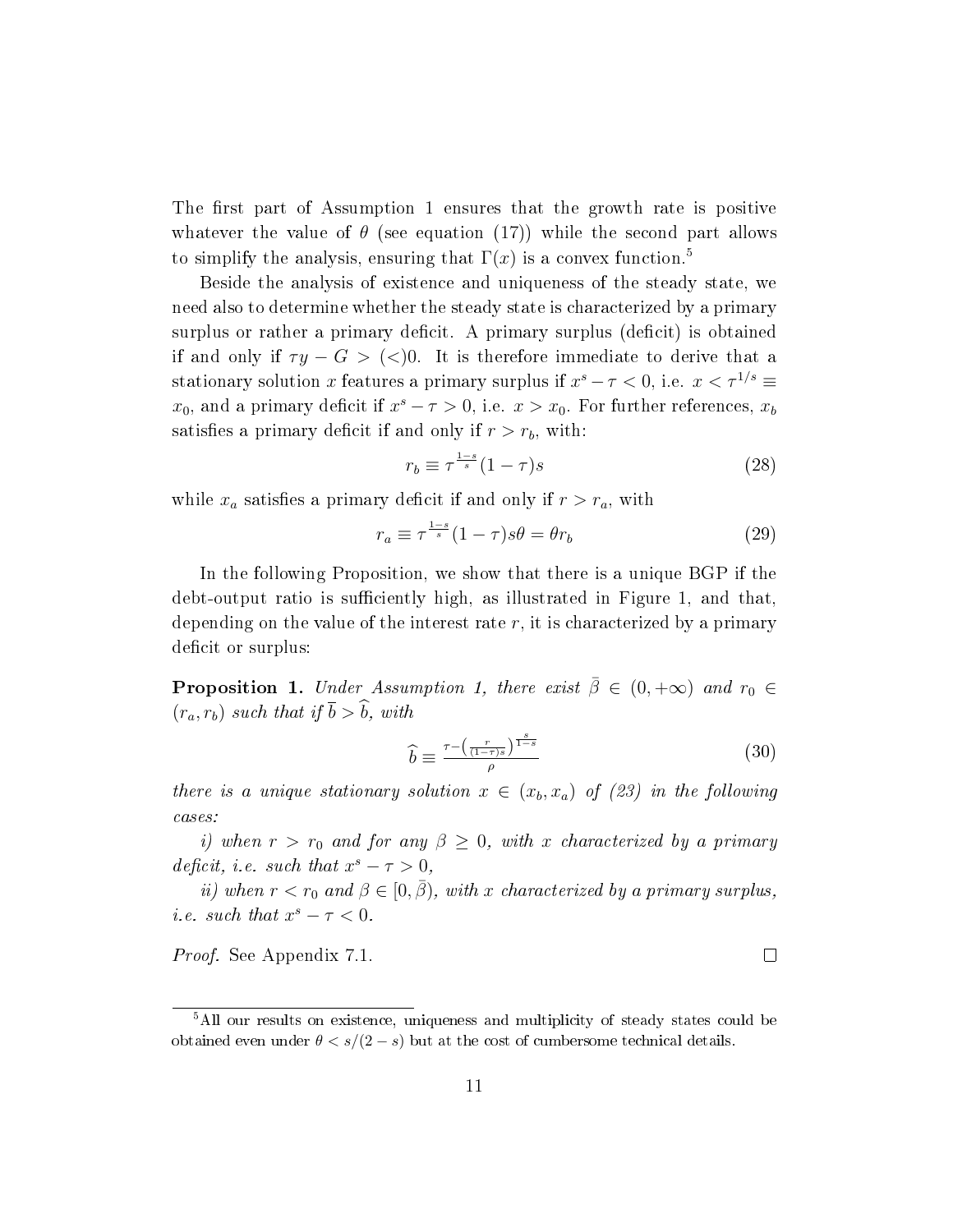

Figure 1: Uniqueness of BGP

A sufficiently high interest rate  $r > r_0$  pushes down growth. To sustain the reimbursement of the high level of public debt, a sufficient high level of growth is however needed, which means that public spending should be high enough. This explains that there is a primary deficit. Of course, when  $r < r_0$ , we have exactly the opposite situation. It is important to note that when  $r < r_0$  and  $\beta > \bar{\beta}$ , there does not exist any admissible steady state since the associated consumption level  $v$  becomes negative. As the amount of debt is large,  $\bar{b} > \hat{b}$ , the return of debt r is larger than growth Γ, and, as households have a strong taste for their domestic debt, they hold a too large amount of domestic public assets  $B_h$  to be sustained by their budget constraint.

To understand why uniqueness occurs under a large debt-output ratio, $6$ we rewrite the government budget constraint (23) as  $\Gamma(x)\overline{b} = G/y - \tau + r\overline{b}$ . For a too low  $x$ , growth is not sufficient to allow the repayment of a high level of debt. Hence, a large debt-output ratio is not compatible with the government budget constraint and cannot be sustained, so that a too low steady state cannot exist.

Let us focus now on the case where  $\bar{b}$  is low enough, i.e.  $\bar{b} < \widehat{b}$ ,<sup>7</sup> depicted in Figure 2. We can show that two BGPs may now coexist.

 $\frac{6}{6}$ As suggested by Figures 1 and 2, uniqueness corresponds to a configuration where a unique "large" steady state  $x$  occurs while a lower one is outside of the admissible set  $(x_b, x_a)$  as it is unsustainable.

<sup>&</sup>lt;sup>7</sup>Note that  $\hat{b} > 0$  requires  $r < r_b$ .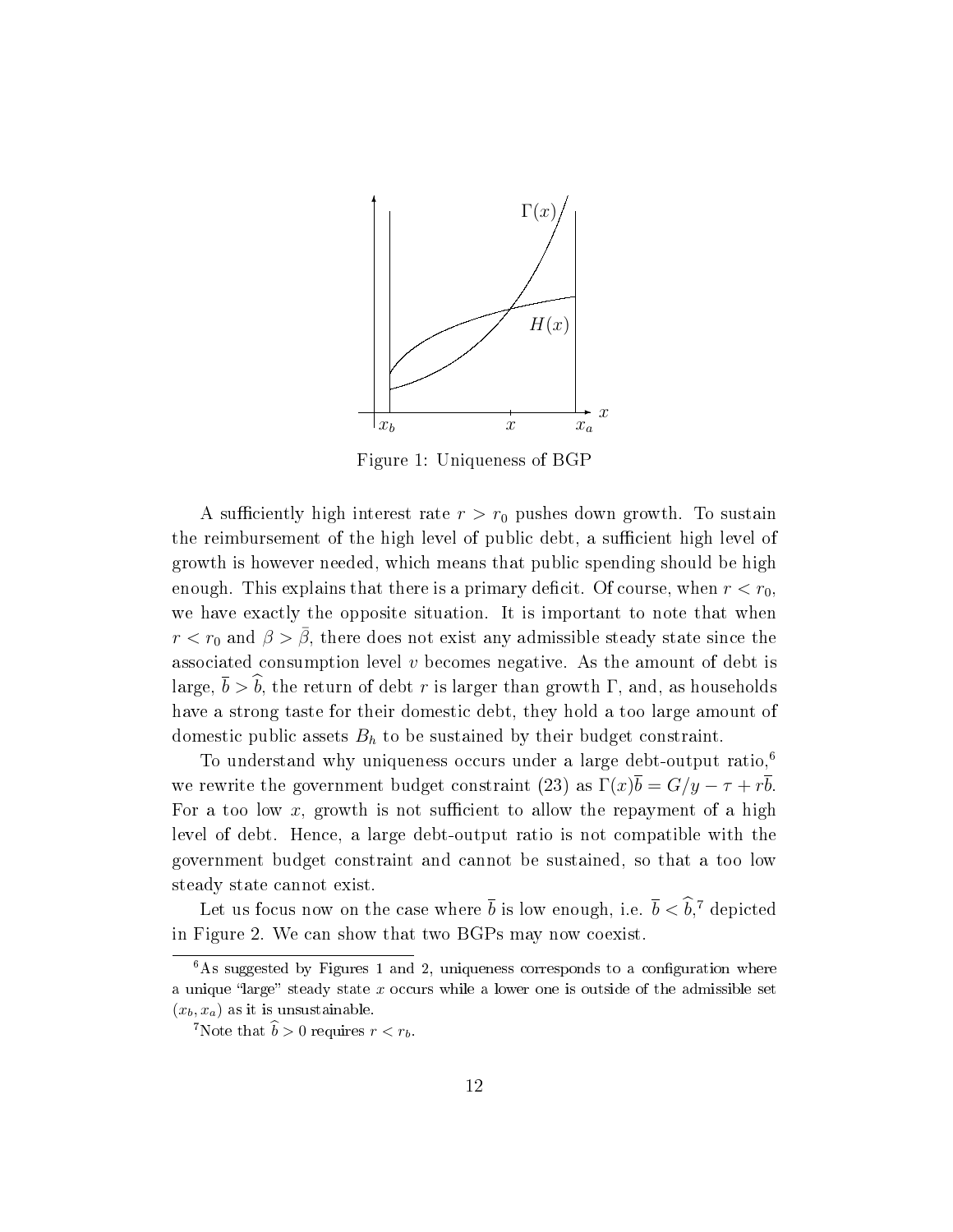**Proposition 2.** Under Assumption 1, let  $\widetilde{r} \equiv \tau^{\frac{1-s}{s}}(1-\tau)s\widetilde{\theta}$  and

$$
\widetilde{b}\equiv \tfrac{\left(\frac{r}{(1-\tau)s\widetilde{\theta}}\right)^{\frac{s}{1-s}}-\tau}{r\frac{1-\widetilde{\theta}}{\widetilde{\theta}-\theta}-\rho}
$$

For given  $(\bar{b}, \theta, r)$ , there exist  $\bar{\beta} > 0$ ,  $\bar{\rho} > 0$ ,  $\tilde{\theta} \in (\theta, 1)$ ,  $\underline{r} \in (\tilde{r}, r_b)$  and  $\bar{t}$  $\bar{b}^{max} \leq \min\{\tilde{b},\tilde{b}\}$  such that:

1. If  $\rho \in (0, \bar{\rho})$  and  $\bar{b} < \bar{b}^{max}$ , there are two stationary solutions  $x_1, x_2 \in$  $(x_b, x_a)$  of (23) in the following cases:

i) when  $r \in (r, r_0)$  and for any  $\beta \geq 0$ , with  $(x_0 <) x_1 < x_2$  both  $characterized by a primary deficit,$ 

ii) when  $r \in (r_0, r_b)$  and  $\beta \in [0, \overline{\beta})$ , with  $x_1 \ll x_0$ ) characterized by a primary surplus and  $x_2(> x_0)$  characterized by a primary deficit.

2. If  $\rho \in (0, \bar{\rho})$ ,  $\bar{b} < \bar{b}^{max}$ ,  $r \in (r_0, r_b)$  and  $\beta > \bar{\beta}$ ,  $x_2(> x_0)$  is the unique steady state and is characterized by a primary deficit.

Proof. See Appendix 7.2.



Figure 2: Multiplicity of BGPs

From Propositions 1 and 2, we conclude that multiplicity of BGPs is only possible if the debt-output ratio is sufficiently low and the interest rate is sufficiently high, i.e.  $r \in (\underline{r}, r_b)$ . However, if the interest rate is in the upper range of this interval, i.e.  $r \in (r_0, r_b)$ , the multiplicity also requires a low

 $\Box$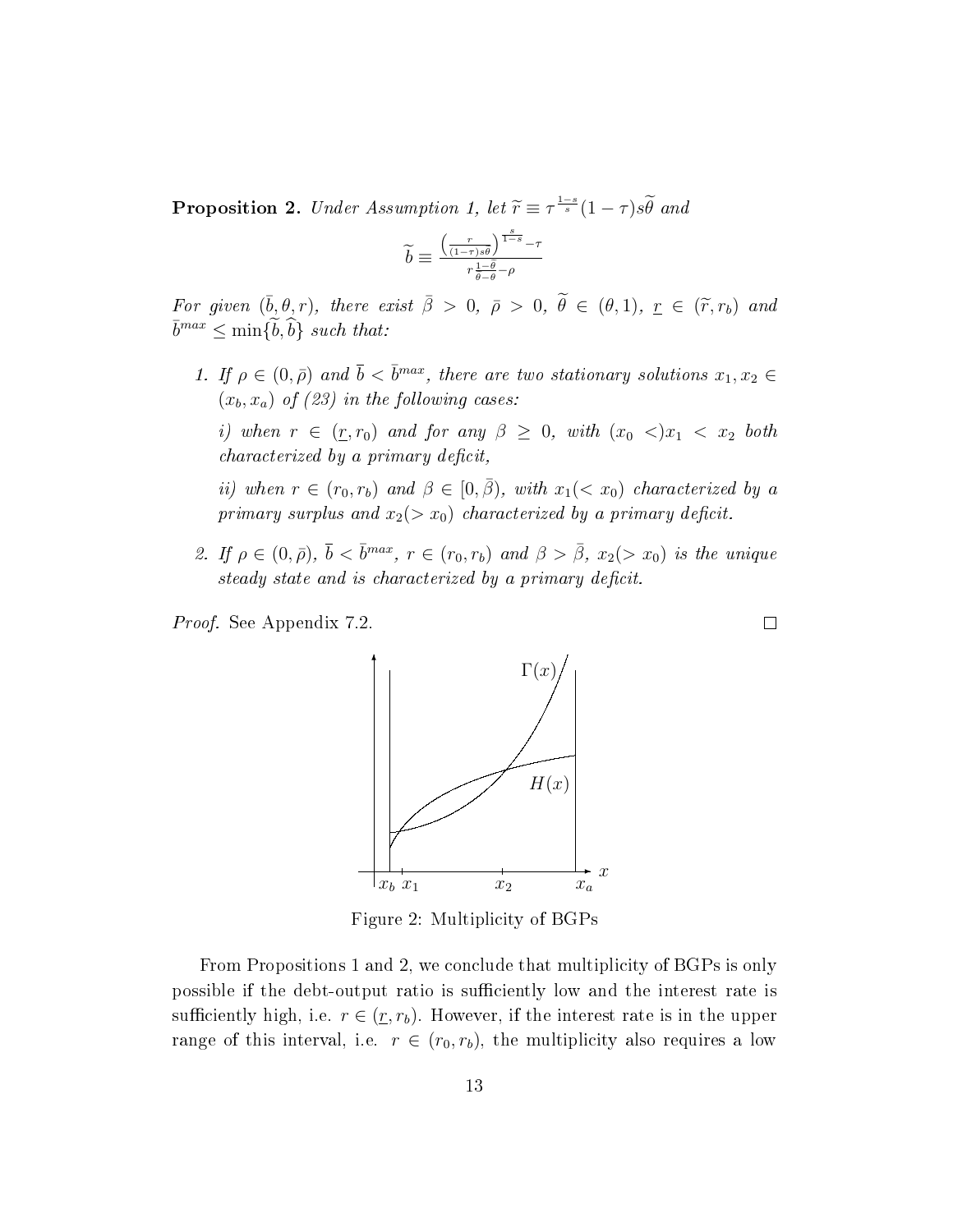enough taste for domestic public debt,  $\beta \in [0, \bar{\beta})$ . The lowest steady state characterized by a primary surplus becomes indeed inadmissible when the taste for domestic debt  $\beta$  is too large. Of course, a primary surplus can only occur at a low steady state under a relatively high interest rate to have a growth rate  $\Gamma(x)$  smaller than r. In this case, a primary surplus  $\tau > x^s$  is indeed required to sustain the government budget.

To understand now why multiplicity can occur under a low enough debtoutput ratio, consider again the government budget constraint (23) rewritten as  $\Gamma(x)\overline{b} = G/y - \tau + r\overline{b}$ . If the debt-output ratio is low enough, the government budget constraint is sustainable even with a low growth rate, which explains the existence of the low steady state  $(x_1)$ . In contrast, at a high steady state  $(x_2)$ , the growth rate is high enough to sustain the government budget whatever the level of debt. Given a sufficiently low level of public debt, the multiplicity of BGPs is explained by the coexistence of two key mechanisms: (i) the inflow of international assets and (ii) the existence of an investment multiplier due to the credit constraint with collateral.

In a closed economy with perfectly substitutable assets (public debt and capital), multiplicity of BGPs is ruled out under a log linear utility function in consumption, as shown by Minea and Villieu (2013).<sup>8</sup> Indeed, if agents expect an increase of public expenditures, this will induce a higher future income. To finance this increase in public spending, a larger debt emission is required, which crowds out private investment having a negative impact on future income. Then, expectations may not be self-fulfilling, which explains uniqueness.

In contrast, in our framework, as a small open economy can import international funds, such a crowding out effect is no longer relevant. Therefore, a higher public spending is now compatible with an increase of productive investment. The resulting effect on growth is magnified by the collateral role of capital which generates an investment multiplier. In this case, an expected increase of public spending is self-fullling because of higher future income and growth, which sustain a long run equilibrium with larger public spending.

 $8\text{As}$  shown in Chéron et al. (2019), mulitplicity can be restored in a closed economy if the elasticity of intertemporal substitution in consumption is sufficiently larger than one.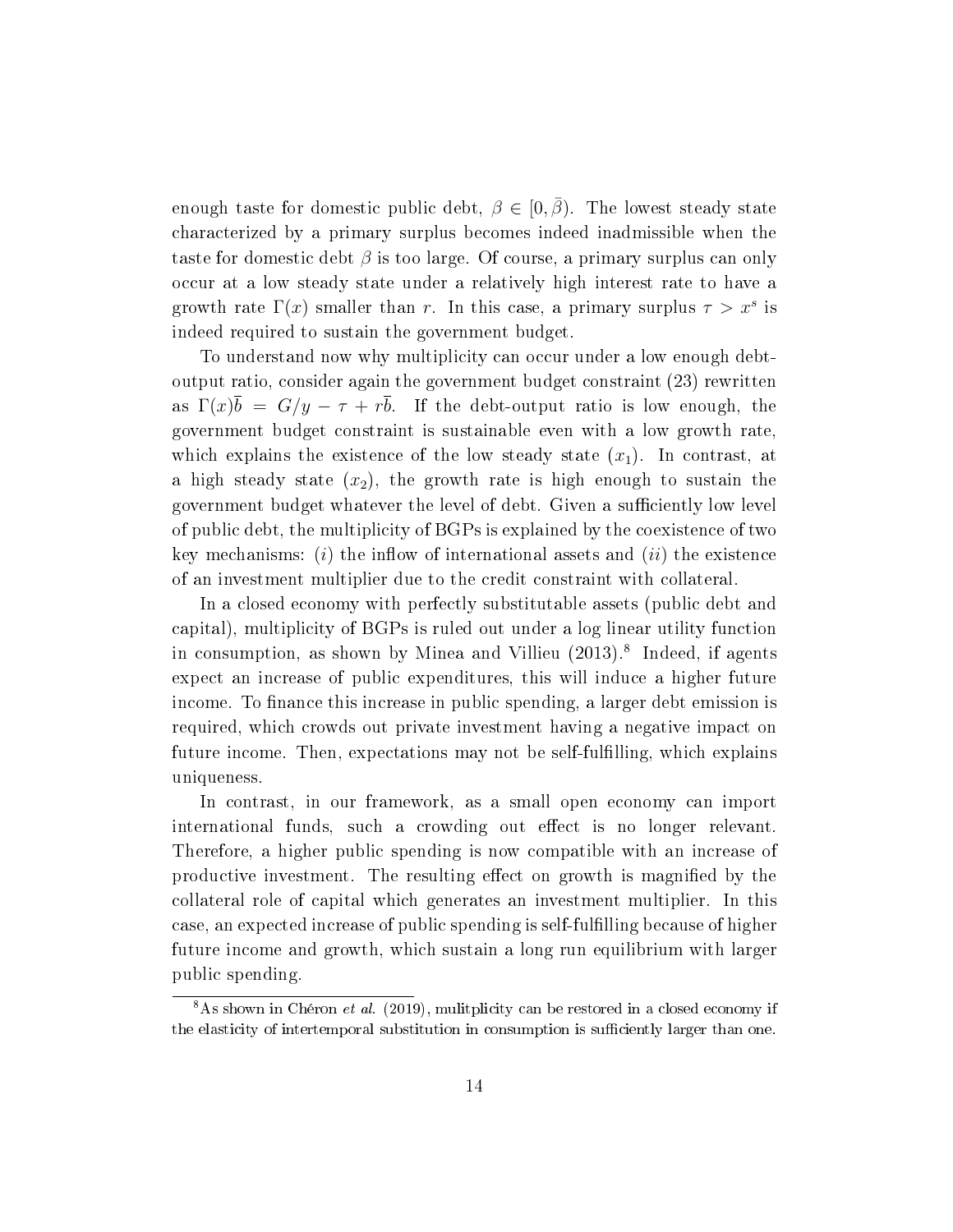Notice that Morimoto *et al.* (2017) also consider a small open economy but obtain a unique BGP because, contrary to our formulation, all assets are perfectly substitutable. Indeed, in their case, the growth rate  $\Gamma(x)$  becomes equal to the constant level  $r-\rho$  and there is a unique level of public spending per GDP  $(x<sup>s</sup>)$  that sustains the government budget in the long run. There is no longer any investment multiplier and, thus, any increase of productive investment is not sufficient to sustain the increase of government spending. Therefore, expectations cannot be self-fulfilling.

#### 3.1.1 The effect of preferences for domestic public debt

The parameter  $\beta$  measuring the taste for domestic public debt is crucial to ensure, in the portfolio of domestic households, the coexistence of three assets that, a priori, are not perfect substitutes. Recalling that x,  $\Gamma$ ,  $k/y$ ,  $d/y = -\theta(1-\tau)s/r$  and b are not affected by the preference parameter  $\beta$ , we easily derive from (18) and (26) that following an increase of  $\beta$ , the holding of public debt by residents  $b_h$  increases, while consumption  $c/y$  increases (decreases) if and only if the steady state under analysis is characterized by a primary surplus (deficit). We can also compute the share of public debt hold by residents as follows:

$$
\frac{B_h}{B} = \frac{\beta v}{r \overline{b}} \left( \frac{r - \theta(1-\tau) s x^{1-s}}{(1-\tau) s x^{1-s} - r} \right)
$$

with v as given by  $(26)$ . When evaluated along a steady state x characterized by a primary deficit, this ratio is an increasing function of  $\beta$ .

To understand this effect on consumption over GDP, we look at the household budget constraint at a BGP:

$$
\frac{c}{y} + \Gamma\left(\frac{k}{y} + \frac{d}{y}\right) + (\Gamma - r)b_h = (1 - \tau) + r\frac{d}{y}
$$

where all the variables, with the exception of  $c/y$  and  $b<sub>h</sub>$ , are invariant with respect to  $\beta$ . Therefore, following an increase of  $b_h$ , the ratio of consumption over GDP increases if and only if the marginal benefit of holding more debt r is larger than its marginal cost  $\Gamma$ , i.e. the associated steady state is characterized by a primary surplus. However, when both  $\beta$  is sufficiently high and the return of debt r is larger than growth  $\Gamma$ , households would like to hold a too high level of domestic debt  $b_h = B_h/y$  to be sustained by their budget constraint. This explains case 2 of Proposition 2 where the steady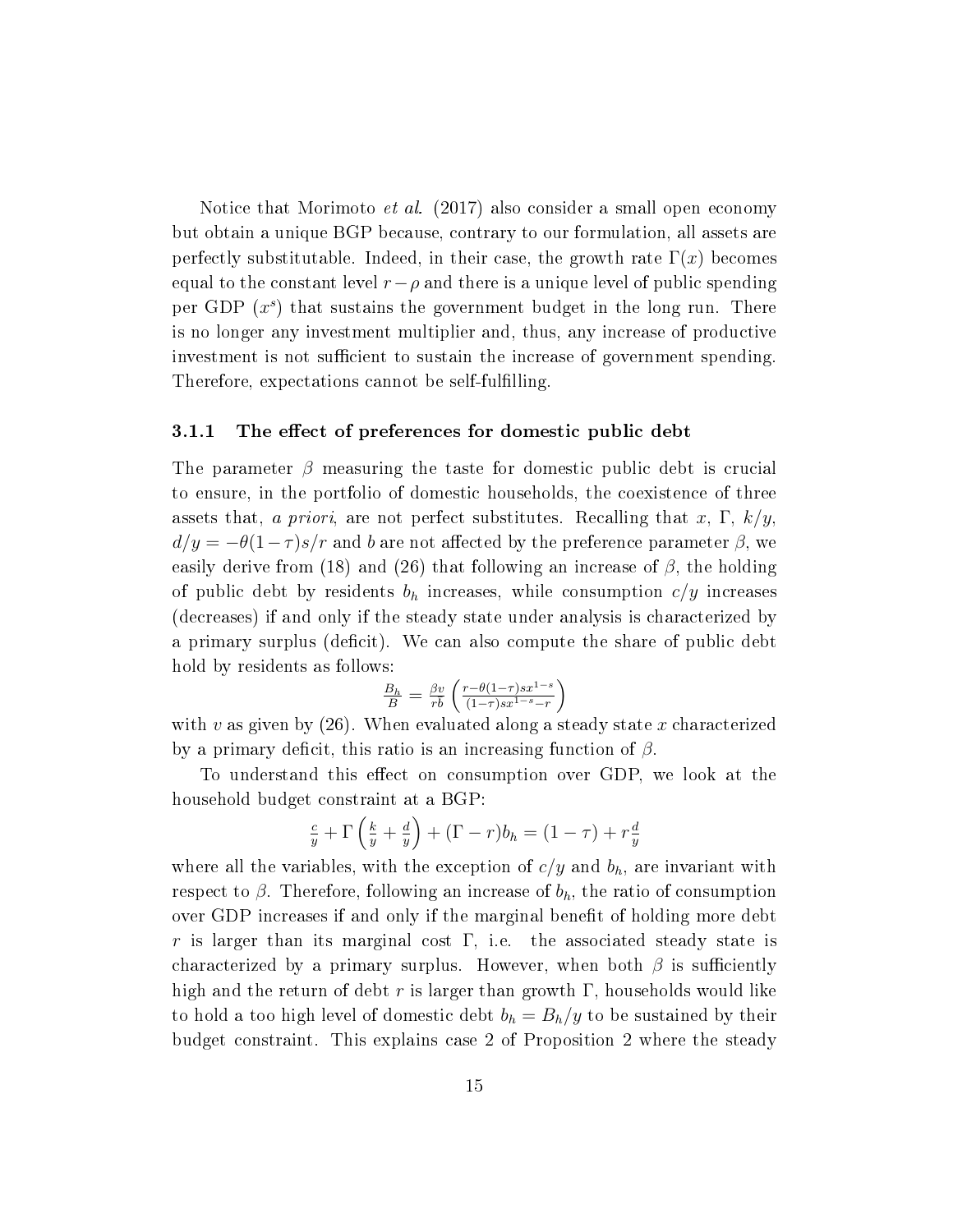state  $x_1$  characterized by a primary surplus, i.e.  $r > \Gamma$ , no longer exists if  $\beta$ is too large.

This taste for domestic public debt also has some implications on the welfare W evaluated at a BGP. As shown in Appendix 7.3,  $W$  is equal to:

$$
W = \frac{1}{\rho^2} \left[ (1+\beta)\Gamma(x) + \rho \left( (1+\beta)\ln c(0) + \beta \ln \tilde{B}(x) \right) \right] \tag{31}
$$

where

$$
c(0) = k(0) \frac{\left(1 - \theta \frac{(1-\tau)sx^{1-s}}{r}\right) \rho + (1-\tau)(1-s)x^{1-s}}{1 + (\Gamma(x) - r)\widetilde{B}(x)}
$$
\n
$$
\widetilde{B}(x) \equiv \frac{B_h(x)}{c} = \frac{\beta}{r} \left(\frac{r - \theta(1-\tau)sx^{1-s}}{(1-\tau)sx^{1-s}-r}\right)
$$
\n(32)

Considering that  $\rho$  is low enough, the dominant effect goes through the growth rate  $\Gamma(x)$ . Since both consumption and domestic public debt raise at this rate, a higher  $\beta$  reinforces this growth rate effect. In addition, since  $\Gamma(x)$  is increasing in x, the welfare will be larger with a higher level of x. This means that when there is a multiplicity of steady states, they are Pareto ranked, the welfare associated to  $x_1$  being lower than the one associated to  $x_2$ , and any policy which raises the value of x is Pareto improving.

To complement our previous discussion, we also see that  $\widetilde{B}(0)$  =  $B_h(0)/c(0)$  increases with  $\beta$ , while  $c(0)$  increases with  $\beta$  if and only if  $r > \Gamma(x)$ . In such a case, a higher taste for domestic public debt  $\beta$  means more welfare, not only because it reinforces the effect of growth, but also because it raises the initial values of consumption and domestic holding of public debt.

#### 3.1.2 The role of the international credit market

We finally briefly study how modifications of the credit market features affect the long run BGPs. We focus on the configurations with two steady states, as the comparative statics when there is one steady state are identical to the ones obtained with the highest steady state. Note that from Figure 2, we observe that  $\Gamma(x)\overline{b} < G/y - \tau + r\overline{b}$  for all x between  $x_1$  and  $x_2$ . This means that in this region, growth is not high enough to sustain the sum of the primary deficit and debt reimbursement. Therefore, the question will be to know whether this region enlarges or reduces when the credit market features change.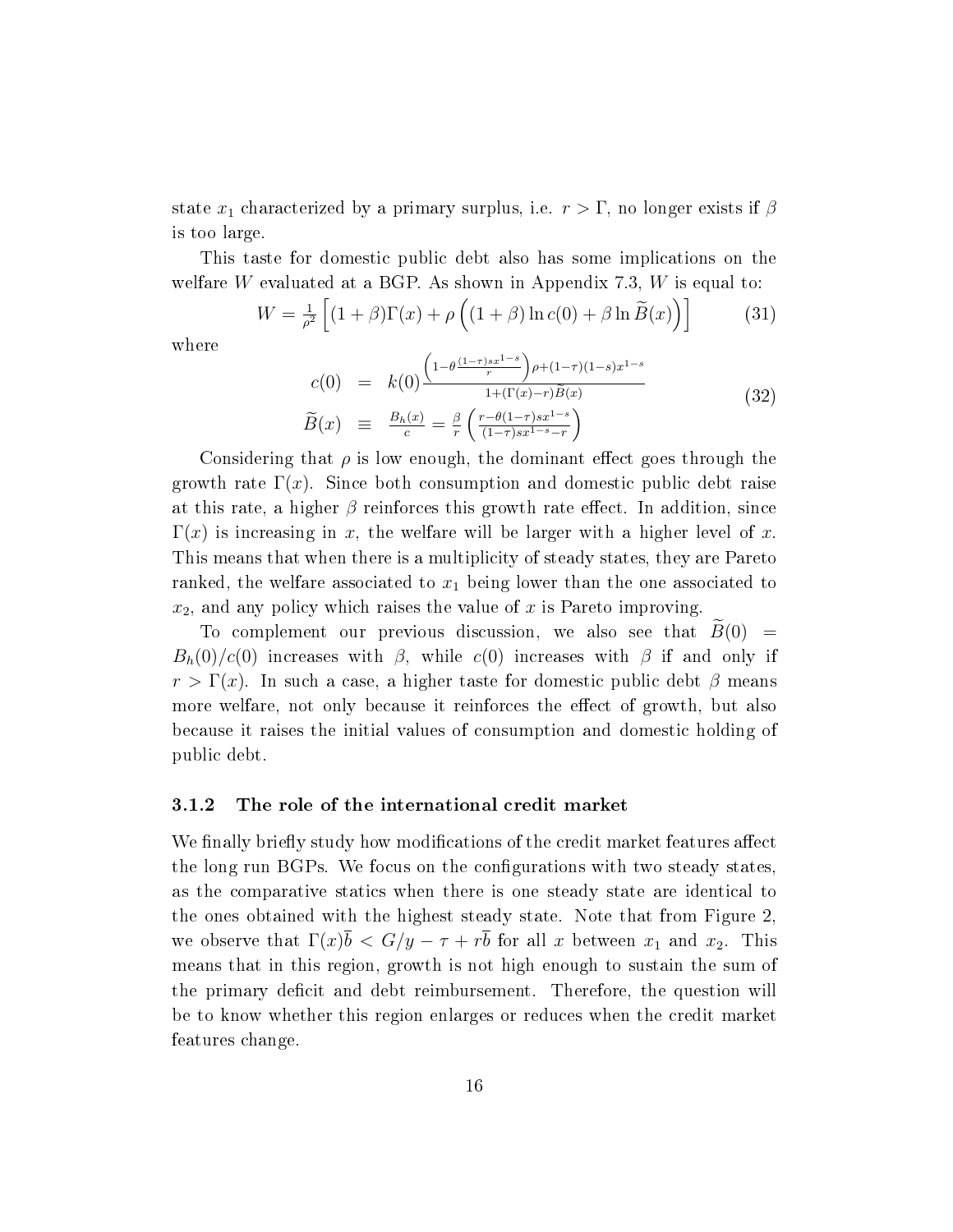We study first the effects of relaxing the credit constraint through an increase of  $\theta$  the degree of pledgeability. When  $\theta$  increases, the access to external funds is facilitated, but it is still constrained by capital revenues. Through the credit constraint (4), the collateral role of capital is reinforced, amplifying the usual leverage effect that increases productive investment. This mechanism strengthens the investment multiplier increasing growth. For a given level of x, this ensures more public debt emission, i.e. the curve  $\Gamma(x)$  moves upward in Figure 3.



Figure 3: The impact of an increase of  $\theta$ 

This reduces the region where growth is not sufficient to sustain the sum of the primary deficit and debt reimbursement. Therefore,  $x_2$  and its associated growth rate  $\Gamma(x_2)$  decrease, and  $x_1$  and the corresponding growth rate  $\Gamma(x_1)$ increase.

We now analyze the effects of decreasing the cost of international funds on steady state equilibria. Following a decrease of the international interest rate r, the interest burden is reduced for any level of x, which shifts the  $H(x)$  curve downward. At the same time, the growth rate increases. Indeed, the cost of external debt becoming lower, we observe a higher inflow of international funds which relaxes the credit constraint increasing the collateral value of capital. Hence, residents invest more in productive capital, which fosters growth, shifting the  $\Gamma(x)$  curve upward. Consequently, as shown in Figure 4, the region where growth is not enough to sustain the sum of the primary deficit and debt reimbursement, i.e.  $\Gamma(x)\overline{b} < G/y - \tau + r\overline{b}$ ,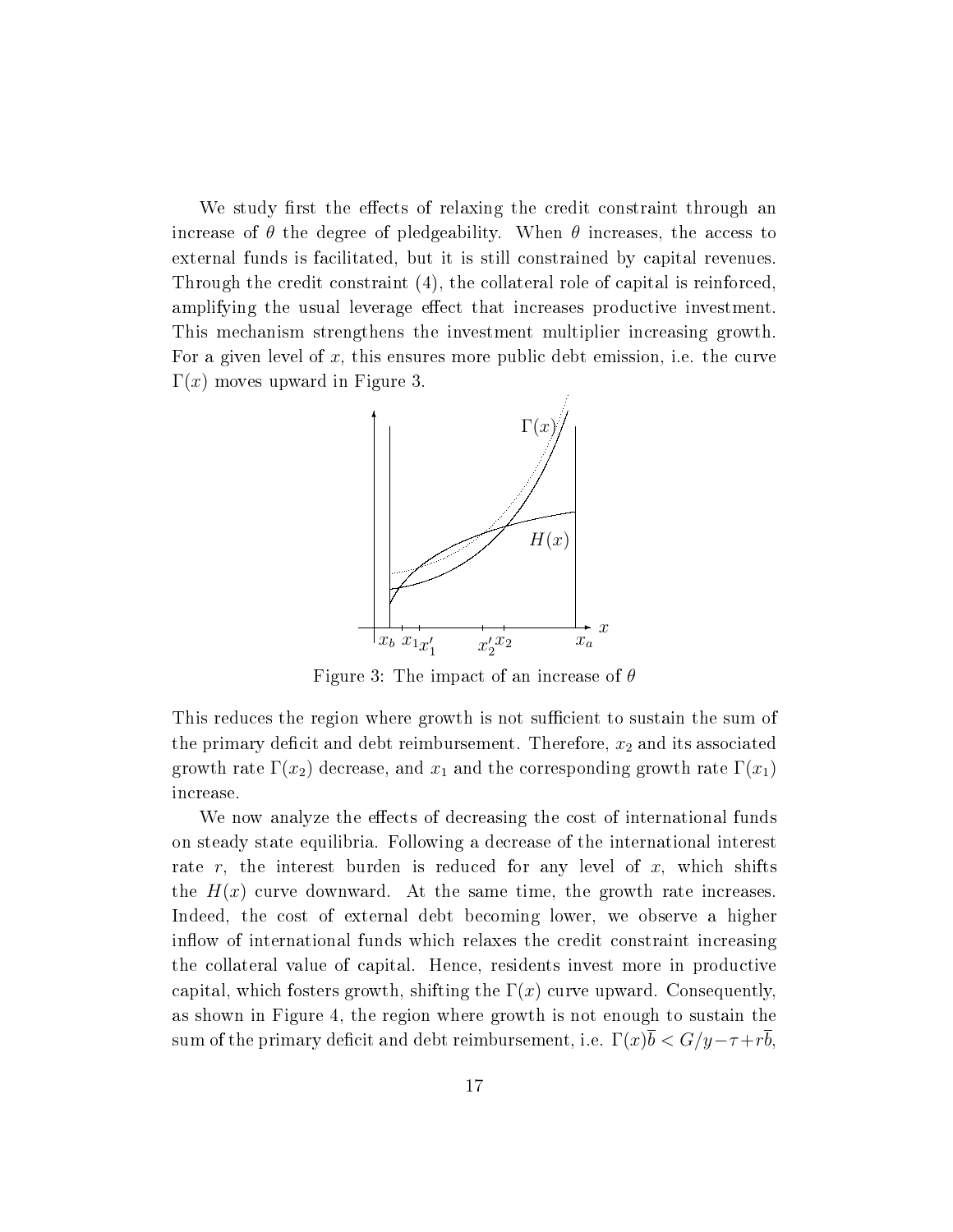is reduced. Thus,  $x_2$  and its associated growth rate  $\Gamma(x_2)$  decrease, and  $x_1$ and the corresponding growth rate  $\Gamma(x_1)$  increase in order to ensure that the government budget constraint is satisfied at both BGPs.



Figure 4: The impact of an increase of r

# 3.2 The effect of an increase of the targeted debt-output ratio

To contribute to the debate initiated by Reinhart and Rogoff  $(2010)$  on the relationship between growth and public debt, we now discuss the long run effect of a variation of the debt-output ratio  $\overline{b}$ . We have already shown that the amount of debt has a strong impact on the uniqueness/multiplicity properties of the steady state. Indeed, when  $\bar{b}$  is large enough, i.e. larger than a critical bound  $\hat{b}$ , the steady state is unique, while two steady states arise when debt is low enough, i.e.  $\bar{b} < b^{max}$ . This result immediately shows that the impact of debt on growth is not as obvious as discussed in the well-known contribution of Reinhart and Rogoff (2010) since the multiplicity issue is not considered in their paper. We prove here that a large debt ensures uniqueness while a low debt promotes multiplicity and thus potentially opens room for global indeterminacy and large fluctuations. Moreover, the following comparative statics results provide additional reasons to evaluate the impact of debt on growth with caution.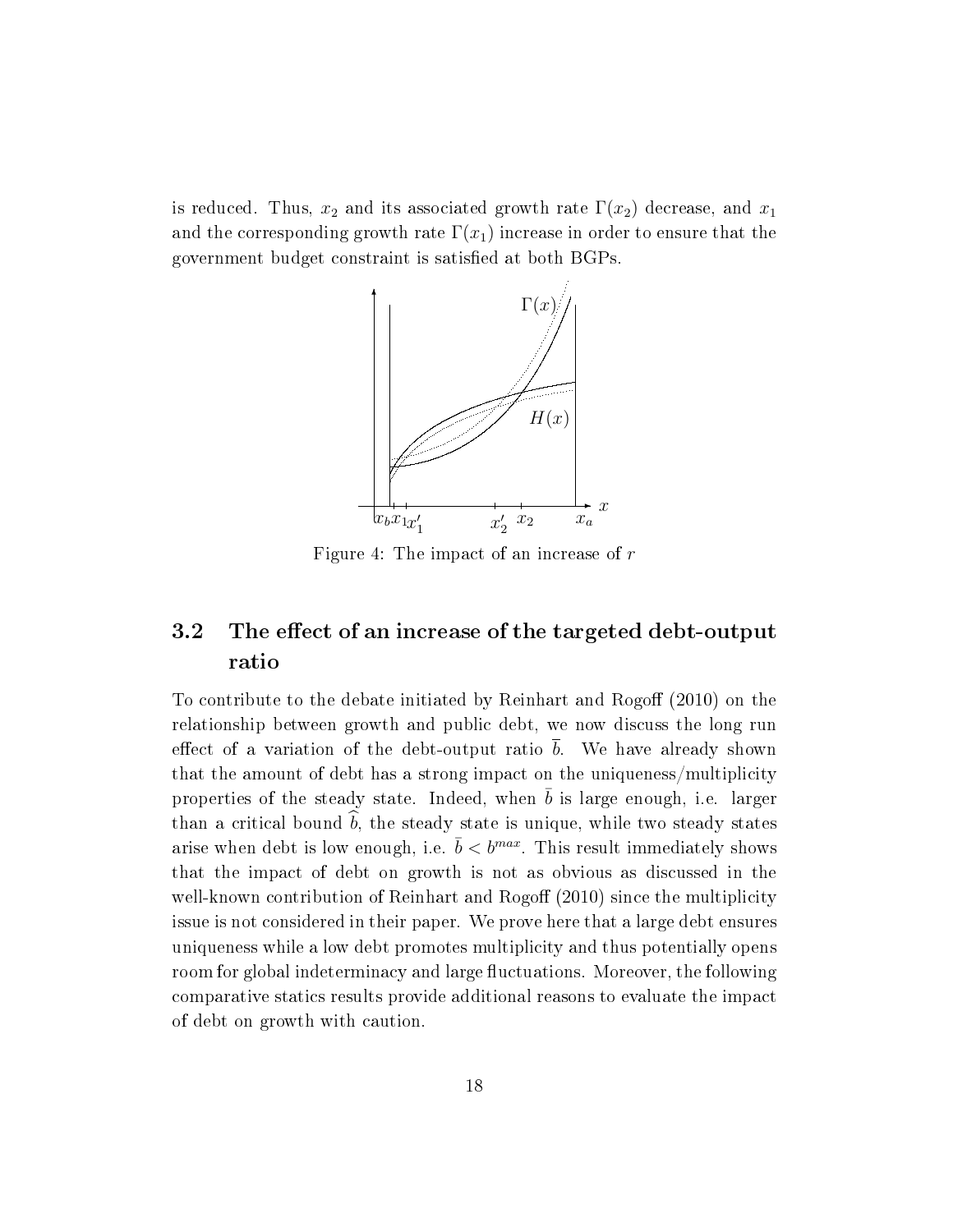#### **Proposition 3.** Under Assumption 1, the following results hold:

- 1. If the steady state x is unique:
	- (a) when  $\bar{b} > \hat{b}$ ,  $r < r_0$  and  $\beta \in [0, \bar{\beta})$ ,  $dx/d\bar{b} > 0$ ,
	- (b) when  $\bar{b} > \hat{b}$ ,  $r > r_0$  and  $\beta \geq 0$ ,  $dx/d\bar{b} < 0$ ,
	- (c) when  $\rho \in (0, \bar{\rho}), \bar{b} < \bar{b}^{max}, r \in (r_0, r_b)$  and  $\beta > \bar{\beta}, dx/d\bar{b} < 0$ .

#### 2. If there exist two steady states  $x_1 < x_2$ :

- (a) when  $\rho \in (0, \bar{\rho}), \bar{b} < \bar{b}^{max}, r \in (\underline{r}, r_0)$  and  $\beta \geq 0, dx_1/d\bar{b} > 0$  and  $dx_2/d\overline{b} < 0$ .
- (b) when  $\rho \in (0, \bar{\rho}), \bar{b} < \bar{b}^{max}, r \in (r_0, r_b)$  and  $\beta \in [0, \bar{\beta}), dx_1/d\bar{b} < 0$ and  $dx_2/d\bar{b} < 0$ .

Proof. See Appendix 7.4.

Proposition 3 clearly shows that the impact of debt on growth strongly depends on whether the steady state is unique or not, and on the properties of the steady state in terms of primary deficit or surplus.

To understand this result, let us consider the simplest case where all assets are perfect substitutes. In the absence of market imperfections,  $\Gamma(x)$ is no longer a function of x, but is given by  $r - \rho$ . There is a unique BGP as depicted in the following Figure:



Figure 5: Multiplicity of BGPs

 $\Box$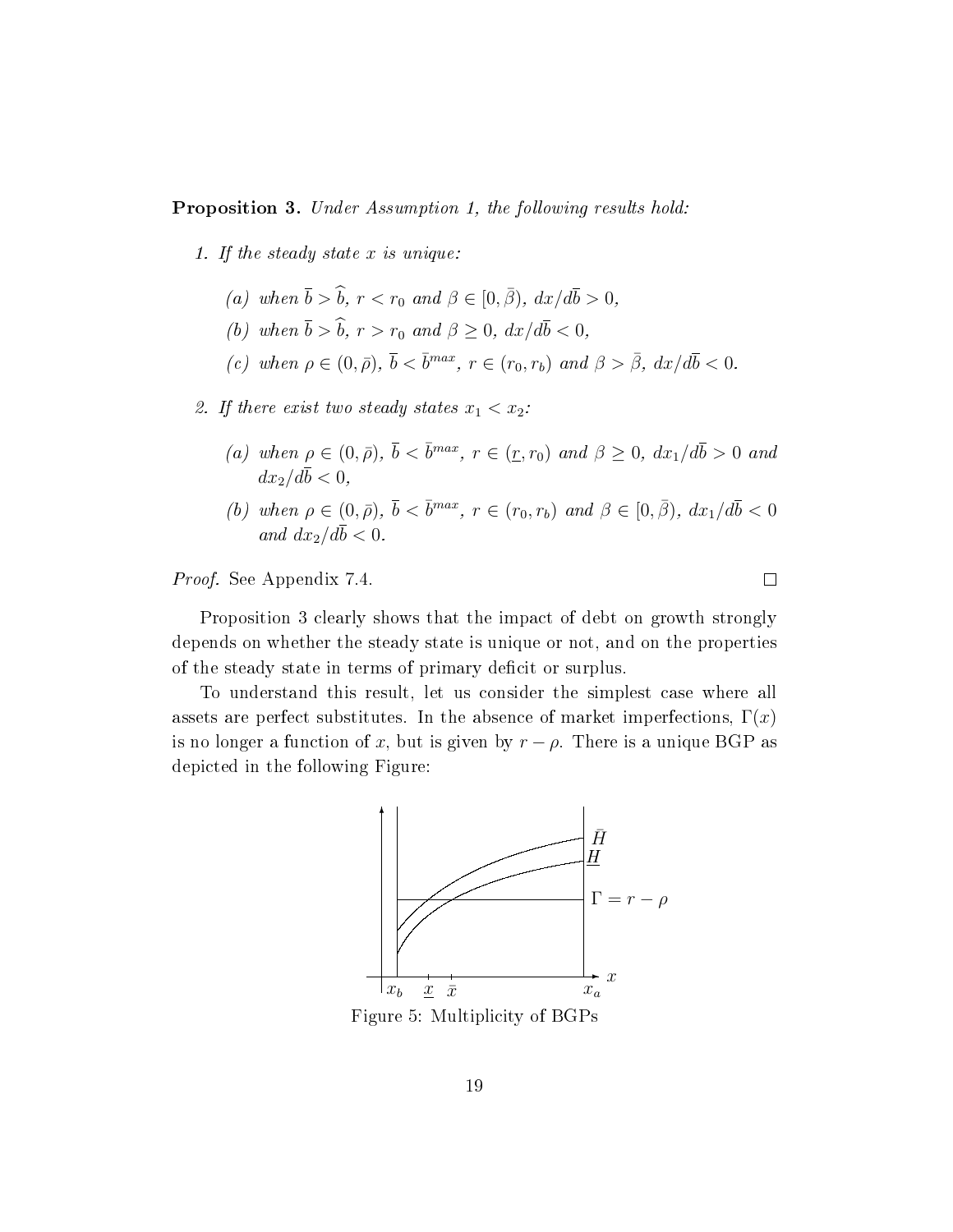When the steady state is characterized by a primary deficit, i.e.  $G/y > \tau$ , an increase of  $\bar{b}$  generates a move from  $\bar{H}$  to H. Indeed, the difference between new debt emission and debt reimbursement increases. To ensure government budget constraint, public spending over GDP has to increase. Similarly, when the steady state is characterized by a primary surplus, i.e.  $G/y < \tau$ , an increase of  $\bar{b}$  generates a move from  $\underline{H}$  to  $\bar{H}$ , implying a decrease of public spending over GDP.

Let us come back to our model with market imperfections and an endogenous growth rate  $\Gamma(x)$ . In the case of multiple steady states, this mechanism explains what happens at the low BGP  $x_1$ , where the variations of  $x$  are mainly determined by public spending over GDP. Therefore, when there is a primary deficit with a low interest rate, the growth rate increases. while it decreases when there is a primary surplus with a high interest rate.

The mechanism involved is quite different under uniqueness or at the high BGP in case of multiplicity. In both these situations, the investment multiplier plays a key role. Under multiplicity, as the higher steady state is always characterized by a primary deficit,  $\Gamma$  is larger than r in order to satisfy the government budget. Following an increase in the debt-output ratio  $\overline{b}$ , the curve H shifts downwards, increasing the difference between new debt emission and debt reimbursement for a given level of  $x$ . To satisfy the government budget constraint, this excessive debt emission should be reduced, which happens through a lower growth rate.

When there is a unique steady state characterized by a primary deficit (cases 1.(b)-(c) of Proposition 3), the same mechanism as above holds. However, a unique BGP may alternatively be characterized by a primary surplus if the interest rate is low enough (case 1.(a) of Proposition 3).  $\Gamma$  is lower than  $r$  in order to satisfy the government budget and the mechanism is exactly the opposite. Following an increase in the debt-output ratio  $\bar{b}$ , the curve  $H$  shifts upward, decreasing the difference between new debt emission and debt reimbursement for a given level of x. To satisfy the government budget constraint, this reduced debt emission should be dampened by a higher level of  $x$  increasing growth.

As a direct implication of these results, we derive that the effect of debt on the growth rate depends on which equilibrium agents coordinate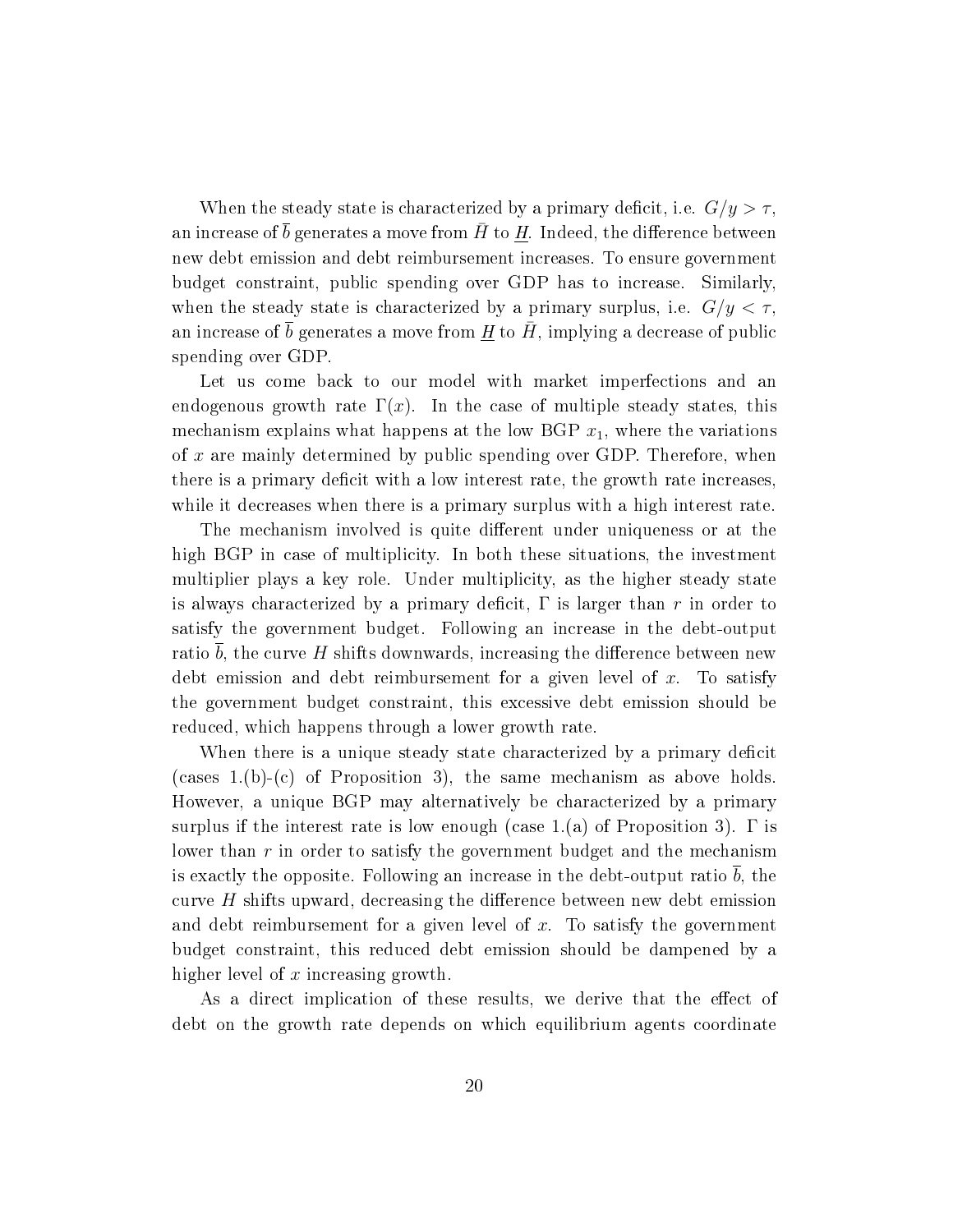their expectations and on the properties of the equilibrium in terms of primary deficit or surplus. As uniqueness is obtained under a large enough  $\text{debt}/\text{output}$  ratio, the conclusions of Reinhart and Rogoff (2010) appear to require more examinations. In addition, since two BGPs may coexist under lower levels of debt, reducing public debt does not promote global determinacy and coordination of expectations on a unique equilibrium. In our open economy with borrowing constraint, we then obtain the opposite conclusion as the one obtained for a closed economy (see for instance Chéron et al. (2019)).

### 4 Local stability analysis

We study now the local stability properties of the BGPs to investigate if they may be locally indeterminate and expectation-driven fluctuations may occur. Let us consider the three-dimensional dynamic system as given by equations (15), (21) and (22) and that can be written as follows

$$
\dot{b}(t) = -\phi(b(t) - \bar{b})
$$
\n
$$
\dot{v}(t) = V(b(t), x(t))v(t)
$$
\n
$$
\dot{x}(t) = X(b(t), v(t), x(t))x(t)
$$
\n(33)

The local stability properties of a given steady state are determined looking at the sign of the eigenvalues associated to the Jacobian matrix of system (33) evaluated at the steady state. The equation driving public debt being linear, one eigenvalue is necessarily negative and given by  $\lambda_1 = -\phi$ . As our dynamical system is characterized by two forward variables,  $v(t)$  and  $x(t)$ , we conclude that if the two remaining eigenvalues  $\lambda_2$  and  $\lambda_3$  have a positive real part, the steady state  $(\bar{b}, v^*, x^*)$  is saddle-point stable. On the contrary, if one of these two eigenvalues has a negative real part, then the steady state  $(\bar{b}, v^*, x^*)$  is locally indeterminate.

From the bound  $\bar{\beta}$  and the conditions provided by Propositions 1-2, we prove:

**Proposition 4.** Under Assumption 1, let  $\rho \in (0, \bar{\rho})$ , and consider  $b^{max} \leq b$ and  $\underline{r} \in (r_a, r_b)$  as given in Proposition 2. Then the following results hold: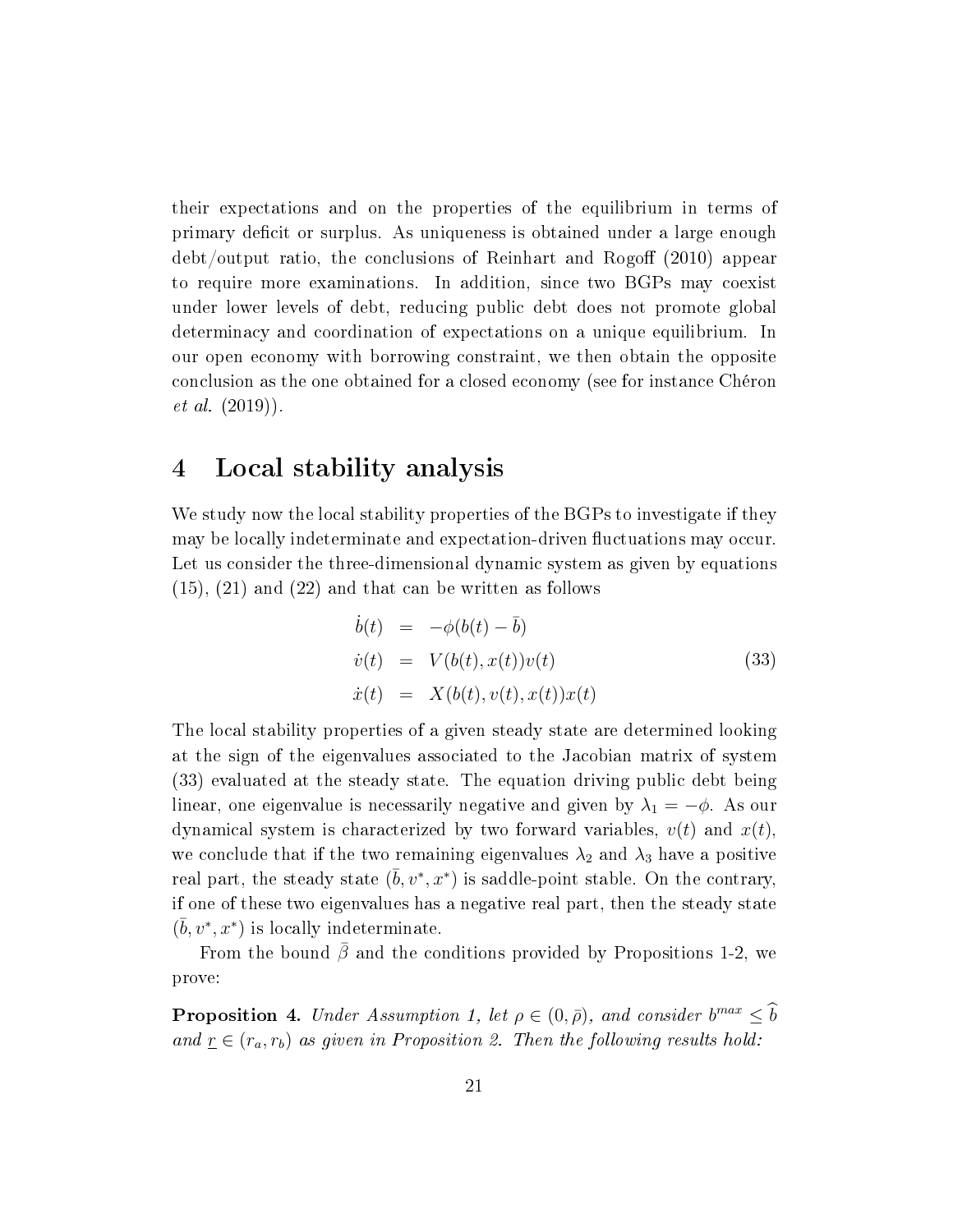1 - when  $\bar{b} > \hat{b}$  and  $r > r_0$  with  $\beta \geq 0$ , or  $r < r_0$  with  $\beta \in [0, \bar{\beta})$ , the unique stationary solution  $x \in (x_b, x_a)$  is locally indeterminate;

2 - when  $\rho \in (0, \bar{\rho}), \bar{b} < b^{max}$  and  $r \in (r, r_0)$  with  $\beta \geq 0$ , or  $r \in (r_0, r_b)$ with  $\beta \in [0, \bar{\beta})$ , the highest steady state  $x_2^*$  is locally indeterminate and the  $lowest x_1^*$  is saddle-point stable;

3 - when  $\rho \in (0, \bar{\rho})$ ,  $\bar{b} < b^{max}$  and  $r \in (r_0, r_b)$  with  $\beta > \bar{\beta}$ , the unique steady state  $x_2^*$  is locally indeterminate.

#### Proof. See Appendix 7.5.

Proposition 4 shows first that when debt over GDP  $\bar{b}$  is large enough, the unique steady state is necessarily locally indeterminate. The intuition for such a conclusion is quite simple. Starting from an equilibrium path, assume that agents expect a future increase of government spending and thus a future increase of output growth. Since a small open economy can import assets from the international market, the standard crowding out effect associated to an increase of public debt to finance government expenditure does not occur. At the same time, the existence of the collateral constraint implying imperfect substitutability among the three assets generates an investment multiplier that allows an even larger increase of output growth. As a result the large public debt can be sustained and the initial expectations are selffulfilling.

Proposition 4 also shows that when there are multiple steady states, the larger one is always locally indeterminate while the lower one is always saddlepoint stable. The intuition regarding the local indeterminacy of the highest steady state  $x_2$  is identical to the one we just provide. Let us then focus on the intuition associated with the lowest steady state  $x_1$  when  $r \in (\underline{r}, r_b)$ .

Starting from an equilibrium path, assume again that agents expect a future increase of government spending and thus a future increase of output growth. Since the interest rate is quite large, the cost of external debt is large and there are less asset inflows from abroad. Moreover, the credit constraint tightens, alleviating the collateral role of capital. As a result, households have less incentives to invest in productive capital, which limits the increase of the growth rate. At the same time, since public debt is fixed at a low level, it cannot be used to signicantly increase government spending. It

 $\Box$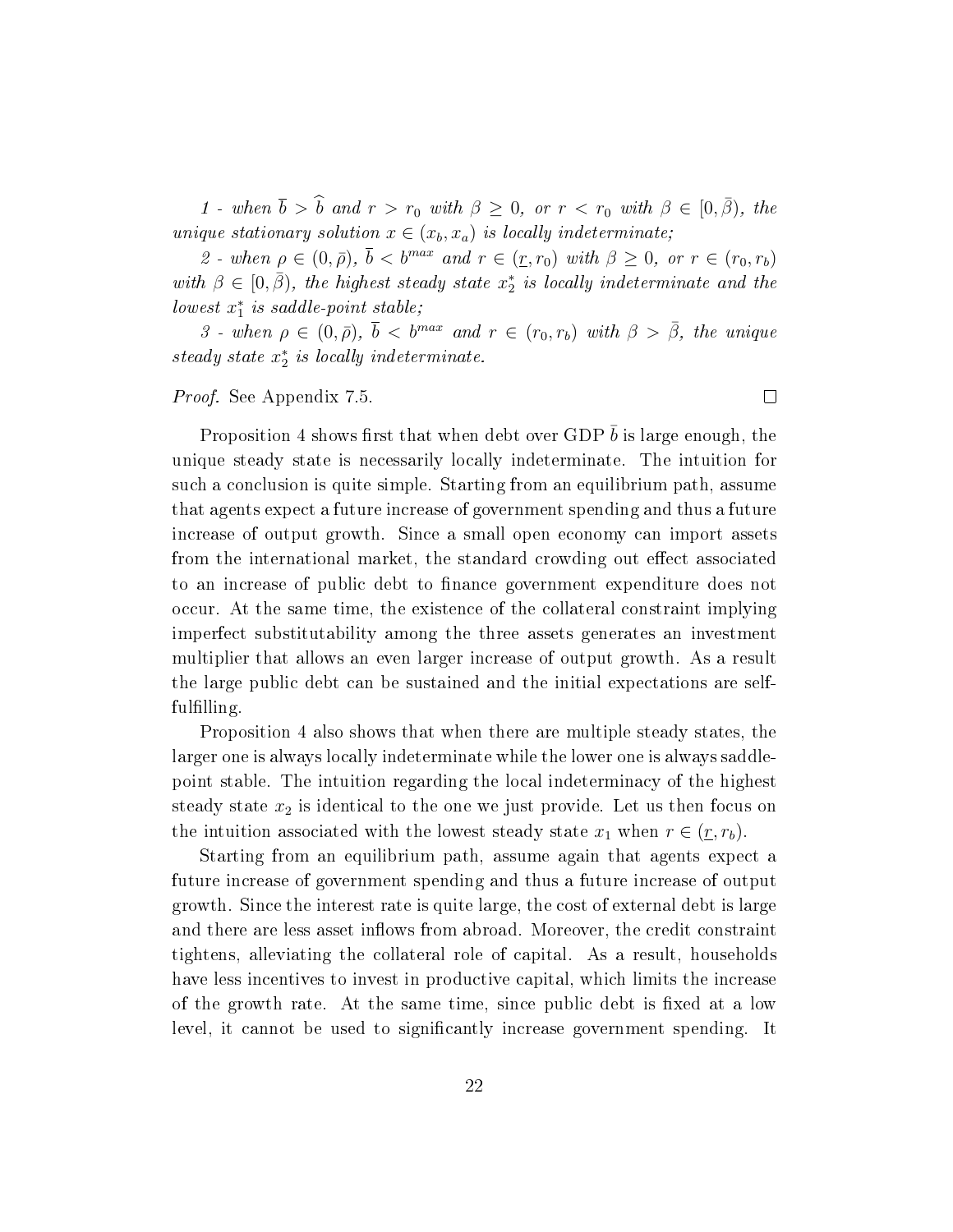follows that the growth rate remains low and the initial expectations cannot be self-fulfilling, leading to a unique equilibrium path.

It is important to mention here that while the local stability property of each steady state is not strictly speaking affected by  $\beta$ , the taste for domestic public debt has a strong impact on the global indeterminacy properties of the model. Indeed, if  $\beta$  is large enough, the lowest steady state is no longer admissible and global indeterminacy no longer holds. A large enough holding of public debt by domestic households therefore has a stabilizing impact even though the remaining unique steady state is still locally indeterminate. Large fluctuations of GDP associated to jumps between two steady states are therefore ruled out.

# 5 A simple numerical illustration

As explained in the introduction, the issue of debt sustainability that followed the last financial crisis appears to be quite heterogeneous across countries. While Greece has faced huge solvency problems after its debt-to-GDP exceeded  $150\%$  in 2010, Japan does not seem to face similar difficulties with a debt-to-GDP ratio that has almost reached 250%. Although debt sustainability is a complex question, particular empirical evidence provides a basis to understand this heterogeneity. Indeed on average in the Euro area and in the US, around 50% of public debt is held by non-residents, while in Japan and in UK only 4% and 31% respectively of the national public debt is held by non-residents. This means that most part of Japanese debt and a signicant proportion of the UK debt are held by domestic institutions. Given our results on local and global indeterminacy, our aim is to provide some simple numerical illustration in order to check whether the parameter  $\beta$  that measures the preference for domestic bonds of domestic residents can explain the observed heterogeneity across countries using specific calibrations based on empirical evidence.

The following table provides the fiscal pressure  $\tau$ , the share of capital income in GDP s, the share of gross debt in GDP  $b<sub>1</sub><sup>9</sup>$ , the interest rate for

 $9$ The debt indicator is defined (in the Maastricht Treaty) as consolidated general government gross debt at nominal (face) value, outstanding at the end of the year in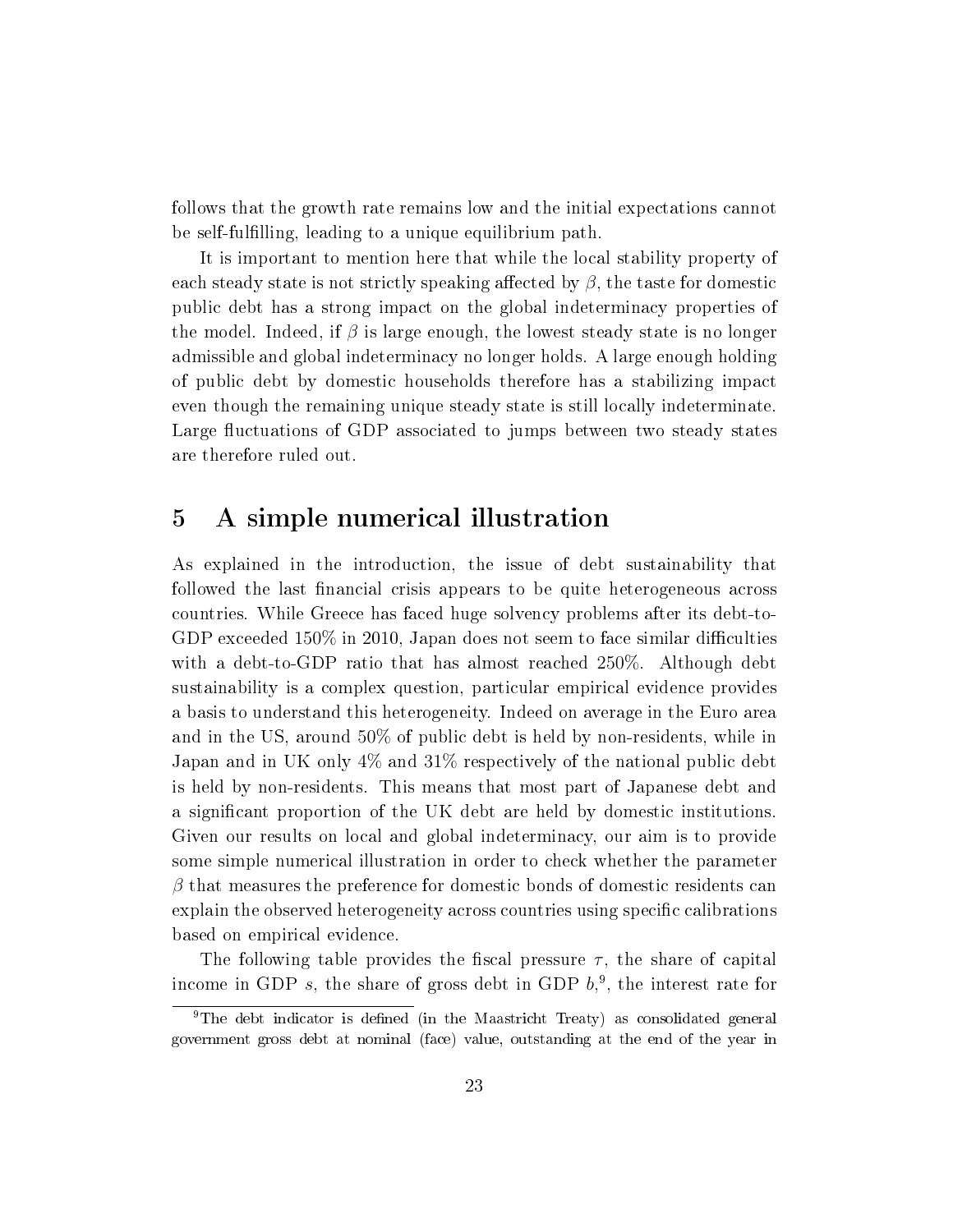| Countries |                       | $\boldsymbol{s}$      |                       | r                                         | $B_h/B$ |
|-----------|-----------------------|-----------------------|-----------------------|-------------------------------------------|---------|
|           | $(\% \text{ of GDP})$ | $(\% \text{ of GDP})$ | $(\% \text{ of GDP})$ | $(\%)$                                    | $(\%)$  |
| Greece    | 33.8                  | 40                    | 181.2                 | 4.2                                       | 49      |
| Japan     | 28.6                  | 33                    | 248.2                 | $1.2\,$                                   | 96      |
| UK        | 35.2                  | 30                    | 85.2                  | 1.1                                       | 69      |
| US.       | 24.3                  | 36                    | 105.5                 | 1.7                                       | 52      |
|           |                       |                       | -- --                 | $\sim$ $\sim$ $\sim$ $\sim$ $\sim$ $\sim$ |         |

international borrowing r and the share of debt held by residents  $B_h/B$  in 2018 for Greece, Japan, the UK and the US.

Table 1: Main statistics (Source: IMF and OECD)

We consider for all countries the same discount rate  $\rho = 0.1$  and the same coefficient characterizing the borrowing constraint, namely  $\theta = 0.06$ .<sup>10</sup>

Plugging these values for each country in the equations determining the steady states and the local stability properties allows to reach the following results:

- The US and UK are both characterized by the possible existence of two steady states with the lower one showing a primary surplus. The critical value of  $\beta$  above which the lower steady state no longer exists for the US (UK) is  $\bar{\beta} \approx 0.79$  (1.63) while the value of  $\beta$  giving a proportion  $B_h/B = 0.52$ (0.69) is 1.66 (4). It follows that for both countries, the lower steady state is not admissible and they are characterized by a unique locally indeterminate equilibria. While local fluctuations can occur, there is no risk of large jumps between two BGPs. However, it is worthwhile to notice that, although close to the Euro area average, the share of US public debt hold by US resident is enough to prevent the existence of multiple equilibria. On the contrary, if the share of public debt held by UK residents was also in the average of the Euro area, the corresponding value of  $\beta$  would be 1.39  $\lt \bar{\beta}$  and would not be enough to rule out the existence of the lower BGP.

- For Greece, we also find the possible existence of two steady states, the

the following categories of government liabilities (as dened in ESA 2010): currency and deposits, debt securities and loans. The general government sector comprises the subsectors: central government, state government, local government and social security funds.

 $10$ Even though this value does not satisfy Assumption 1, all our results of Propositions 1 and 2 on existence, uniqueness and multiplicity of steady states still hold.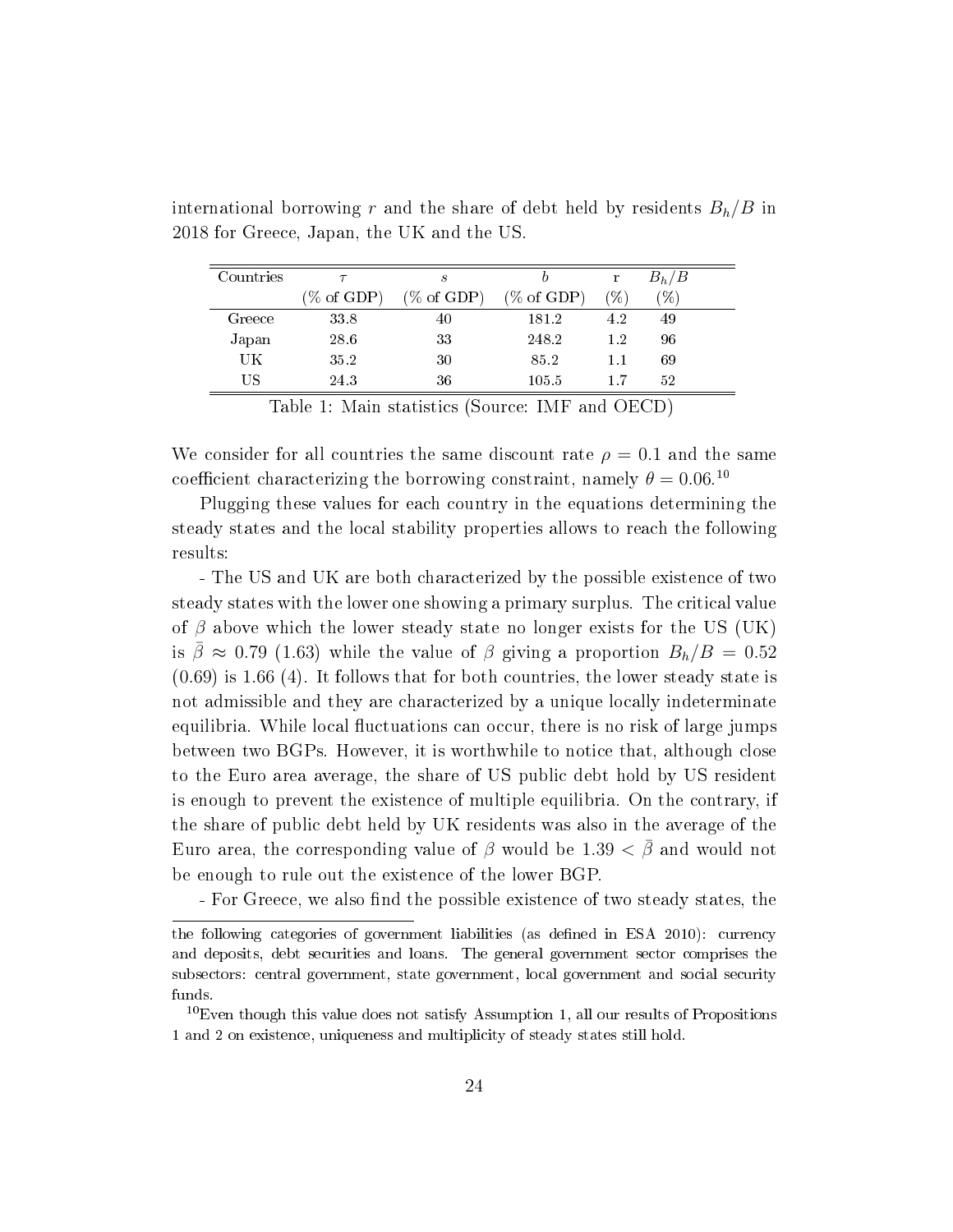lower one being characterized by a primary surplus. The critical value of  $\beta$ above which the lower steady state no longer exists is  $\bar{\beta} \approx 20$ . Considering that Greece is in the average of the Euro countries for the proportion of debt hold by domestic residents, namely 49%, we can derive that the value of  $\beta$ leading to  $B_h/B = 0.49$  is 6.84. It follows that the two steady states are admissible. Our model therefore suggests that Greece is characterized by global indeterminacy with two steady states and thus the possible existence of strong fluctuations. However, the lower saddle-point steady state appears to be the focus of expectation coordination. Greece has indeed a primary surplus since 2014. Moreover, the possible large fluctuations associated to jumps between the two steady state questions the stability of the Greek debt. At the same time, this illustration shows that more optimistic expectations could coordinate on the higher steady state with larger growth, but at the cost of more local fluctuations.

- For Japan, we again find the possible existence of two steady states with the lower one characterized by a primary surplus. The critical value of  $\beta$ above which the lower steady state no longer exists is  $\bar{\beta} \approx 1.295$  and the value of  $\beta$  giving a proportion  $B_h/B = 0.96$  is 2.17. It follows that, as for US and UK, the lower steady state is not admissible and Japan is characterized by a unique locally indeterminate equilibria. Contrary to Greece, the uniqueness of the steady state in Japan explains why its debt level, while huge, still appears as stable. As in the case of UK, the parameter  $\beta$  controlling the proportion of public debt held by domestic residents is clearly a crucial ingredient to explain this result. Indeed, if the proportion of public debt held by Japanese residents was identical to the average of the Euro area, the corresponding value of  $\beta$  would be 0.57  $\lt \bar{\beta}$  and would not be enough to rule out the existence of the lower BGP.

This simple numerical illustration clearly shows that the existing crosscountry heterogeneity of debt stability could be at least partly explained by differences in the share of public debt hold by domestic residents.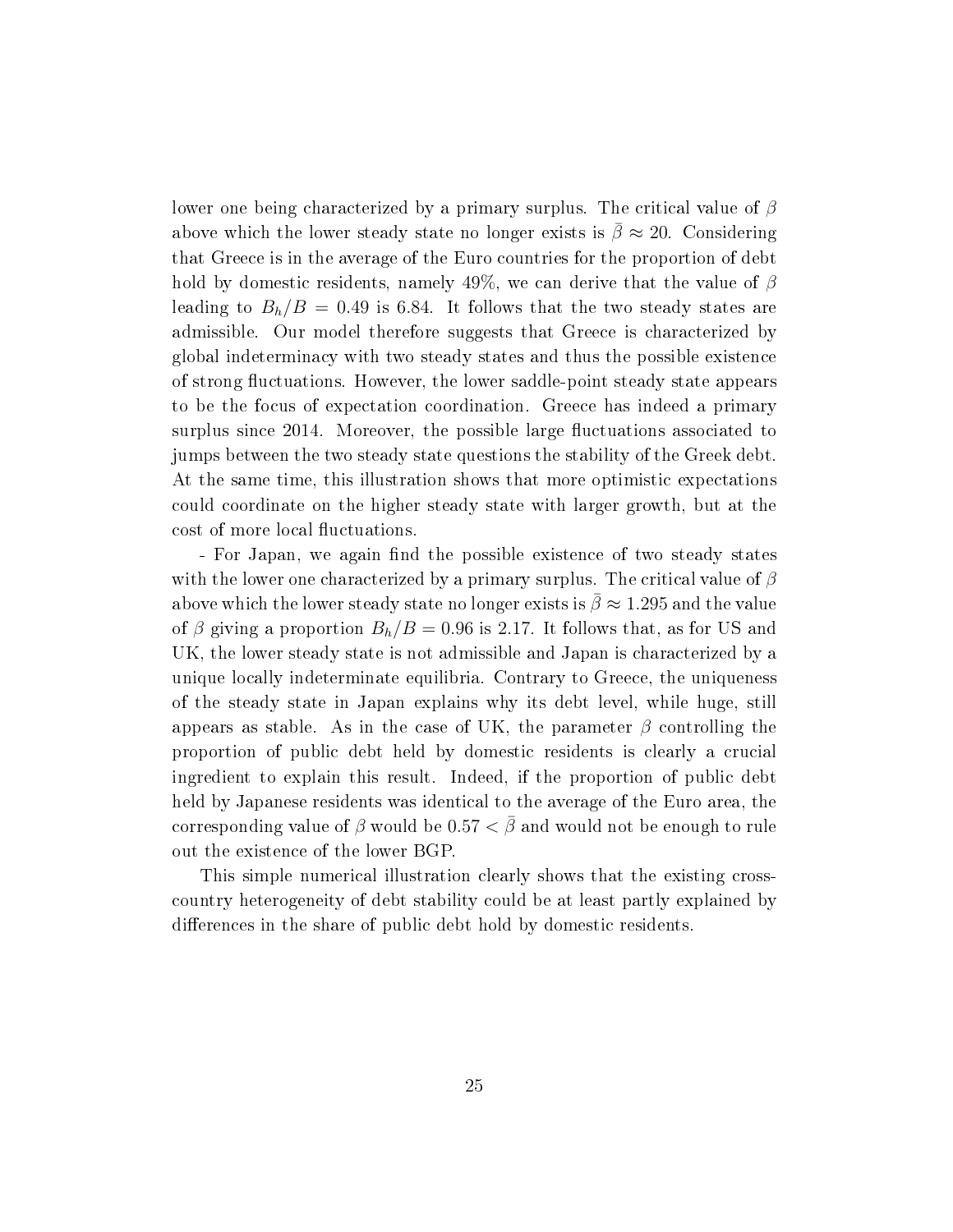# 6 Conclusion

We have considered a small open Barro-type economy where endogenous growth is due to government spending externalities in production. We depart from the previous literature, mainly from Morimoto et al. (2016), introducing two original features: a credit constraint which limits international borrowing and a taste for domestic public debt which, in our framework, enters the utility function of households. These ingredients imply that, contrary to Morimoto at al. (2016), productive capital, domestic public debt and the international asset are not perfect substitutes. Moreover, the economy is characterized by an investment multiplier. Also, with this framework we are able to explain the observed cross country heterogeneity of the share of public debt hold by domestic residents.

Our main conclusion is that whatever the level of the debt-output ratio, there always exist a BGP featuring expectation-driven fluctuations. Moreover, while uniqueness of the BGP is ensured when the debt-output ratio is large enough, there is also a second BGP with a lower growth rate if the debt-output ratio is low enough. Hence, contrary to previous results, a lower debt does not stabilize this economy, characterized by credit market imperfections. However, a high enough taste for domestic public debt may rule out the BGP with lower growth. This result implies that if the share of public debt hold by domestic households is high enough, global indeterminacy does not occur.

# 7 Appendix

### 7.1 Proof of Proposition 1

Using  $(24)$  and  $(25)$ , we have:

$$
\Gamma'(x) = \frac{r^2(1-\tau)s(1-s)(1-\theta)x^{-s}}{[r-\theta(1-\tau)sx^{1-s}]^2}
$$
\n(34)

$$
H'(x) = s \frac{x^{s-1}}{\bar{b}} \tag{35}
$$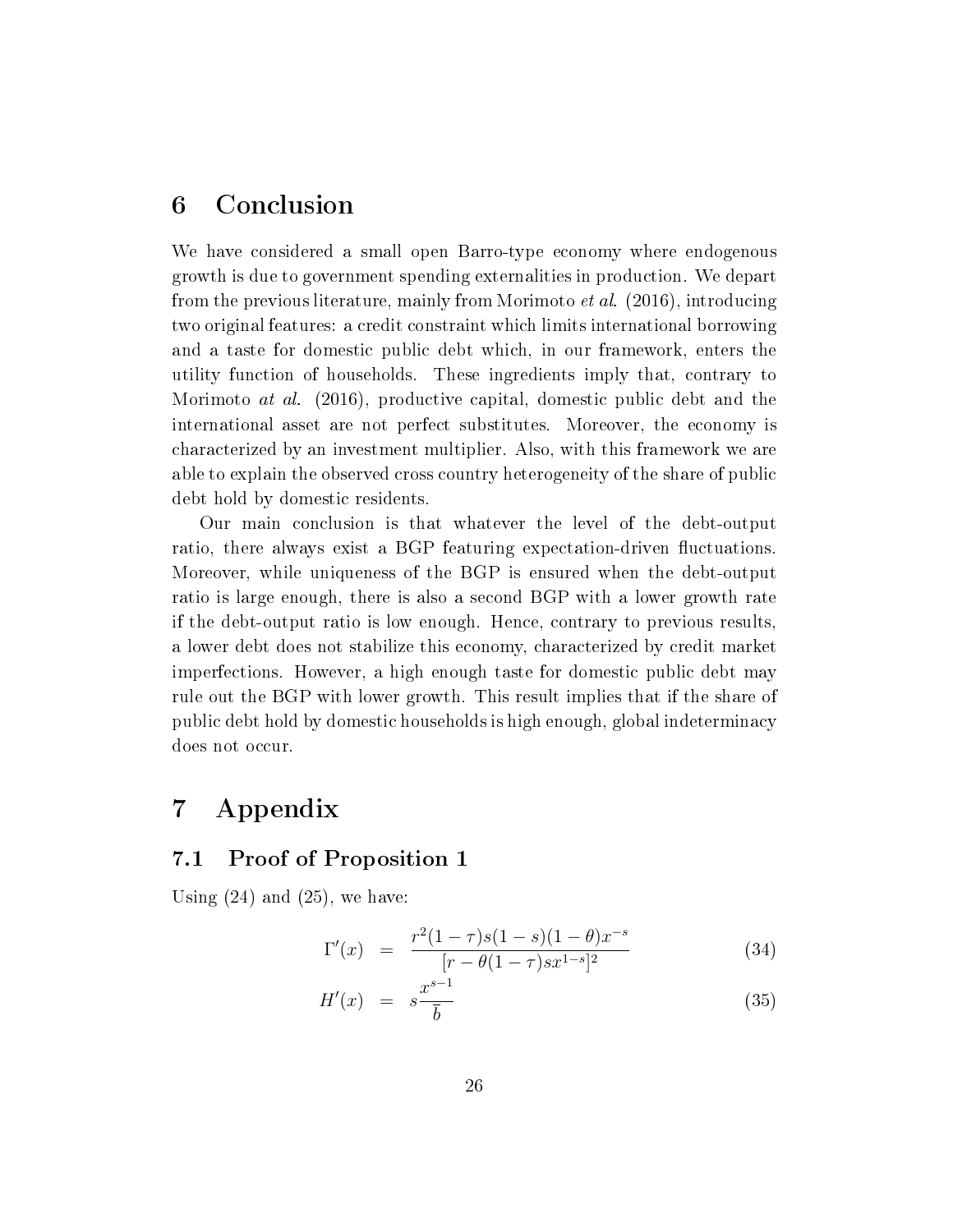In addition, we have:

$$
\Gamma(x_a) = +\infty \text{ and } \Gamma(x_b) = r - \rho > 0
$$

$$
H(x_a) = \frac{1}{b} \left(\frac{r}{(1-\tau)s\theta}\right)^{\frac{s}{1-s}} + r - \frac{\tau}{b} \text{ and } H(x_b) = \frac{1}{b} \left(\frac{r}{(1-\tau)s}\right)^{\frac{s}{1-s}} + r - \frac{\tau}{b}
$$

We note that  $\Gamma(x_a) > H(x_a)$  and  $\Gamma(x_b) < H(x_b)$  if and only if  $\bar{b} > \hat{b}$ , with  $\hat{b}$ as given by (30).

We have  $\Gamma'(x) > 0$  and  $H'(x) > 0$ . We also easily see that  $H''(x) < 0$ , while  $\Gamma''(x)$  has the same sign than  $\theta(1-\tau)(2-s)x^{1-s}-r$ . Since  $x > x_b$ ,  $\Gamma''(x) > 0$  is ensured by Assumption 1. Considering that  $\Gamma(x)$  is convex and  $H(x)$  is concave with  $\Gamma(x_a) > H(x_a)$ , there is a unique solution  $x \in (x_b, x_a)$ if  $\Gamma(x_b) < H(x_b)$ , i.e.  $\overline{b} > \overline{b}$ .

Recall finally that the existence of a steady state also requires  $v^* > 0$ which holds if and only if

$$
-\tfrac{\beta}{r}\tfrac{r-\theta(1-\tau)s x^{*1-s}}{(1-\tau)s x^{*1-s}-r}\left(\tfrac{x^{*s}-\tau}{\bar b}\right)<1
$$

Taking into account that  $x^*$  does not depend on  $\beta$ , we conclude that if  $x^*$  is characterized by a primary deficit, i.e.  $x^{*s} - \tau > 0$ , then  $v^* > 0$  for any  $\beta \geq 0$ . On the contrary, if  $x^*$  is characterized by a primary surplus, i.e.  $x^{*s} - \tau < 0$ , then  $v^* > 0$  if and only if

$$
\beta < \bar{\beta} \equiv \frac{r\bar{b}}{\tau - x^{*s}} \frac{(1-\tau)s x^{*1-s} - r}{r - \theta(1-\tau)s x^{*1-s}}
$$

Let us study now whether the steady state is a primary deficit or a primary surplus. If  $r \ge r_b$ , a steady state  $x > x_b$  satisfies  $x > x_b \ge x_0$  and is characterized by a primary deficit. If  $r \leq r_a$ , a steady state  $x < x_a$  satisfies  $x < x_a \leq x_0$  and is characterized by a primary surplus. When  $r_a < r < r_b$ , then  $x_0 \in (x_b, x_a)$  and we need to analyze whether  $x_0$  is larger or smaller than the steady state value of x. It is smaller than the steady state if  $\Gamma(x_0)$  <  $H(x_0)$ . This last inequality is satisfied if and only if  $Z(r) > 0$ , with:

$$
Z(r) \equiv r^2 - (r_b - \rho)r - \rho r_a \tag{36}
$$

We derive that  $Z(r_a) < 0$  whereas  $Z(r_b) > 0$ . It follows that there exists a unique √

$$
r_0 = \frac{r_b - \rho + \sqrt{(r_b - \rho)^2 + 4\rho \theta r_b}}{2} \in (r_a, r_b)
$$
\n(37)

such that  $Z(r) > 0$  if and only if  $r \in (r_0, r_b)$  and  $Z(r) < 0$  if and only if  $r \in (r_a, r_0)$ . All this implies that the steady state is characterized by a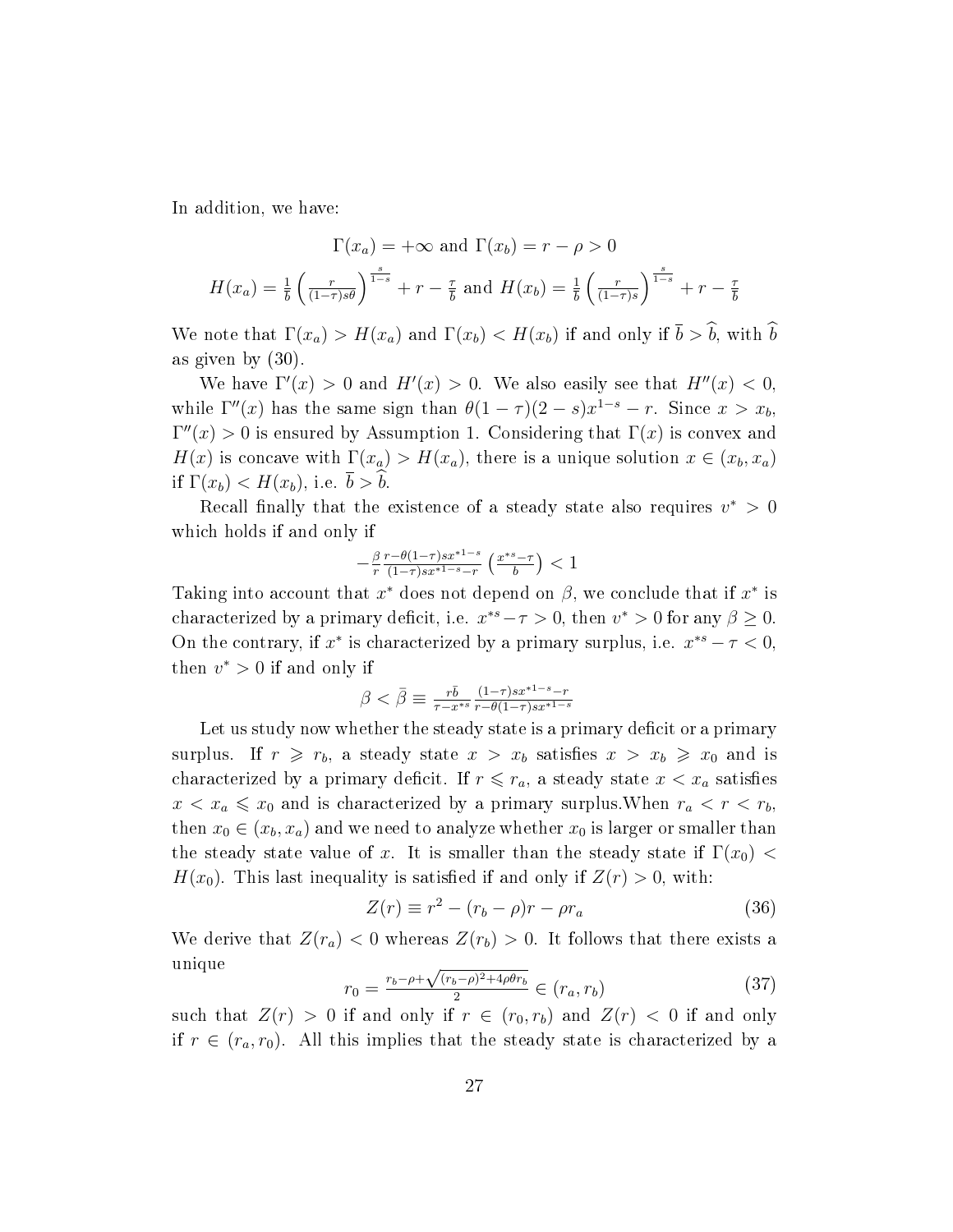primary surplus for  $r < r_0$  and a primary deficit for  $r > r_0$ . The Proposition immediately follows.  $\Box$ 

### 7.2 Proof of Proposition 2

If  $\bar{b} < \hat{b}$  we get  $\Gamma(x_b) > H(x_b)$ . As  $\Gamma(x_a) > H(x_a)$ , it follows that there are two steady states if there exists a  $\tilde{x} \in (x_b, x_a)$  such that  $\Gamma(\tilde{x}) < H(\tilde{x})$ . Let us define

$$
\widetilde{x} \equiv \left(\frac{r}{(1-\tau)s\widetilde{\theta}}\right)^{\frac{1}{1-s}}
$$

where  $\widetilde{\theta} \in (\theta, 1)$  ensures that  $\widetilde{x}$  can take any value between  $x_b$  and  $x_a$ .  $\Gamma(\widetilde{x})$  <  $H(\widetilde{x})$  is equivalent to:

$$
\left(\frac{r}{(1-\tau)s\tilde{\theta}}\right)^{\frac{s}{1-s}} - \tau > \overline{b}\left[r\frac{1-\tilde{\theta}}{\tilde{\theta}-\theta} - \rho\right]
$$
\n(38)

Assume from now on that  $\rho < \rho_0$  with

$$
\rho_0 \equiv r \tfrac{1-\widetilde{\theta}}{\widetilde{\theta}-\theta}
$$

so that the right-hand side (RHS) is positive. Note that the left-hand side (LHS) is equal to 0 for  $r = \tilde{r}$ . Then, it is easy to check that inequality (38) is satisfied if  $r > \tilde{r}$  and  $b < \tilde{b}$ . Consider then from (24)-(25) that  $\partial \Gamma(x)/\partial r < 0$ and  $\partial H(x)/\partial r > 0$ . Using also the fact that for a given  $\bar{b} < \tilde{b}$ ,  $\lim_{r \to \tilde{r}} \tilde{b} = 0$ and the condition  $\bar{b} < \tilde{b}$  is necessarily violated as r is approaching  $\tilde{r}$ , we conclude that there exists  $r \in (\tilde{r}, r_b)$  such that there are two stationary solutions  $x_1, x_2 \in (x_b, x_a)$ , with  $x_1 < x_2$  if  $\overline{b} < \min\{\tilde{b}, \tilde{b}\}\$  and  $r \in (\underline{r}, r_b)$ . It is worth noting that if  $r = r$ , then there is a unique associated steady state  $x_1 = x_2 = \underline{x}$  since  $\underline{x}$  is such that  $\Gamma(\underline{x}) = H(\underline{x})$  and  $\Gamma'(\underline{x}) = H'(\underline{x})$ .

Let us study now whether the steady states are characterized by a primary deficit or a primary surplus. Using the proof of Proposition 1,  $\Gamma(x_0) = H(x_0)$ if and only if there is a solution  $r_0 \in (\tilde{r}, r_b)$  solving  $Z(r_0) = 0$ . We know that  $Z(r_b) > 0$ . Using (36) and the fact that  $r_a = \theta r_b$  and  $\tilde{r} = \tilde{\theta} r_b$ , we get:

$$
Z(\widetilde{r}) = -r_b[r_b\widetilde{\theta}(1-\widetilde{\theta}) - \rho(\widetilde{\theta} - \theta)]
$$

which is negative for  $\rho$  such that

$$
\rho < \rho_1 \equiv \frac{r_b \tilde{\theta}(1-\tilde{\theta})}{\tilde{\theta} - \theta}
$$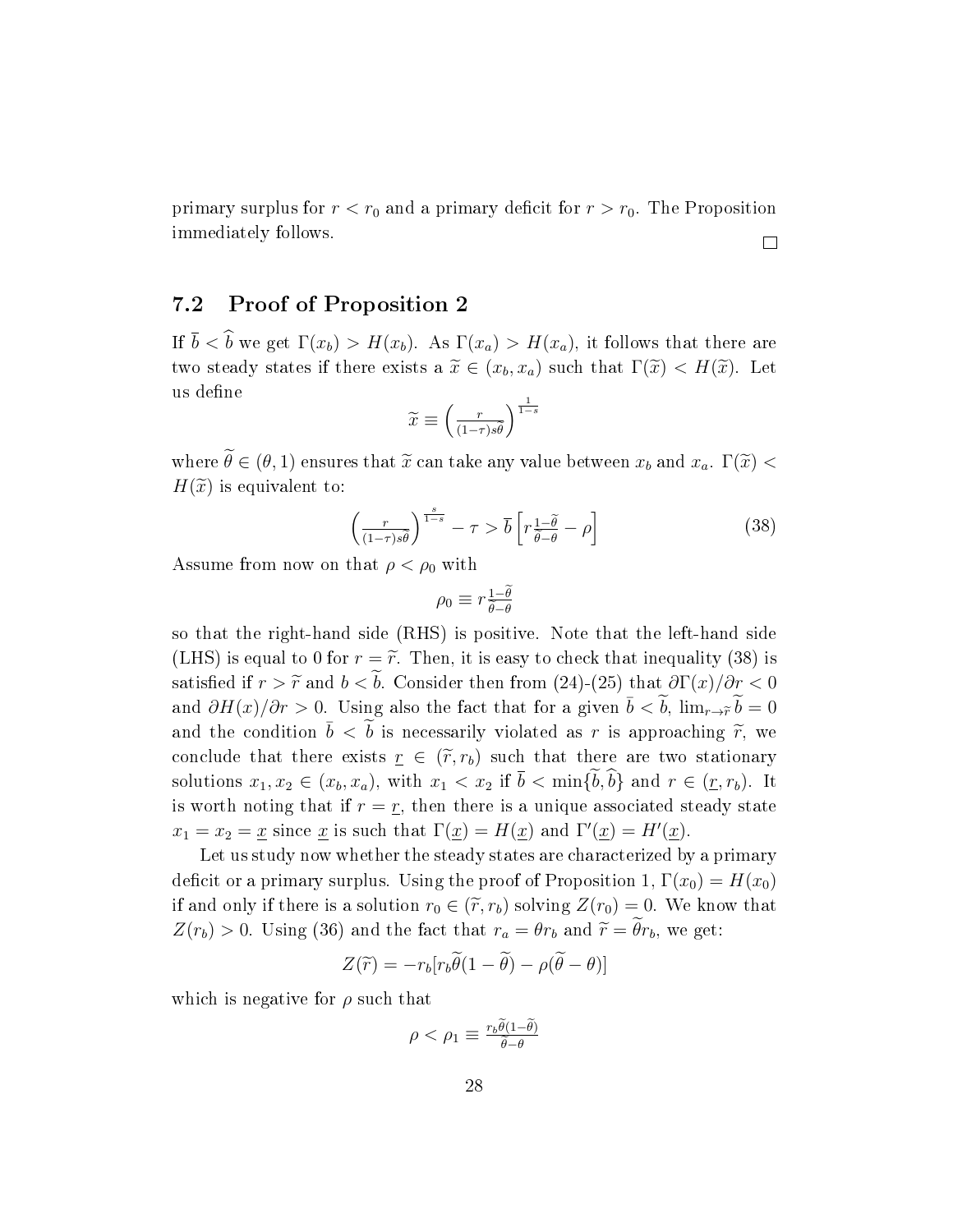This means that the expression (37) is such that  $r_0 \in (\widetilde{r}, r_b)$  with  $\Gamma(x_0)$  <  $H(x_0)$  if and only if  $r \in (r_0, r_b)$  and  $\Gamma(x_0) > H(x_0)$  if and only if  $r \in (\widetilde{r}, r_0)$ . We need now to locate  $r_0$  with respect to r. We know that r is such that the associated steady state x satisfies  $\Gamma(x) = H(x)$  and  $\Gamma'(x) = H'(x)$ . Considering from (34)-(35) that  $\frac{\partial \Gamma'(x)}{\partial r} < 0$  and  $\frac{\partial H(x)}{\partial r} = 0$ , we derive that if  $\Gamma'(x_0) < H'(x_0)$ , we must have  $r < r_0$ .  $\Gamma'(x_0) < H'(x_0)$  is equivalent to:

$$
r_b - r_a < \left(\frac{r - r_a}{r}\right)^2 \frac{s\tau}{\overline{b}(1 - s)}\tag{39}
$$

Note that  $r_a = \theta r_b$ . Using (36), we derive that if  $\rho = 0$ , then  $r_0 = r_b$ . Substituting these expressions in (39) for  $r = r_0$ , we obtain that this inequality is satisfied if  $\bar{b} < b_1$ , with:

$$
b_1\equiv \tfrac{(1-\theta)s\tau}{(1-s)r_b}
$$

By continuity, there exists  $\rho_2 > 0$  such that when  $\rho \in (0, \rho_2)$ , there is a bound  $b^*$  close to  $b_1$  such that when  $b < b^*$ ,  $\Gamma'(x_0) < H'(x_0)$  for  $r = r_0$  and thus  $r < r_0$ . Let us then denote  $\bar{\rho} = \min{\{\rho_0, \rho_1, \rho_2\}}$ . Therefore, if  $\rho \in (0, \bar{\rho})$ and  $\bar{b} < \min{\{\tilde{b}, \tilde{b}, b^*\}}$ , we conclude that for  $r \in (r_0, r_b)$ , the steady state  $x_2(> x_0)$  is characterized by a primary deficit and  $x_1(< x_0)$  by a primary surplus while for  $r \in (\underline{r}, r_0)$ , we have  $x_0 < x_1 < x_2$  and the two steady states are characterized by primary deficit. The results of the Proposition follow imposing  $\bar{b}^{max} \equiv \min{\{\tilde{b}, \hat{b}, b^*\}}$ .  $\Box$ 

#### 7.3 Welfare evaluated at a BGP

Using the utility function and equation (18), the welfare can be written:

$$
W = \int_{t=0}^{+\infty} e^{-\rho t} \left[ (1+\beta) \ln c(t) + \beta \ln \widetilde{B}(x(t)) \right] dt \tag{40}
$$

with:

$$
\widetilde{B}(x(t)) \equiv \frac{B_h(t)}{c(t)} = \frac{\beta}{r} \left( \frac{r - \theta(1 - \tau)sx(t)^{1 - s}}{(1 - \tau)sx(t)^{1 - s} - r} \right)
$$
\n(41)

Using the consumption growth rate, (40) is equivalent to:

$$
W = \int_{t=0}^{+\infty} e^{-\rho t} \left[ (1+\beta) \ln \left( c(0) e^{\int_0^t \Gamma(x(t)) dt} \right) + \beta \ln \widetilde{B}(x(t)) \right] dt \tag{42}
$$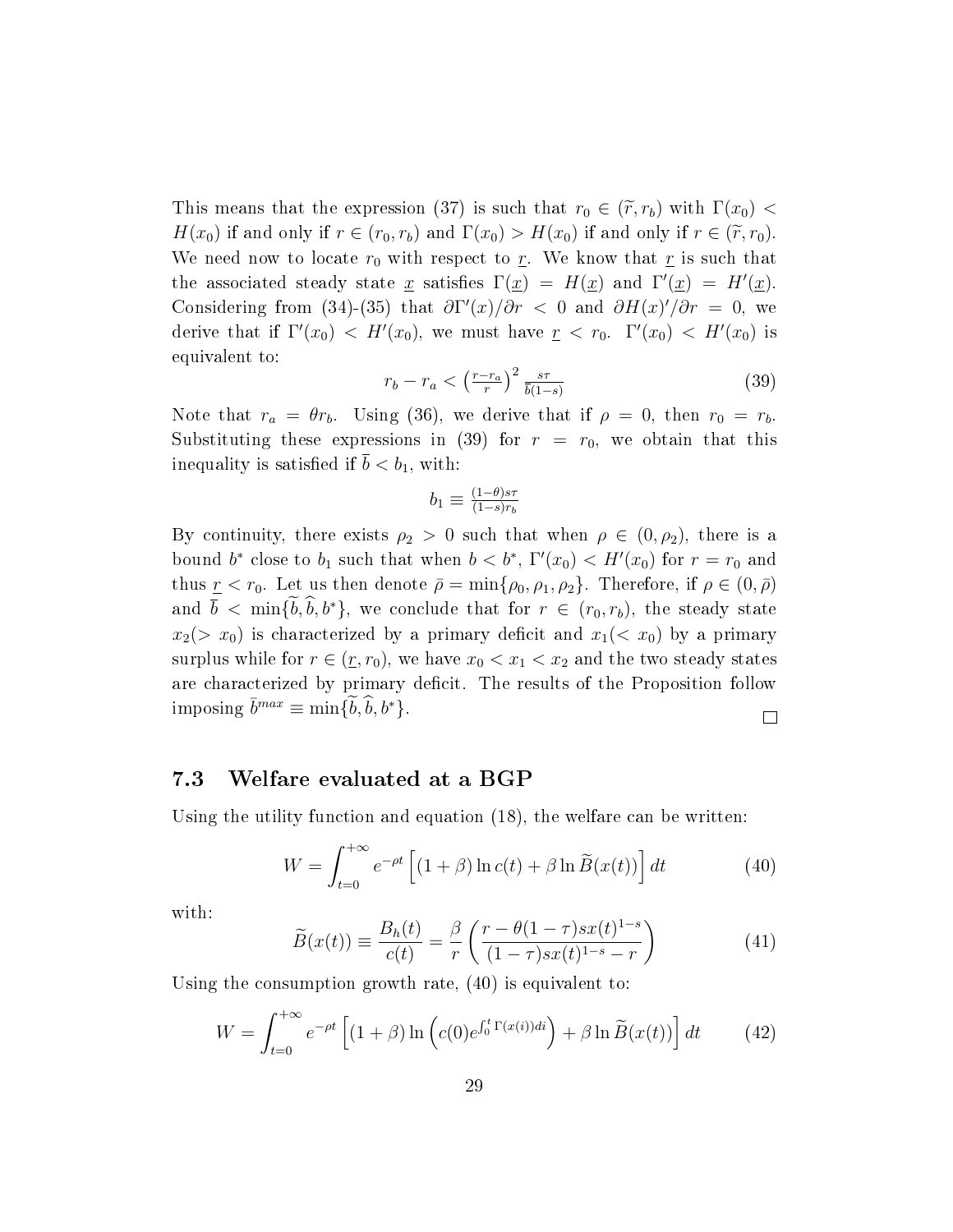Along a BGP, this implies that:

$$
W = \int_{t=0}^{+\infty} e^{-\rho t} \left[ (1+\beta) \left( \ln c(0) + \Gamma(x)t \right) + \beta \ln \widetilde{B}(x) \right] dt
$$
  
\n
$$
= \left[ -\frac{1}{\rho} e^{-\rho t} \right]_{0}^{+\infty} \left[ (1+\beta) \ln c(0) + \beta \ln \widetilde{B}(x) \right] + \Gamma(x)(1+\beta) \int_{t=0}^{+\infty} e^{-\rho t} t dt
$$
  
\n
$$
= \frac{1}{\rho} \left[ (1+\beta) \ln c(0) + \beta \ln \widetilde{B}(x) \right]
$$
  
\n
$$
+ \Gamma(x)(1+\beta) \left\{ \left[ -\frac{1}{\rho} e^{-\rho t} t \right]_{0}^{+\infty} - \int_{t=0}^{+\infty} \left( -\frac{1}{\rho} e^{-\rho t} \right) dt \right\}
$$
  
\n
$$
= \frac{1}{\rho} \left[ (1+\beta) \ln c(0) + \beta \ln \widetilde{B}(x) \right] - \Gamma(x) \frac{1+\beta}{\rho^2} \left\{ \left[ \rho e^{-\rho t} t \right]_{0}^{+\infty} + \left[ e^{-\rho t} t \right]_{0}^{+\infty} \right\}
$$
  
\n
$$
= \frac{1}{\rho^2} \left[ (1+\beta) \Gamma(x) + \rho \left( (1+\beta) \ln c(0) + \beta \ln \widetilde{B}(x) \right) \right]
$$
(43)

To determine  $c(0)$ , we use the budget constraint  $(3)$  and the binding borrowing constraint (4) evaluated at a BGP to get:

$$
c + (\Gamma(x) - r)B_h = (1 - \tau)w + (1 - \tau)(1 - \theta)r_kk - \Gamma(x)k\left(1 - \theta \frac{(1 - \tau)r_k}{r}\right)
$$

Using  $(1)$ ,  $(2)$ ,  $(24)$  and  $(41)$ , we deduce that  $c(0)$  is given by  $(32)$ , and substituting it into (43), we get an expression of the welfare which depends on the level of x at the BGP, the initial condition  $k(0) > 0$  and parameters.

### 7.4 Proof of Proposition 3

Since  $H(x) = \Gamma(x)$  at a steady state and  $\bar{b}$  only enters  $H(x)$ , we have:

$$
\frac{dx}{d\bar{b}} = \frac{\partial H/\partial \bar{b}}{\Gamma'(x) - H'(x)}
$$

Note that  $\Gamma'(x) < H'(x)$  when  $x = x_1$  and  $\Gamma'(x) > H'(x)$  when  $x = x_2$ . Moreover, the sign of  $\partial H/\partial \bar{b}$  is given by the sign of  $\tau - x^s$ . Using Propositions 1 and 2, Proposition 3 immediately follows.

 $\Box$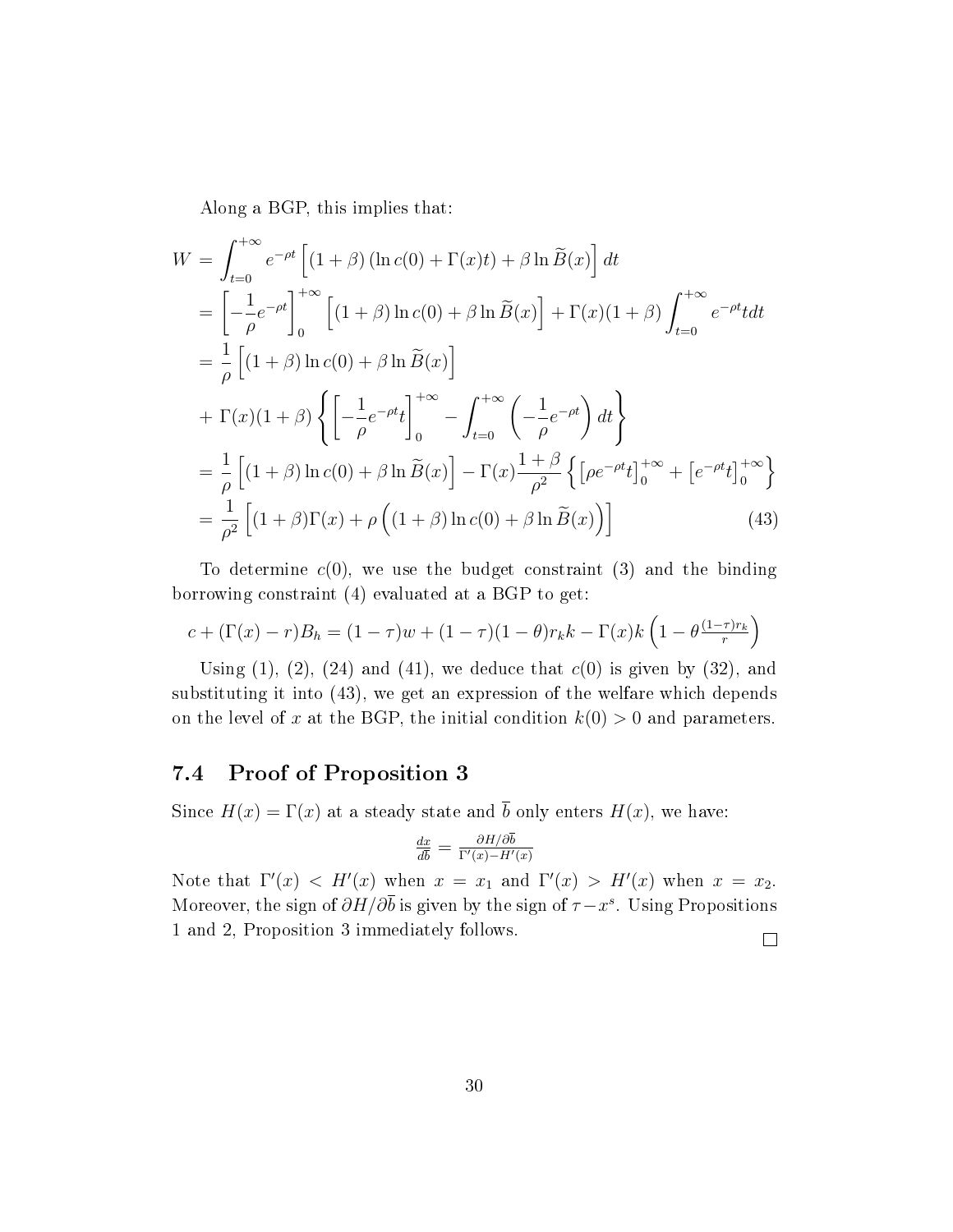### 7.5 Proof of Proposition 4

Linearizing the dynamical system (33) around a steady state  $(\bar{b}, v^*, x^*)$  gives the following Jacobian matrix

$$
\mathcal{J} = \begin{pmatrix}\n-\phi & 0 & 0 \\
V_1(\bar{b}, x^*)v^* & 0 & V_2(\bar{b}, x^*)v^* \\
X_1(\bar{b}, v^*, x^*)x^* & X_2(\bar{b}, v^*, x^*)x^* & X_3(\bar{b}, v^*, x^*)x^*\n\end{pmatrix}
$$

We easily derive

$$
\mathcal{D} = \phi X_2(\bar{b}, v^*, x^*) V_2(\bar{b}, x^*) x^* v^* \n\mathcal{T} = -\phi + X_3(\bar{b}, v^*, x^*) x^* \n\mathcal{S} = -X_2(\bar{b}, v^*, x^*) V_2(\bar{b}, x^*) x^* v^* - \phi X_3(\bar{b}, v^*, x^*) x^*
$$

It follows that the eigenvalues of  $J$  are solution of the following polynomial

$$
\mathcal{P}(\lambda) = \lambda^3 - \mathcal{T}\lambda^2 + \mathcal{S}\lambda - \mathcal{D}
$$
  
=  $(\lambda + \phi) [\lambda^2 - \lambda X_3(\bar{b}, v^*, x^*)x^* - X_2(\bar{b}, v^*, x^*)V_2(\bar{b}, x^*)x^*v^*]$ 

We then get three eigenvalues  $(\lambda_1,\lambda_2,\lambda_3)$  such that

$$
\lambda_1 = -\phi
$$
  
\n
$$
\lambda_2 + \lambda_3 = X_3(\bar{b}, v^*, x^*)x^*
$$
  
\n
$$
\lambda_2 \lambda_3 = -X_2(\bar{b}, v^*, x^*)V_2(\bar{b}, x^*)x^*v^*
$$

Straightforward computations give

$$
X_2(\bar{b}, v^*, x^*) = \frac{-rv^*x^{*1-s}\left\{\left(\frac{\beta}{r}\frac{r-\theta(1-\tau)sx^{*1-s}}{(1-\tau)sx^{*1-s}-r}\right)\left[1-\frac{\Gamma(x^*)}{r}\right]-\frac{1}{r}\right\}}{(1-s)\left[1+\beta v^*x^{*1-s}\frac{(1-\theta)(1-\tau)sx^{*1-s}}{[(1-\tau)sx^{*1-s}-r]^2}\right]}
$$

with

$$
\Gamma(x^*) = \frac{r(1-\theta)(1-\tau)sx^{*1-s}}{r-\theta(1-\tau)sx^{*1-s}} - \rho
$$

Note that at the steady state we get

$$
(1 - \tau)(1 - \theta s)x^{*1 - s} - \left(\frac{r - \theta(1 - \tau)sx^{*1 - s}}{r}\right)\Gamma(x^*)
$$
\n
$$
= -rv^*x^{*1 - s}\left\{\left(\frac{\beta}{r}\frac{r - \theta(1 - \tau)sx^{*1 - s}}{(1 - \tau)sx^{*1 - s} - r}\right)\left[1 - \frac{\Gamma(x^*)}{r}\right] - \frac{1}{r}\right\}
$$
\n(44)

We then get after simplifications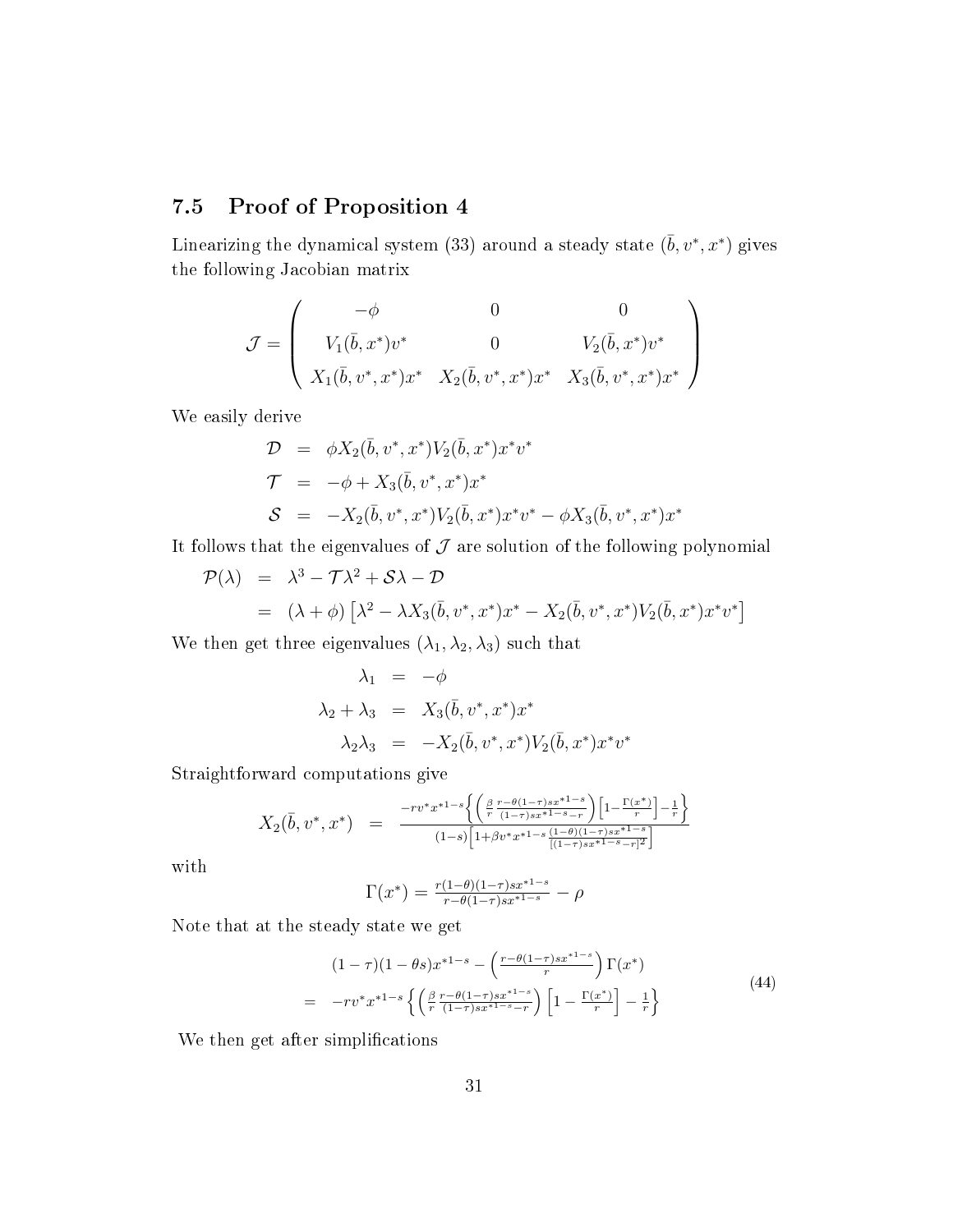$$
X_2(\bar{b}, v^*, x^*) = \frac{\left[ (1-\tau)x^{*1-s}(1-\theta s) - \Gamma(x^*) \frac{r-\theta s(1-\tau)x^{*1-s}}{r} \right] \frac{1}{v^*}}{(1-s)\left[ 1+\beta v^* x^{*1-s} \frac{(1-\theta)(1-\tau)s x^{*1-s}}{[(1-\tau)s x^{*1-s}-r]^2} \right]}
$$

Since  $\theta$  < 1, we get for any  $x^*$ 

$$
(1 - \tau)x^{*1-s}(1 - \theta s) - \Gamma(x^*) \frac{r - \theta s(1 - \tau)x^{*1-s}}{r} = (1 - \tau)(1 - s)x^{*1-s} + \rho \frac{r - \theta s(1 - \tau)x^{*1-s}}{r} > 0
$$

and

$$
\frac{r(1-\theta)}{[r-\theta(1-\tau)sx^{*1-s}][(1-\tau)sx^{*1-s}-r]} > 0
$$

Recall finally that  $v^* > 0$  is ensured by  $\beta \in (0, \bar{\beta})$  with  $\bar{\beta} = +\infty$  if the steady state is characterized by a primary surplus. It follows that  $X_2(\bar{b}, v^*, x^*) > 0$ for any  $x^*$ . Notice now that

$$
V_2(\bar{b}, x^*) = \Gamma'(x^*) - H'(x^*)
$$

We have shown previously that if  $\bar{b} > \hat{b}$ , there exists a unique steady state that is necessarily such that  $\Gamma'(x^*) - H'(x^*) > 0$ . In such a case, we conclude that  $V_2(\bar{b}, x^*) > 0$  and thus  $\lambda_2 \lambda_3 < 0$ . It follows that  $\lambda_2 > 0$  and  $\lambda_3 < 0$ . Since  $\lambda_1 = -\phi < 0$ , we conclude that two eigenvalues are negative and one is positive implying that the steady state is locally indeterminate.

Let us finally consider the case with  $\bar{b}<\hat{b}$  where two steady states  $x_1^* < x_2^*$ exist and are necessarily such that  $\Gamma'(x_1^*) - H'(x_1^*) < 0$  and  $\Gamma'(x_2^*) - H'(x_2^*) > 0$ 0. It follows that the highest steady state  $x_2^*$  satisfies  $V_2(\bar{b}, x_2^*) > 0$ , and we conclude again that two eigenvalues are negative and one is positive implying local indeterminacy.

Let us consider now the lowest steady state  $x_1^*$  which is such that  $V_2(\bar{b}, x_2^*) > 0$  implying  $\lambda_2 \lambda_3 > 0$ . We need then to study the sign of  $\lambda_2 + \lambda_3$ and thus to compute  $X_3(\bar{b}, v^*, x^*)$ . Let us write  $X(\bar{b}, v^*, x^*)$  as follows

$$
X(\bar{b}, v^*, x^*) = \frac{\Phi(x^*)}{(1-s)\left[1+\beta v^* x^{*1-s} \frac{(1-\theta)(1-\tau)s x^{*1-s}}{[(1-\tau)s x^{*1-s}-r]^2}\right]}
$$
  
with  $\Phi(x) = \mathcal{A}(x)\mathcal{B}(x) - (1-\tau)(1-\theta s)x^{1-s} - rvx^{1-s}\mathcal{C}(x)$ , and  

$$
\mathcal{A}(x) = \frac{x^s-\tau}{\bar{b}} + r + \phi\left(1-\frac{\bar{b}}{b}\right)
$$

$$
\mathcal{B}(x) = \frac{r-\theta s(1-\tau)x^{1-s}}{r}
$$

$$
\mathcal{C}(x) = \left(\frac{\beta}{r} \frac{r-\theta(1-\tau)s x^{1-s}}{(1-\tau)s x^{1-s}-r}\right)\left[1-\frac{\Gamma(x)}{r}\right] - \frac{1}{r}
$$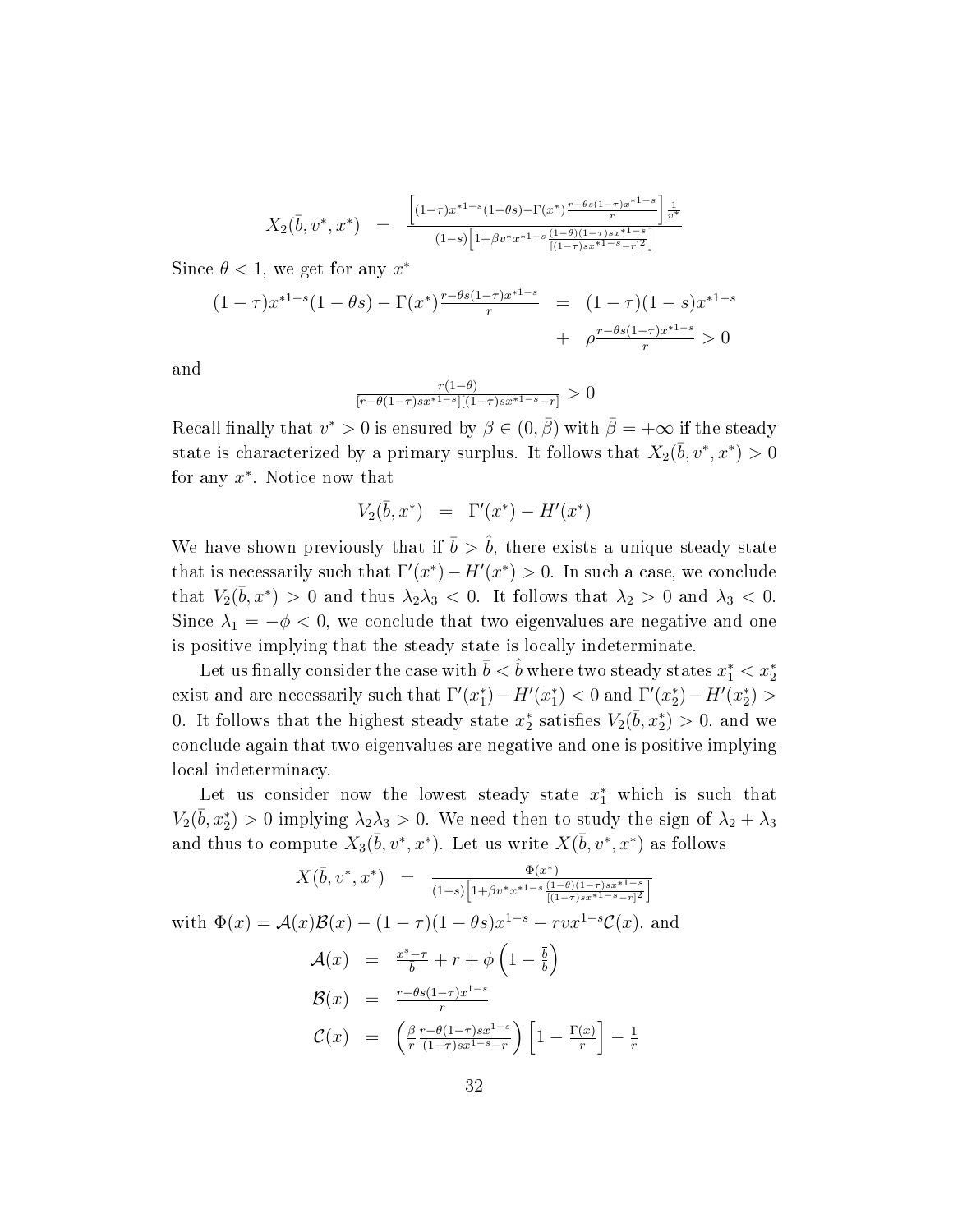Recall that at the steady state  $\bar{b} = b$ . We obviously get

$$
X_3(\bar{b}, v^*, x^*) = \frac{\Phi'(x^*)}{(1-s)\left[1+\beta v^* x^{*1-s} \frac{(1-\theta)(1-\tau)s x^{*1-s}}{[(1-\tau)s x^{*1-s}-\tau]^2}\right]}
$$

which sign is given by the sign of  $\Phi'(x^*)$  when  $\beta \in (0, \bar{\beta})$ .

We have already shown above that  $\mathcal{C}(x^*) < 0$ . Considering that at the steady state

$$
1-\tfrac{\Gamma(x^*)}{r}=-\tfrac{x^{*s}-\tau}{r\bar b}
$$

We easily derive

$$
\mathcal{A}'(x^*) = s^{\frac{x^{*s-1}}{b}} > 0
$$
\n
$$
\mathcal{B}'(x^*) = -\frac{\theta(1-s)s(1-\tau)x^{*-s}}{r} < 0
$$
\n
$$
\mathcal{C}'(x^*) = \beta^{\frac{(1-\theta)(1-s)(1-\tau)sx^{*-s}\left[\frac{x^{*s}-\tau}{r_b}\left[r-\theta(1-s)sx^{*1-s}\right] - \left[(1-\tau)sx^{*1-s}-r\right]\right]}{[(1-\tau)sx^{*1-s}-r]^2[r-\theta(1-s)sx^{*1-s}]}}
$$
\n
$$
(45)
$$

From this we can compute

$$
\Phi'(x^*) = \mathcal{A}'(x^*)\mathcal{B}(x^*) + \mathcal{A}(x^*)\mathcal{B}'(x^*) - (1-s)(1-\tau)(1-\theta s)x^{*-s} - (1-s)rvx^{*-s}\mathcal{C}(x) - rv^{*1-s}\mathcal{C}'(x^*)
$$

At the steady state we get  $\Phi(x^*) = 0$  which implies when  $\beta \in (0, \bar{\beta})$ 

$$
-rv^*x^{*1-s}\mathcal{C}(x^*) = (1-\tau)(1-\theta s)x^{*1-s} - \mathcal{A}(x^*)\mathcal{B}(x^*) > 0
$$

Substituting this into the previous expression yields

$$
\Phi'(x^*) = \mathcal{A}'(x^*)\mathcal{B}(x^*) + \mathcal{A}(x^*) \left[ \mathcal{B}'(x^*) - \frac{(1-s)}{x^*} \mathcal{B}(x^*) \right] - r v x^{*1-s} \mathcal{C}'(x^*)
$$

Considering that

$$
\mathcal{B}'(x^*) - \frac{(1-s)}{x^*} \mathcal{B}(x^*) = -\frac{\theta(1-s)s(1-\tau)x^{*-s}}{r} - \frac{(1-s)}{x^*} \frac{r - \theta s(1-\tau)x^{*1-s}}{r}
$$

$$
= -\frac{(1-s)}{x^*}
$$

we get

$$
\Phi'(x^*) = \mathcal{A}'(x^*) \mathcal{B}(x^*) - \frac{(1-s)}{x^*} \mathcal{A}(x^*) - r v x^{*1-s} \mathcal{C}'(x^*)
$$

Recalling that for any steady state we have  $\Gamma(x^*) = \mathcal{A}(x^*)$ ,  $H'(x^*) = \mathcal{A}'(x^*)$ ,

$$
\Gamma'(x^*) = \frac{(1-s)r}{x^*[r-\theta(1-\tau)sx^{*1-s}]} \left[ \Gamma(x^*) + \rho \right]
$$
\n(46)

and that  $x_1^*$  is necessarily such that  $\Gamma'(x_1^*) - H'(x_1^*) < 0$ . We then derive

$$
\Phi'(x_1^*) \quad > \quad \frac{(1-s)\rho}{x_1^*} - rvx^{*1-s}\mathcal{C}'(x_1^*)
$$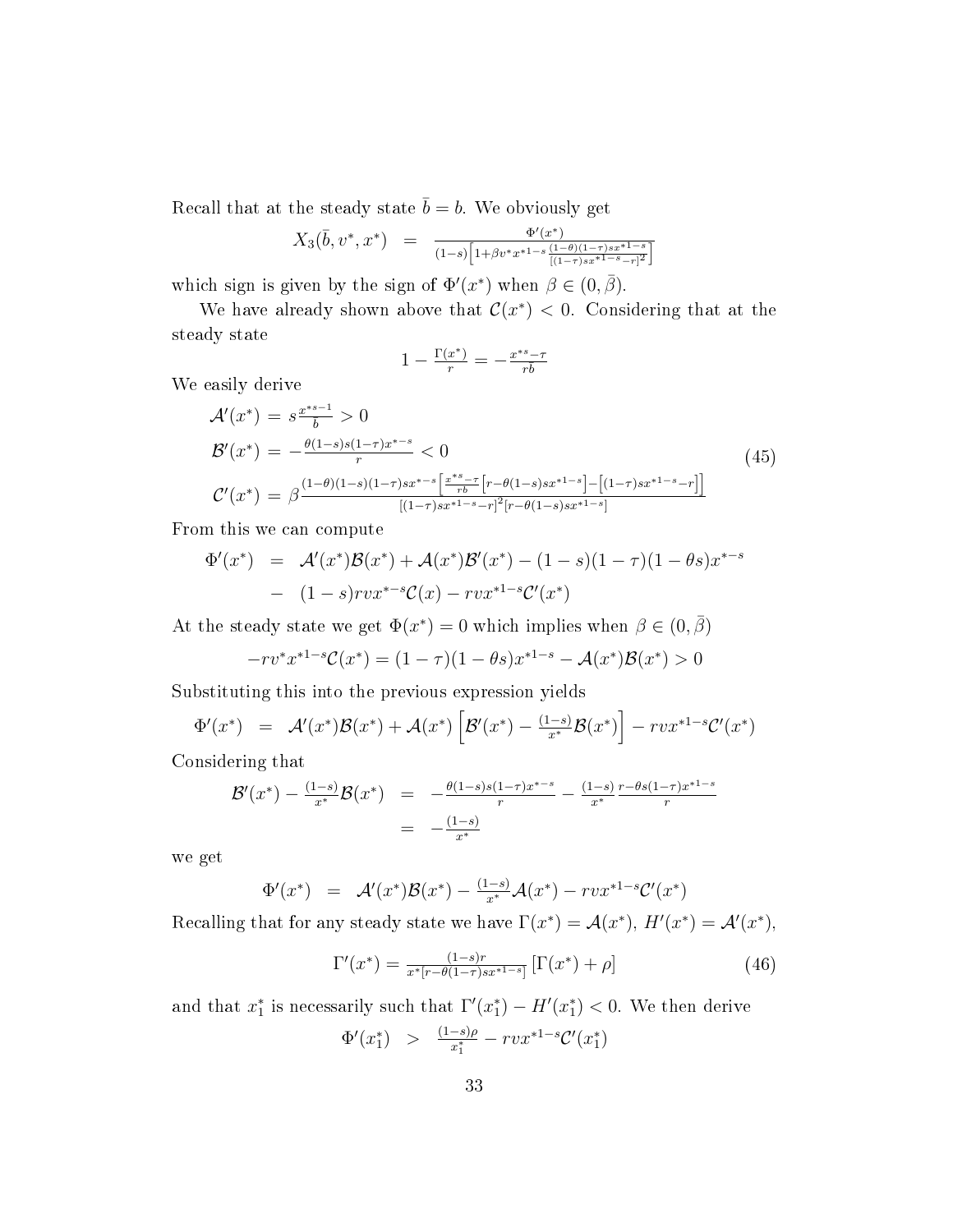We immediately see from (45) that  $\mathcal{C}'(x_1^*) < 0$  if and only if

$$
\frac{x_1^{*s} - \tau}{r\overline{b}} \left[ r - \theta(1 - s) s x_1^{*1 - s} \right] - \left[ (1 - \tau) s x_1^{*1 - s} - r \right] \equiv g(x_1^*) < 0
$$

To analyze the sign of  $g(x^*)$  consider the steady-state equation (23) that can be rewritten as follows

$$
\tfrac{r(1-\tau)sx^{*1-s}(1-\theta)}{r-\theta(1-\tau)sx^{*1-s}} - \rho = r\left(\tfrac{s_1^{*s}-\tau}{r\overline{b}}+1\right)
$$

or equivalently

$$
\frac{s_1^{**-\tau}}{r\overline{b}} \left[ r - \theta(1-\tau)s x_1^{*1-s} \right] = (1-\tau)s x_1^{*1-s} - r - \frac{\rho}{r} \left[ r - \theta(1-\tau)s x_1^{*1-s} \right]
$$

It follows therefore that

$$
g(x_1^*) = -\tfrac{\rho}{r} \left[ r - \theta (1-\tau) s x^{*1-s} \right] < 0
$$

and thus  $\mathcal{C}'(x_1^*) < 0$ . As a result,  $\Phi'(x_1^*) > 0$  or equivalently  $X_3(\bar{b}, v_1^*, x_1^*) > 0$ . Since  $V_2(\bar{b}, x_1^*)$  < 0, we conclude that one eigenvalue is negative and two eigenvalues have a positive real part. It follows that  $x_1^*$  is saddle-point stable.

 $\Box$ 

# References

- [1] Barro, R. (1990): "Government Spending in a Simple Model of Endogenous Growth," Journal of Political Economy 98, 103-125.
- [2] Chéron, A., K. Nishimura, C. Nourry, T. Seegmuller and A. Venditti  $(2019)$ : "Growth and Public Debt: What Are the Relevant Trade-Offs?," Journal of Money, Credit and Banking 51, 655-682.
- [3] Chung, K. and S.J. Turnovsky (2010): Foreign Debt Supply in an Imperfect International Capital Market: Theory and Evidence," Journal of International Money and Finance 29, 201-223.
- [4] Collard, F., M. Habib, and J.-C. Rochet. (2015): "Sovereign Debt Sustainability in Advanced Economies," Journal of the European Economic Association 13, 381-420.
- [5] Fahri, E. and J. Tirole (2012): "Bubbly Liquidity," Review of Economic Studies 79, 678-706.